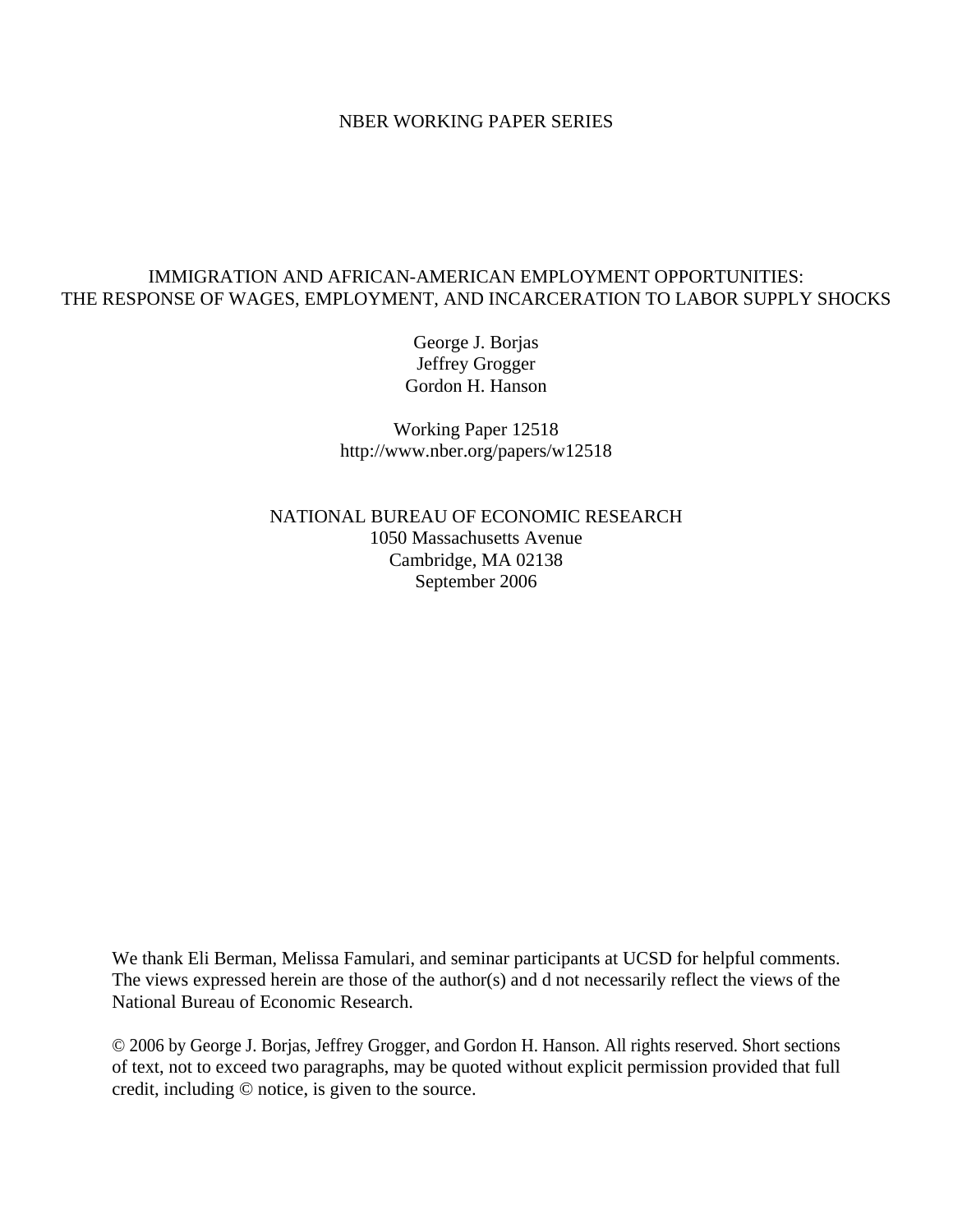Immigration and African-American Employment Opportunities: The Response of Wages, Employment, and Incarceration to Labor Supply Shocks George J. Borjas, Jeffrey Grogger, and Gordon H. Hanson NBER Working Paper No. 12518 September 2006, Revised May 2007 JEL No. J2,J3,J6,K42

# **ABSTRACT**

The employment rate of black men, and particularly of low-skill black men, fell precipitously from 1960 to 2000. At the same time, the incarceration rate of black men rose markedly. This paper examines the relation between immigration and these trends in black employment and incarceration. Using data drawn from the 1960-2000 U.S. Censuses, we find a strong correlation between immigration, black wages, black employment rates, and black incarceration rates. As immigrants disproportionately increased the supply of workers in a particular skill group, the wage of black workers in that group fell, the employment rate declined, and the incarceration rate rose. Our analysis suggests that a 10-percent immigrant-induced increase in the supply of a particular skill group reduced the black wage by 4.0 percent, lowered the employment rate of black men by 3.5 percentage points, and increased the incarceration rate of blacks by almost a full percentage point.

George J. Borjas Kennedy School of Government Harvard University 79 JFK Street Cambridge, MA 02138 and NBER gborjas@harvard.edu

Jeffrey Grogger Irving B. Harris Professor of Urban Policy Harris School of Public Policy University of Chicago 1155 E. 60th Street Chicago, IL 60637 and NBER jgrogger@uchicago.edu

Gordon H. Hanson IR/PS 0519 University of California, San Diego 9500 Gilman Drive La Jolla, CA 92093-0519 and NBER gohanson@ucsd.edu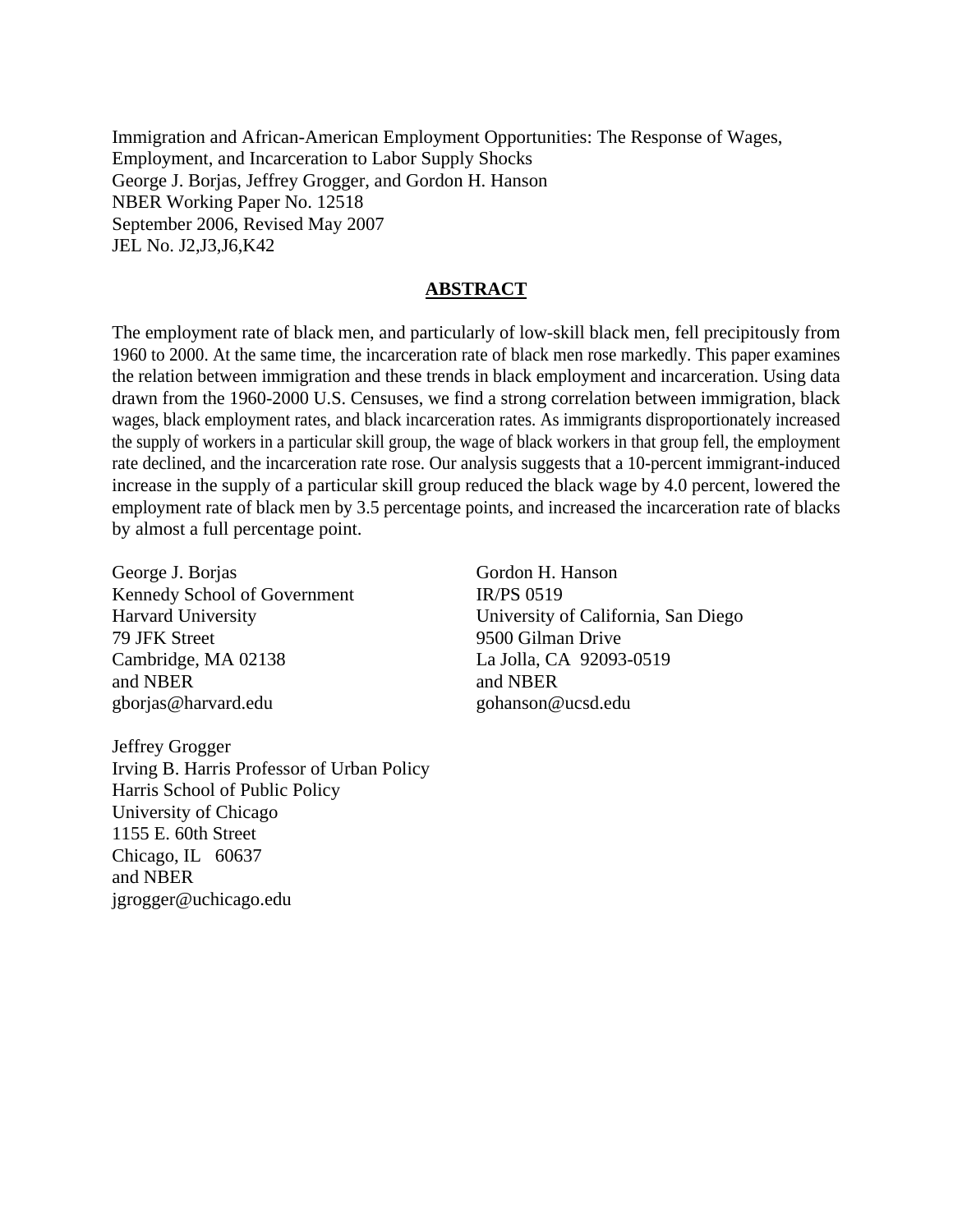# **IMMIGRATION AND AFRICAN-AMERICAN EMPLOYMENT OPPORTUNITIES: THE RESPONSE OF WAGES, EMPLOYMENT, AND INCARCERATION TO LABOR SUPPLY SHOCKS**

# **George J. Borjas, Jeffrey Grogger, and Gordon H. Hanson\***

After a wave of raids by federal immigration agents on Labor Day weekend, a local chicken-processing company called Crider Inc. lost 75% of its mostly Hispanic 900-member work force. The crackdown threatened to cripple the economic anchor of this fading rural town. But for local African-Americans, the dramatic appearance of federal agents presented an unexpected opportunity. Crider suddenly raised pay at the plant. An advertisement in the weekly Forest-Blade newspaper blared "Increased Wages" at Crider, starting at \$7 to \$9 an hour—more than a dollar above what the company had paid many immigrant workers. (*The Wall Street Journal*, January 17, 2007)

# **I. Introduction**

 $\overline{a}$ 

The employment rate of African-American men—defined as the fraction of weeks worked during a calendar year by the typical black male—fell from 74.9 percent in 1960 to 67.9 percent in 2000.1 This drop stands in sharp contrast to the slight decline observed among white men during that period, from 87.0 to 85.2 percent. The racial employment gap widened even more for low-skill persons: the employment rate of black high school dropouts fell by 30 percentage points, from 72.1 to 42.1 percent, as compared to an 18 percentage point drop for white high school dropouts, from 82.7 to 64.3 percent.

 The decline in labor market participation among black men was accompanied by a rapid increase in the number of black men in correctional institutions. As recently as 1980, only 0.8 percent of black men (and 1.4 percent of black high school dropouts) were incarcerated. By

<sup>\*</sup> Borjas: John F. Kennedy School of Government, Harvard University, and National Bureau of Economic Research; Grogger: Harris School of Public Policy Studies, University of Chicago, and National Bureau of Economic Research; Hanson: Graduate School of International Relations and Pacific Studies and Department of Economics, University of California, San Diego, and National Bureau of Economic Research. We thank Eli Berman, Donald Cox, Melissa Famulari, Peter Gottschalk, Richard Freeman, Larry Katz, and seminar participants at Boston College, Harvard University, and UCSD for helpful comments.

<sup>&</sup>lt;sup>1</sup> Throughout the paper, the "employment rate" gives the average fraction of weeks worked during the calendar year prior to the Census (i.e., the ratio of weeks worked, including zeros, to 52). The "incarceration rate" gives the fraction of persons who are institutionalized at the time of the Census. The data will be described in greater detail in the next section.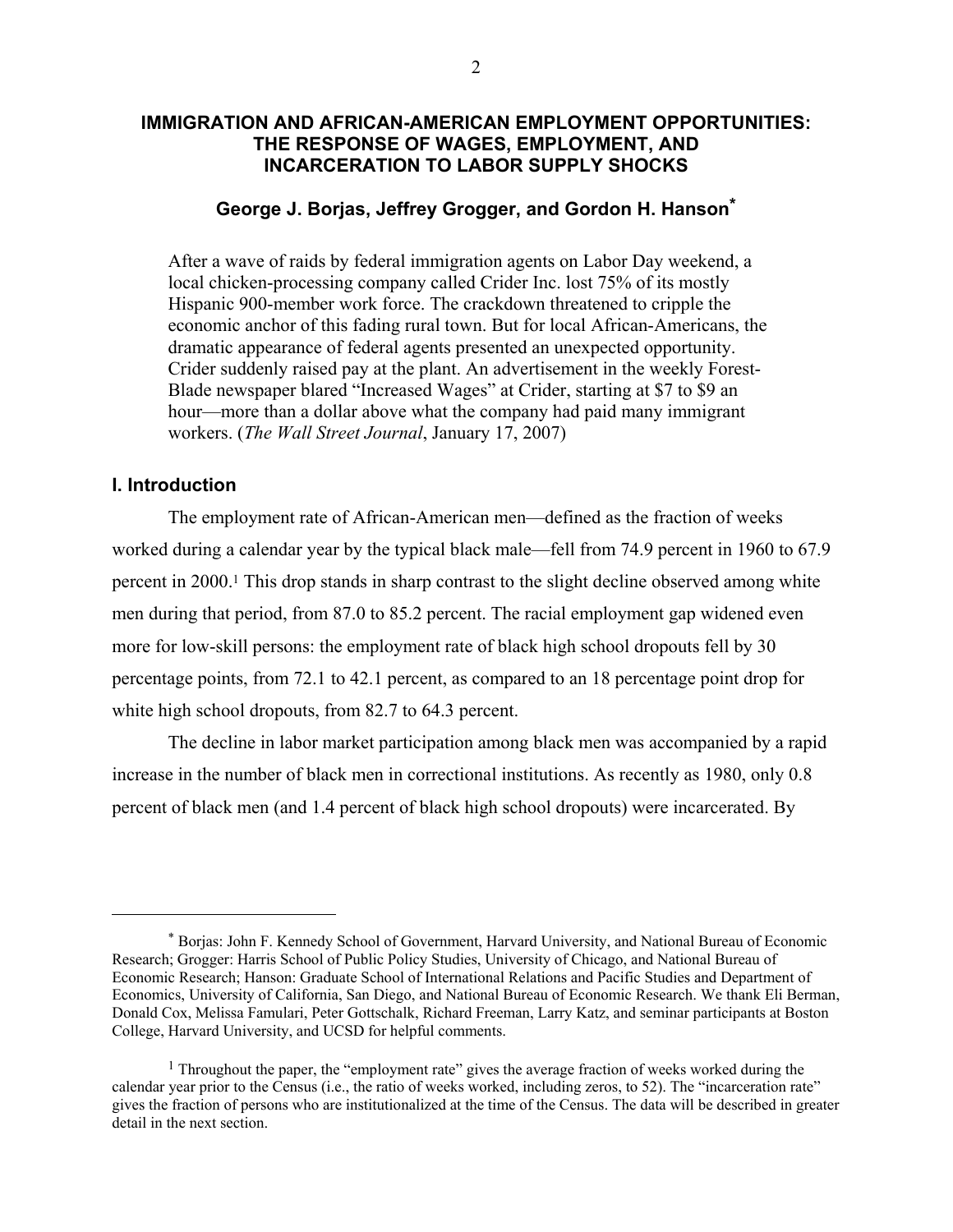2000, 9.6 percent of black men (and 21.2 percent of black high school dropouts) were incarcerated.2

 A large academic literature examines these trends. One strand of the literature emphasizes the impact of government programs, such as the Social Security disability program or the minimum wage, in driving black men out of the labor market (Bound and Freeman, 1992; Bound, Schauenbaum, and Waidmann, 1995; Parsons, 1980; Stern, 1989; and Welch, 1990). Another focuses on the possibility that the changes in the wage structure, and particularly the decline in the real wage of low-skill workers, may have discouraged low-skill black men from entering the labor market (Juhn, 1992, 2003). Finally, some analysts note that the trend in black incarceration rates was shaped by the crack epidemic of the 1980s and early 1990s. The invention of crack cocaine in the early 1980s represented a technological innovation that greatly increased the profitability of the cocaine trade. As illegal drug markets expanded, crime rose (Grogger and Willis, 2000). Many jurisdictions responded by increasing both drug arrests and the likelihood of imprisonment for convicted arrestees (Boggess and Bound, 1997). Crack and its consequences were concentrated in African-American communities, in part because pre-existing black gangs acted to profit from the expanding drug trade (Fryer et al, 2005).

 Remarkably, as far as we know, no study has examined if there is a link between the resurgence of large-scale immigration and the employment and incarceration trends in the black population.3 Although it is well known that immigration has disproportionately increased the number of low-skill workers in the United States, there is disagreement over whether this influx has adversely affected competing native workers (Borjas, 2003; Card, 2001). The conflicting evidence hinges crucially on the nature of the empirical exercise: Studies that measure the impact of immigration by looking at wage trends across local labor markets tend to find small effects, while studies that examine the evolution of the national wage structure find large effects. Regardless of the geographic unit used to analyze the impact of immigration, any such impact would presumably be larger in the black workforce. In fact, some of the early studies in this

 $\overline{a}$ 

<sup>2</sup> Western and Pettit (2000) show that ignoring the prevalence of incarceration rates provides a very misleading picture of employment trends in the black population.

<sup>3</sup> Using cross-section data from the 1980s, Butcher and Piehl (1998) find that metropolitan areas with larger immigrant populations had higher crime rates, but this relationship disappears once they control for the demographic characteristics of the underlying populations.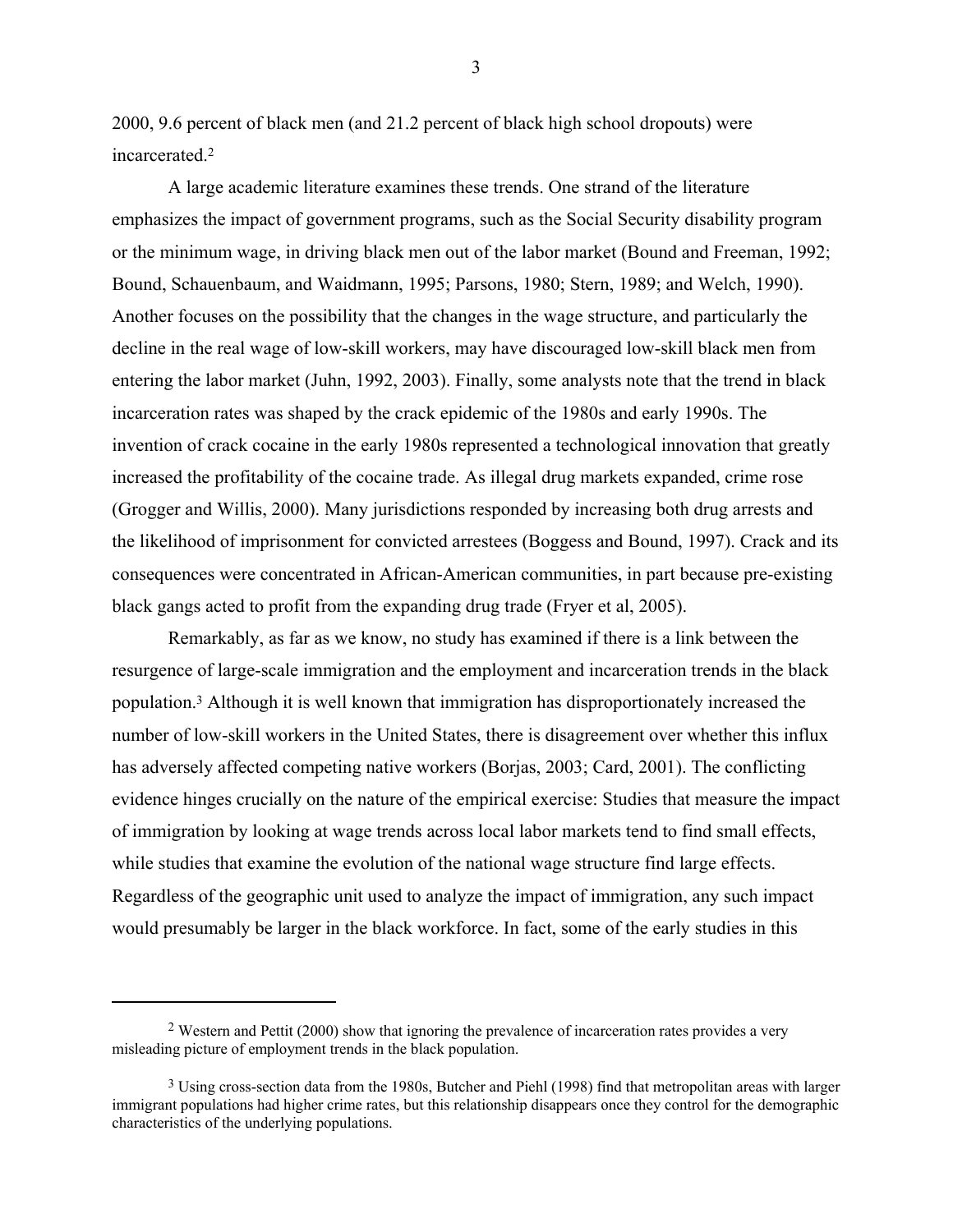literature (Borjas, 1987; Altonji and Card, 1991; and LaLonde and Topel, 1991) specifically attempted to measure the impact of immigration on black wages.

This paper examines the relation between immigration and black employment outcomes. The empirical analysis shows that immigration has indeed lowered the wage of blacks. Our main interest, however, is on the behavioral consequences of this reduction of economic opportunities in the "formal" labor market. In particular, we investigate if the immigration-induced reduction in the black wage may have encouraged some black men to exit the labor force and shift to illegal activities.4

We use data drawn from the 1960-2000 U.S. Censuses. These data reveal a strong correlation between immigration and black wages, black employment rates, and black incarceration rates. As immigrants disproportionately increased the supply of workers in a particular skill group, we find a reduction in the wage of black workers in that group, a reduction in the employment rate, and a corresponding increase in the incarceration rate. Moreover, these correlations are found in both national-level and state-level data. In fact, our theoretical framework links the state- and national-level analysis and helps to resolve the conflict between the local and national studies in the literature. We show that the differences result from a remediable omitted-variable problem in the state-level regression. When the state-level regression is properly specified, it should (and, in fact, does) produce results that are very similar to those from the national-level regressions.

Our study suggests that a 10-percent immigrant-induced increase in the supply of a particular skill group is associated with a reduction in the black wage of 4.0 percent, a reduction in the black employment rate of 3.5 percentage points, and an increase in the black institutionalization rate of 0.8 percentage points. Among white men, the same ten-percent increase in supply reduces the wage by 4.1 percent, but has much weaker employment and incarceration effects: a 1.6 percentage point reduction in the employment rate and a 0.1 percentage point increase in the incarceration rate. It seems, therefore, that black employment and incarceration rates are much more sensitive to immigration than those of whites.

 $\overline{a}$ 

<sup>4</sup> We are aware of only one study that has linked immigration, wages, and incarceration rates. In their replication of the Borjas (2003) study, Raphael and Ronconi (2005) claim that adding incarceration rates as an explanatory variable in a regression of wages on immigrant shares attenuates the wage impact of immigration in national-level data. The Raphael-Ronconi empirical exercise, however, may have the logic backwards: shifts in incarceration rates are likely endogenous and may be partly caused by immigration.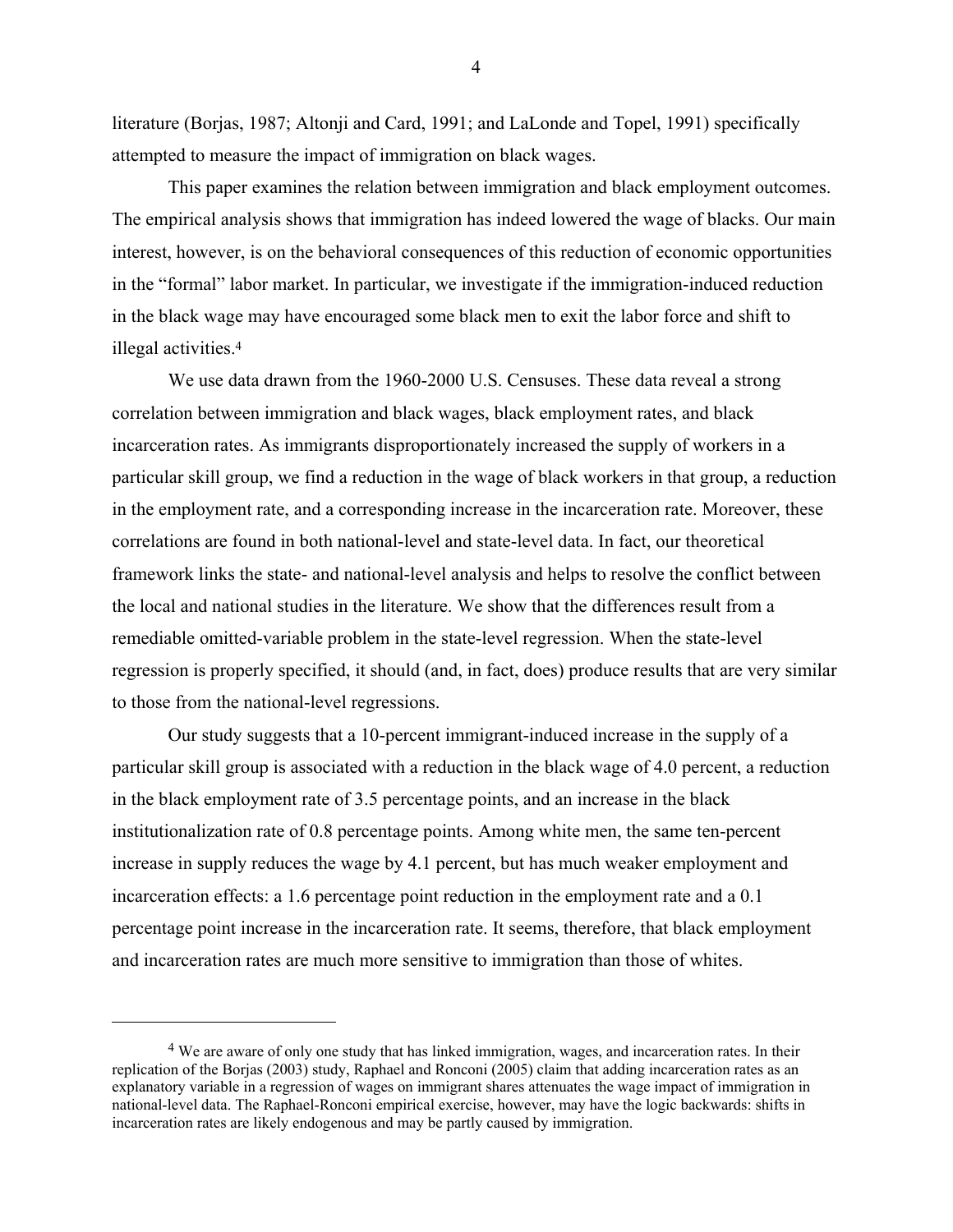These findings can obviously generate a great deal of controversy in the immigration debate and can be easily misinterpreted. As a result, we are extremely cautious in both the presentation and interpretation of the evidence. Although we have attempted to control for other factors that may account for the large shifts in black employment and incarceration rates over the four-decade period that we examine, it should be obvious that no study can control for all possible factors. It is equally important to emphasize that although the evidence suggests that immigration played a role in generating these trends, much of the decline in employment or increase in incarceration in the black population remains unexplained. Put differently, immigration seems to have an effect and this effect seems to be numerically important, but we would have witnessed a sizable decline in black employment and the concurrent increase in black incarceration rates even if there had been no immigration in the past few decades.

#### **II. Data and Descriptive Trends**

Our data are drawn from the 1960, 1970, 1980, 1990 and 2000 Integrated Public Use Microdata Samples (IPUMS) of the decennial Censuses. The 1960 and 1970 files represent a 1 percent sample of the U.S. population, and the 1980 through 2000 files represent a 5 percent sample. In most of the paper, the empirical analysis is restricted to men aged 18 to 64. The Data Appendix describes the construction of the sample extracts and variables used in the study.

We use the convention of defining an immigrant as someone who is either a noncitizen or a naturalized U.S. citizen. All other persons are defined as natives. Similarly, we use information contained in the census race variable to classify persons as "black" or "white." Unless otherwise specified, persons whose race is neither black nor white are excluded from the analysis.

As in Borjas (2003), skill groups are defined in terms of both educational attainment and years of labor market experience. We classify workers into four distinct education groups: (1) high school dropouts (workers who have less than 12 years of completed schooling); (2) high school graduates (workers who have exactly twelve years of schooling); (3) workers who have some college (thirteen to fifteen years of schooling); and (4) college graduates (workers who have at least sixteen years of schooling).

We group workers into a particular years-of-experience cohort by using potential years of experience, roughly defined by Age – Years of Education – 6. We assume that age of entry into the labor market is 17 for high school dropouts, 19 for high school graduates, 21 for persons with some college, and 23 for college graduates, and then calculate years of experience accordingly.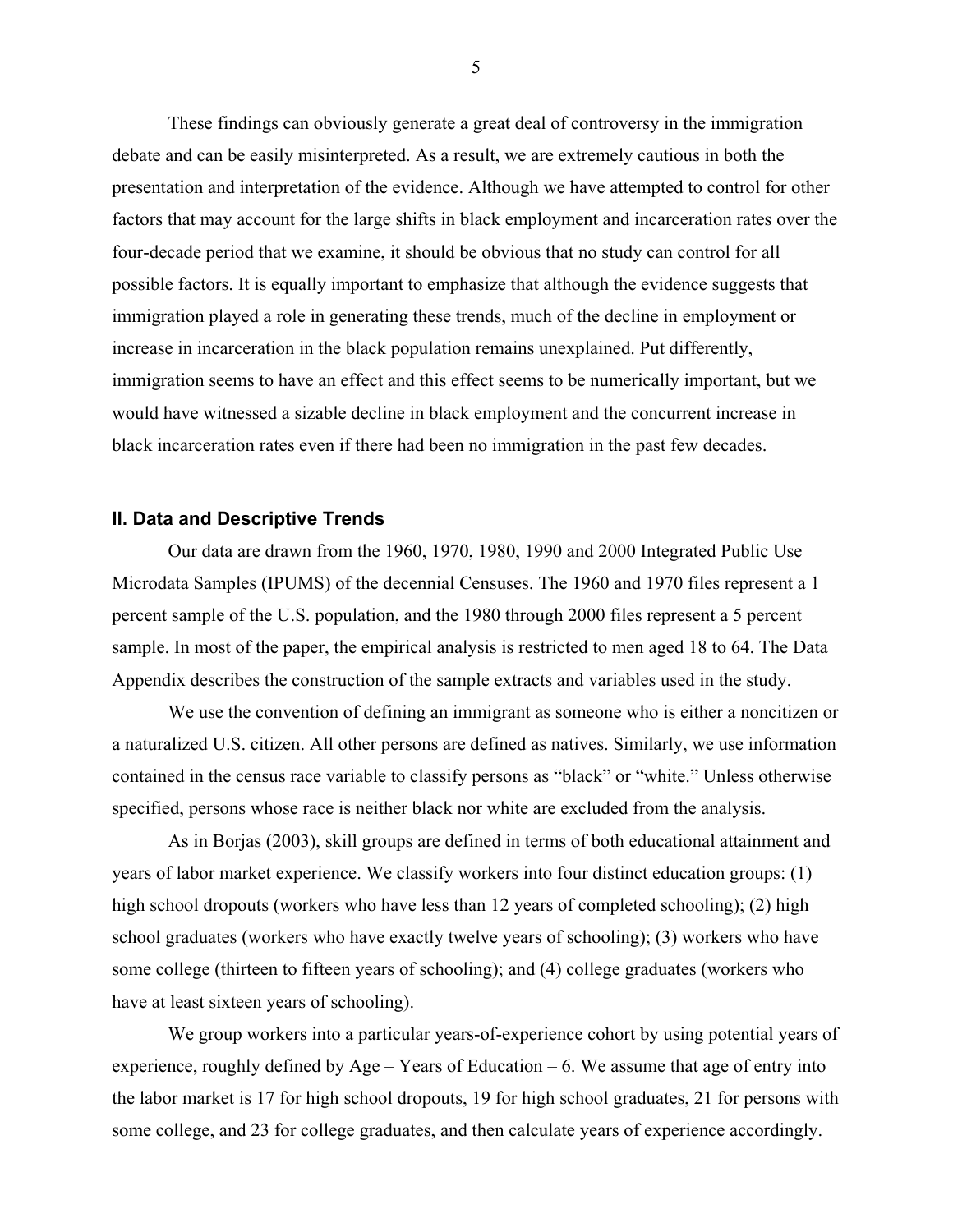The analysis is restricted to persons who have between 1 and 40 years of experience. Workers are aggregated into five-year experience groupings (i.e., 1 to 5 years of experience, 5 to 10 years, and so on) to capture the notion that workers who have roughly similar years of experience are more likely to affect each other's labor market opportunities than workers who differ significantly in their work experience. For national-level cohorts, the resulting data set contain 160 observations (4 education groups, 8 experience groups, and 5 years).

The cell corresponding to educational attainment (*e*), experience level (*x*), and calendar year (*t*) defines a skill group at a point in time for the U.S. national labor market, or, later in the analysis, for a U.S. state labor market. The immigrant supply shock experienced by a particular skill group is given by:

$$
(1) \t\t p_{ext} = \frac{M_{ext}}{M_{ext} + N_{ext}},
$$

 $\overline{a}$ 

where  $M_{\text{ext}}$  gives the total number of immigrants in the workforce in the particular skill group; and  $N_{ext}$  gives the corresponding number of native workers.<sup>5</sup> The variable  $p_{ext}$  then gives the immigrant share (i.e., the fraction of the relevant workforce that is foreign-born).

Figure 1 summarizes some of the (well-known) information regarding trends in the immigrant share, by education and experience group, for the 1960-2000 period. The fraction of the workforce that is foreign-born increased most for high school dropouts. Within any given census year, the increase in the immigrant share is largest for workers with lower levels of labormarket experience, due to the preponderance of young adults in the immigrant population. By 2000, 14.7 percent of the male workforce and 39.8 of high school dropouts were foreign-born. Among high-school dropouts with 10 to 15 years of experience, 47.5 percent of the workforce was foreign born.

It is useful to begin our analysis by illustrating racial differences in national-level trends in employment and incarceration across race, education, and experience groups.6 The top panel

<sup>5</sup> The counts of immigrants and natives in each Census include persons of all races.

<sup>6</sup> To provide some context to the discussion, it is instructive to report the share of black and white workers in each of the education groups. In 2000, 18.8 (8.9) percent of blacks (whites) were high school dropouts, 43.7 (33.2) percent were high school graduates, 26.4 (29.0) percent had some college, and 11.1 (28.9) percent were college graduates.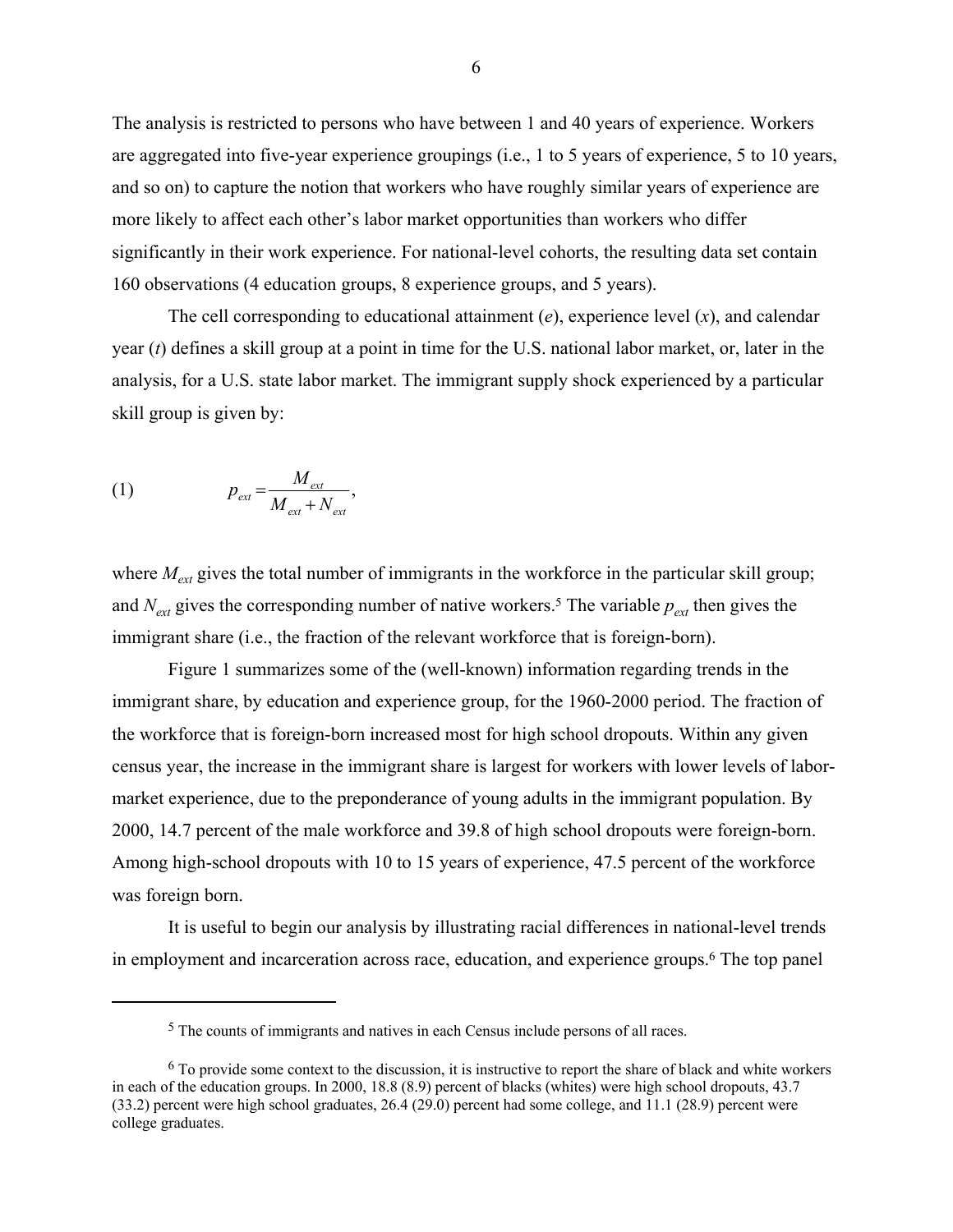of Figure 2 reports the education-and-experience-specific trends for the black employment rate, while the bottom panel presents the corresponding figure for white men. As noted above, the employment rate is defined as the average fraction of weeks worked during the preceding calendar year (including non-workers). Both figures are drawn to the same scale so that the large racial differences can be grasped easily. Since employment rates and incarceration rates tend to be lower for men in their mid-50s or older, we mainly discuss the trends for those with up to 30 years of labor market experience.

In 1960, the employment rate was 81.1 percent for black workers with at least a high school diploma and 1 to 30 years of labor market experience, and close to 80 percent for all but the youngest and oldest black high school dropouts. The relative similarity in employment rates among the various groups began to diverge in the 1970s. By 2000, the average employment rate of black high school dropouts was 40.5 percent, that of high school graduates was 64.4 percent, and that of workers who had more than a high school diploma was 80.9 percent (in each case for workers with 1 to 30 years of experience). While all black education groups had seen a drop in employment rates, the decline was most dramatic for the least educated.

The bottom panel of Figure 2 shows the corresponding trend for white men. As with blacks, there has been a decline in employment propensities for the least educated workers, but the decline is modest relative to that seen in the black population. Among the most educated whites, average employment rates remain very high for all but the oldest workers. For college graduates with up to 30 years of experience, the average employment rate was essentially flat during the four-decade period, at roughly 93 percent. Employment rates for black college graduates with similar experience levels actually rose slightly over the period from 86.4 percent to 87.7 percent. Among white high school dropouts with less than 30 years of experience, the average employment rate fell from 83.0 to 65.5 percent, a 17.5 percentage point drop. This is a large and important decline, although it is much smaller than the 32.7 percentage point drop observed among black high school dropouts with similar work experience.

The rapid disappearance of a large segment of black high school dropouts from the workforce was accompanied by a large increase in the number of black high school dropouts in the institutionalized population. We use information on residence in group quarters available in the decennial censuses to enumerate the number of persons in institutions. These institutions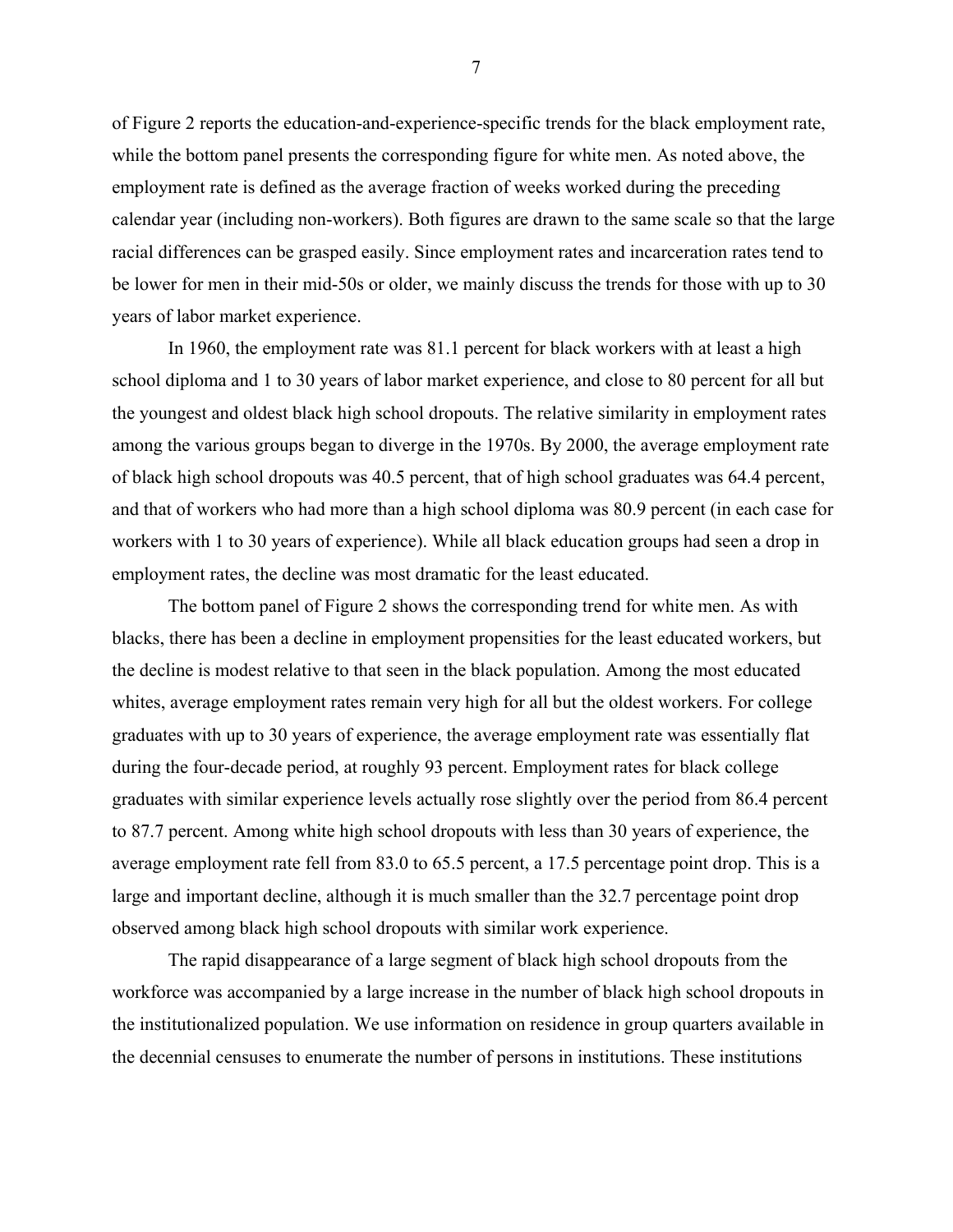include jails, prisons, and mental hospitals.7 For young men, the 1980 Census shows that the majority of persons institutionalized are, in fact, incarcerated. Furthermore, the growth in institutionalization in Census data closely tracks the growth in incarceration apparent in Justice Department data from correctional facilities (Western and Pettit, 2000). For expositional convenience, therefore, we will refer to the fraction of persons institutionalized as the "incarceration rate."

Figure 3 presents the trends in the incarceration rate, by race, education, and experience, over the 1960-2000 period. We again use the same scale in the two graphs so that the very large racial differences can be easily seen. The average incarceration rate among white male high school dropouts with 1 to 30 years of experience increased from 1.2 to 6.4 percent between 1960 and 2000. For whites with at least a high school diploma, the incarceration rate remained small, even by 2000, when it reached 1.3 percent (and was slightly higher for younger men).

In contrast, the incarceration rate for black men increased rapidly beginning after 1980 for all groups except college graduates. Among high school dropouts with 1 to 30 years of experience, for example, the incarceration rate was 1.4 percent in 1960, 1.3 percent in 1980, 14.3 percent in 1990, and an astounding 25.1 percent in 2000. Even among blacks with a high school diploma, the incarceration rate for those with 1 to 30 years of experience rose from 0.5 percent in 1980 to 9.8 percent in 2000.

The question at the core of this paper examines whether these trends are related to the increases in immigration experienced by the specific skill cohort at a particular point in time. To visually illustrate the nature of this link, Figure 4 presents a scatter diagram relating decadal changes in the immigrant share and decadal changes in employment rates for blacks and whites, after removing decade effects. Figure 5 presents the corresponding scatter diagrams relating decadal changes in the immigrant share and decadal changes in incarceration rates. By removing decade effects, we control for features of the economic environment that are common to all education and experience groups in any given decade, but that might vary over time.

The graphical evidence is striking. Each point in the scatter diagram in Figure 4 represents the change in employment rate for an (*e*, *x*, *t*) cell and the corresponding change in the immigrant share of the workforce for that cell. It is evident that there is a negative correlation

 $\overline{a}$ 

<sup>7</sup> Although it is possible to differentiate between correction facilities and mental hospitals before 1990, there is no such information in the 1990 and 2000 census data. To keep the variable definitions constant over time, we focus on the number of persons who are in institutions.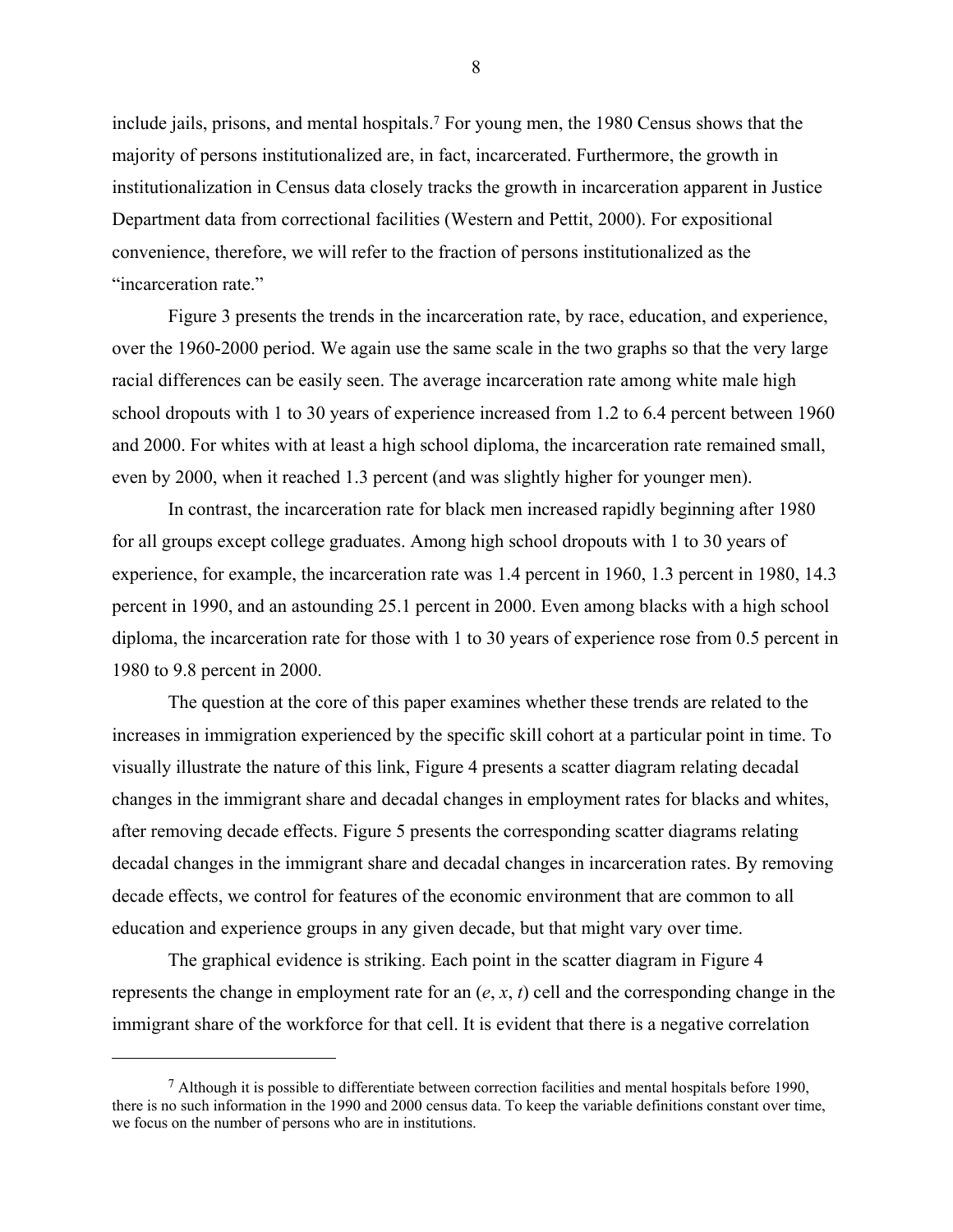between changes in employment propensities and the immigrant share, and that the correlation is stronger for black men. Similarly, Figure 5 shows a corresponding positive correlation between changes in incarceration rates and the immigrant share, with the correlation again being stronger for black men. The remainder of this paper examines if these correlations persist after we control for other factors that affected the trends in male employment and incarceration propensities over this time period.

# **III. Theory**

 $\overline{a}$ 

 To understand how immigration could reduce employment and increase incarceration among native-born persons, with possibly larger effects among African-Americans, consider a two-sector model of a national labor market. Native labor consists of black and white workers, who are perfectly mobile between a formal sector (i.e., the "market" sector) and a sector dedicated to crime.

It is instructive to consider one particularly simple specification of this model. Suppose the market sector employs both natives and immigrants, with all workers being perfect substitutes in terms of their contribution to output.8 The crime sector employs only native workers. Further, the demand for labor in the crime sector is race-specific, with black and white workers having separate crime production functions. Finally, native labor supply to the market and crime sectors is endogenous, with individuals choosing to increase leisure and participation in crime and to reduce market work as the wage in the market sector falls.

We use this framework to investigate the consequences of an exogenous shift in the supply of immigrant labor. We are interested in determining whether immigration induces some native workers to exit market employment and enter the crime sector. The mechanism through which this might occur is straightforward. A positive immigrant supply shift puts downward pressure on the wage in the market sector, causing native workers to substitute out of market work and into either crime or leisure. Intuitively, the more elastic is either the demand for criminal labor or the demand for leisure, the larger is the reduction in market employment and the smaller is the reduction in the equilibrium wage. Hence immigration is associated with either large wage effects and small market-sector employment effects, or the converse, depending on the relevant elasticities. One can think of the model as a general-equilibrium extension of Gronau

<sup>8</sup> The race of immigrant workers is left unspecified.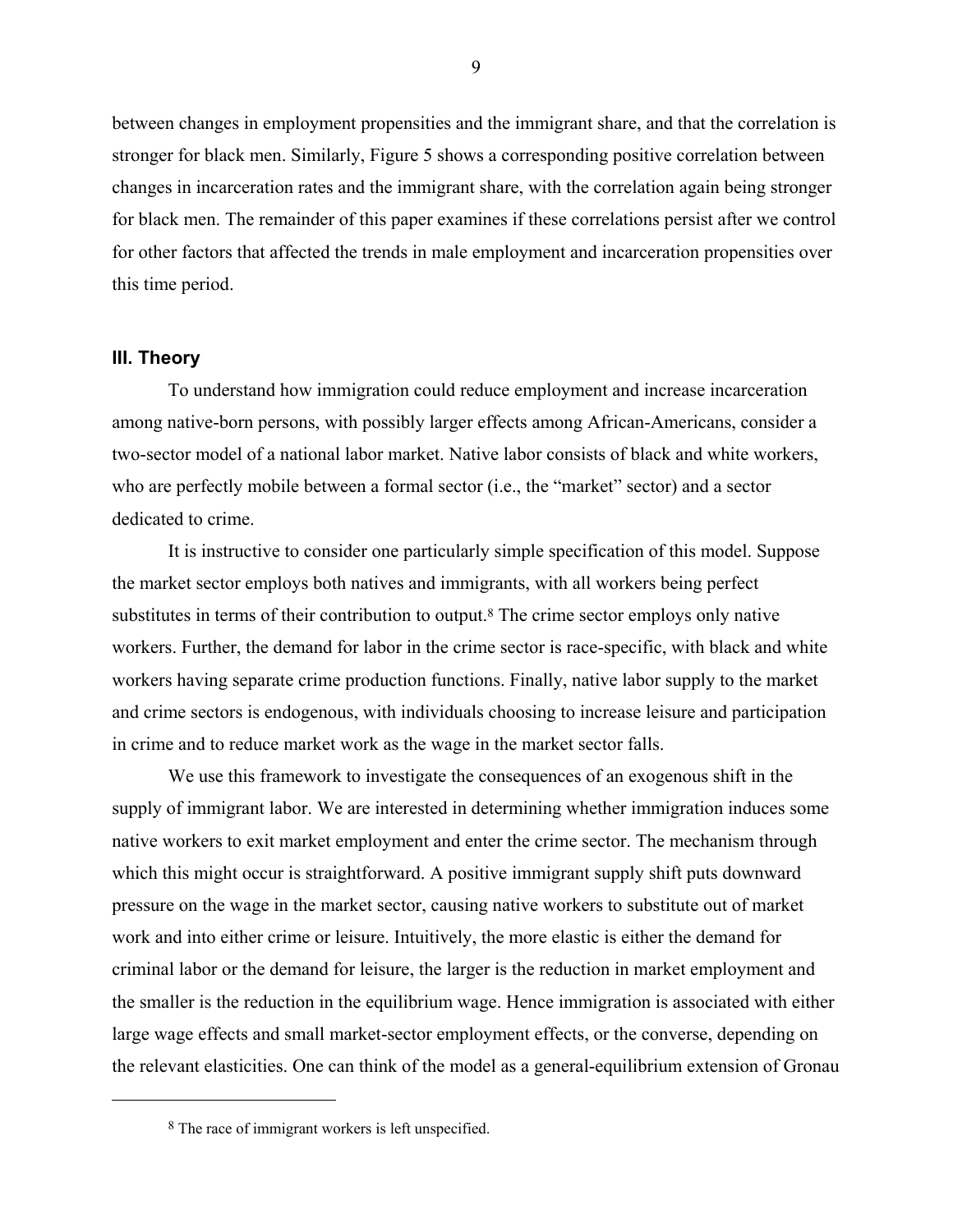(1977), in which individuals allocate time between work, leisure, and home production. Our framework reinterprets home production as crime (as in Grogger, 1998) and endogenizes the wage.<sup>9</sup>

The specification of the model presented in this section relies on three key assumptions. First, we assume that all labor types are perfect substitutes in the market sector. Although the assumption of perfect substitutability is not essential for deriving our theoretical results, it greatly simplifies the analysis.<sup>10</sup> More important, we can easily test for the validity of this assumption using the data set of 160 cells (defined by education, experience, and time) introduced in the previous section. In particular, we use a nested CES framework to derive estimable relative labor demand functions that relate the relative price of a labor group to the relative quantity of that group.11 It is well known that the coefficient of the relative quantity variable in this type of regression model estimates the parameter  $-1/\sigma$ , where  $\sigma$  is the elasticity of substitution between the groups. The top panel of Table 1 reports the estimated coefficient that examines the extent of substitutability between black and white native labor (i.e., the dependent variable is the log wage ratio between black and white workers and the independent variable is the log ratio of the number of black to white workers). The results do not provide any support for the hypothesis that

$$
\ln \left( w_{\rm{bst}} \ / \ w_{\rm{wst}} \right) = -\frac{1}{\sigma} \ln \left( N_{\rm{bst}} \ / \ N_{\rm{wst}} \right) + \frac{1-\sigma}{\sigma} \ln \left( \tau_{\rm{bst}} \ / \ \tau_{\rm{wst}} \right)
$$

 $\overline{a}$ 

<sup>9</sup> The resulting framework is similar to the specific-factors model of a small open economy (Feenstra, 2004), extended to allow for the endogenous supply of labor to wage employment.

<sup>&</sup>lt;sup>10</sup> In unreported theoretical results, we solved a model in which black, white, and immigrant labor are imperfect substitutes in the production of formal-sector output. All of the qualitative results of the simpler model presented here carry through to the more general framework (one minor difference is that imperfect substitutability produces slightly different estimating equations than those reported below in (6a)-(6d)). The derivation of the more general model is available on request.

<sup>11</sup> Consider a generic two-level nested CES production function (as in Card and Lemieux, 2001), where the first level defines the size of the native-born workforce as a CES aggregate of the number of black (*b*) and white (*w*) workers, and the second level defines output as a function of the (CES-weighted) native-born workforce and immigrants. By equating the wage to the marginal product of labor for each native worker type, it is easy to derive the relative demand function:

where σ is the elasticity of substitution between black and white native workers; *wist* is the wage of race group *i* and skill group *s* at time *t*;  $N_{ist}$  is employment; and  $\tau_{ist}$  is a parameter measuring relative efficiency. In Table 1, we proxy the relative efficiency terms by a vector of fixed effects indicating education, experience, and time effects, and their interactions, and a random error term. The null hypothesis of perfect substitution states that the coefficient −1/σ equals zero. Once we establish that black and white native workers are perfect substitutes, it is trivial to jump to the next level of the nested CES system and derive an analogous equation giving the relative wage of immigrants as a function of the relative number of immigrants.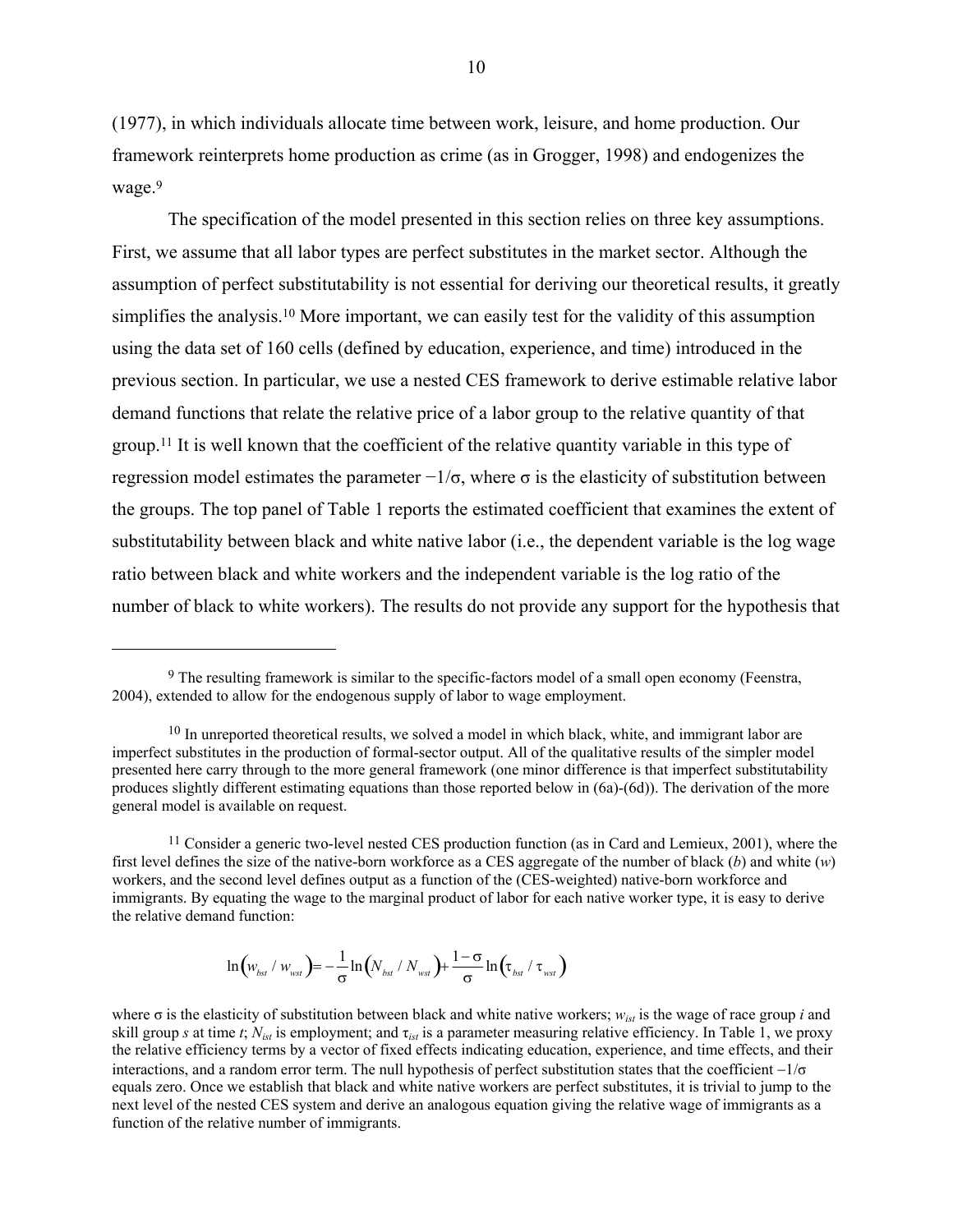black and white workers are imperfect substitutes (within these narrowly defined skill groups). Similarly, the bottom panel of the table reports the estimated coefficient from regressions of the relative wage of immigrant workers on their relative quantity (i.e., the dependent variable is the log wage ratio between immigrant and native workers and the independent variable is the log quantity ratio). Again, there is no evidence to support the hypothesis that immigrants and natives are imperfect substitutes.12 For the remainder of the analysis, therefore, we will maintain the assumption that different labor types (within the narrow education-experience categories) are perfect substitutes.

 We also assume that immigrants do not participate in crime. One could generalize the model to allow immigrant labor to be employed in either the market or crime sector. Our results would hold as long as the elasticity of labor demand in crime is larger for natives than immigrants (or, alternatively, if the elasticity of substitution between native and immigrant labor is higher in market employment than in crime). Since criminal penalties are larger for immigrants than natives (for non-citizens, the penalties for criminal activity are incarceration *and* possible deportation), it seems reasonable to assume immigrants are less likely than natives to substitute into crime in response to a negative wage shock. In fact, relative to observationally equivalent natives, immigrants are much less likely to be incarcerated and more likely to work (Butcher and Piehl, 1998, 2000).

 Finally, we assume that there are race-specific crime production functions, effectively implying that black and white criminals tend to operate in separate markets.13 This assumption allows immigration to have different effects by race. Black men, by virtue of being relatively concentrated in inner cities, may have more opportunities to engage in criminal activity. Grogger (1998) finds that black men are more likely to participate in crime than white men even after controlling for alternative labor market options. Further, black-white differences in criminal propensities may have been exacerbated by the advent of crack cocaine. Fryer et al (2005) argue that pre-existing gang organizations, which controlled street corners and other outdoor spaces in many urban areas, gave blacks an advantage in creating and controlling crack distribution

 $\overline{a}$ 

<sup>&</sup>lt;sup>12</sup> The literature provides mixed evidence on the extent of substitution between immigrant and native workers (Cortes, 2005; Jaeger, 1996; and Ottaviano and Peri, 2006).

<sup>&</sup>lt;sup>13</sup> This assumption, like the other two, simplifies the discussion but is not essential for the results. What is essential for immigration to have different effects on black and white workers is that the elasticity of labor demand in crime differs between the two groups.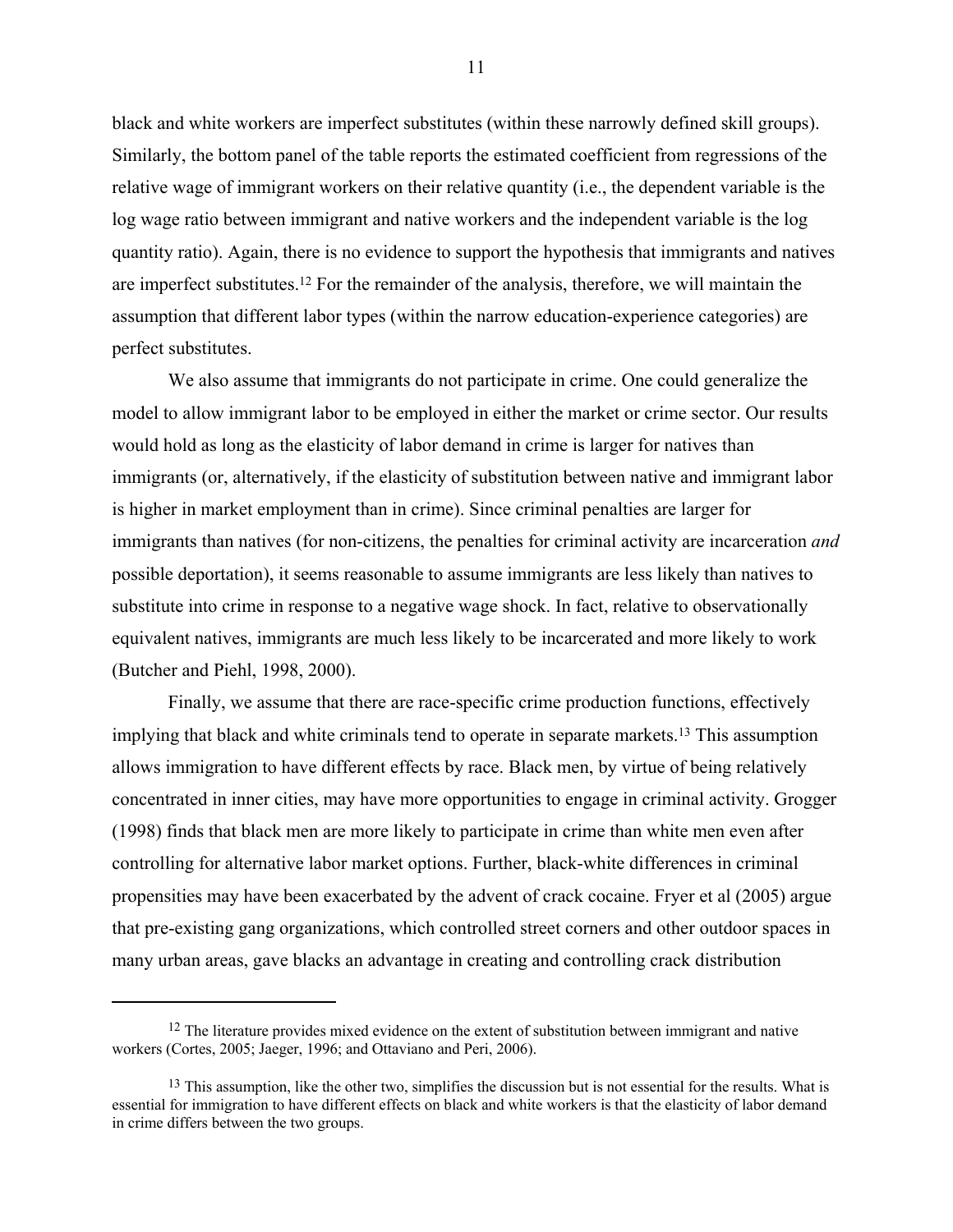networks.14 Other evidence suggests criminal gangs tend to be organized along racial lines and operate in spatially segmented markets (Venkatesh, 1997; Grogger and Willis, 2000).

Let  $L_f = N_{bfs} + N_{wfs} + M_s$ , where  $N_{bfs}$  denotes employment of native black workers in the (formal) market sector who have skill  $s$ ;  $N_{wfs}$  denotes the corresponding employment of native white workers; and  $M_s$  denotes the corresponding number of immigrants. For workers of race *i* and skill group *s*, the wage in the market sector is:

(2) 
$$
w_{is} = X_{fs} (1 - \delta_i) (L_{fs})^{\eta_f},
$$

where  $X_{fs}$  is a labor demand shifter for the market sector;  $\delta_i$  is a parameter that captures preferences for discrimination on the part of employers, with  $\delta_w = 0$  and  $1 > \delta_b \ge 0$ , so that black workers may face a lower market wage as a result of discrimination; and  $\eta_f < 0$  is the inverse of the labor demand elasticity in the market sector (or the factor price elasticity in this simple framework). Equation (2) assumes that all workers in skill group *s* are perfect substitutes in terms of their contribution to market sector output.

The marginal product of labor in the crime sector for workers in racial group *i* with skill *s* is:

(3) 
$$
w_{is} = X_{ics} (N_{ics})^{\eta_{ic}},
$$

 $\overline{a}$ 

where *Xics* is a demand shifter for criminal activity, *Nics* gives employment of native workers of race *i* and skill group *s* in crime, and η*ic* < 0 is the inverse of the labor demand elasticity in the crime sector.

Black-white wage differences are determined by the extent of discrimination in the market sector, with  $w_b/w_w = (1 - \delta_b) \le 1.15$  Inter-sectoral labor mobility transmits the discrimination-driven market racial wage gap to the crime sector. The demand shifters, *Xfs* and *Xics*, embody capital, TFP, and the output price in each sector. Our empirical analysis will allow

<sup>14</sup> Responses to a survey of 27 large-city police chiefs administered by Grogger and Willis (2000) indicated that crack was concentrated among blacks or minorities in all but four jurisdictions.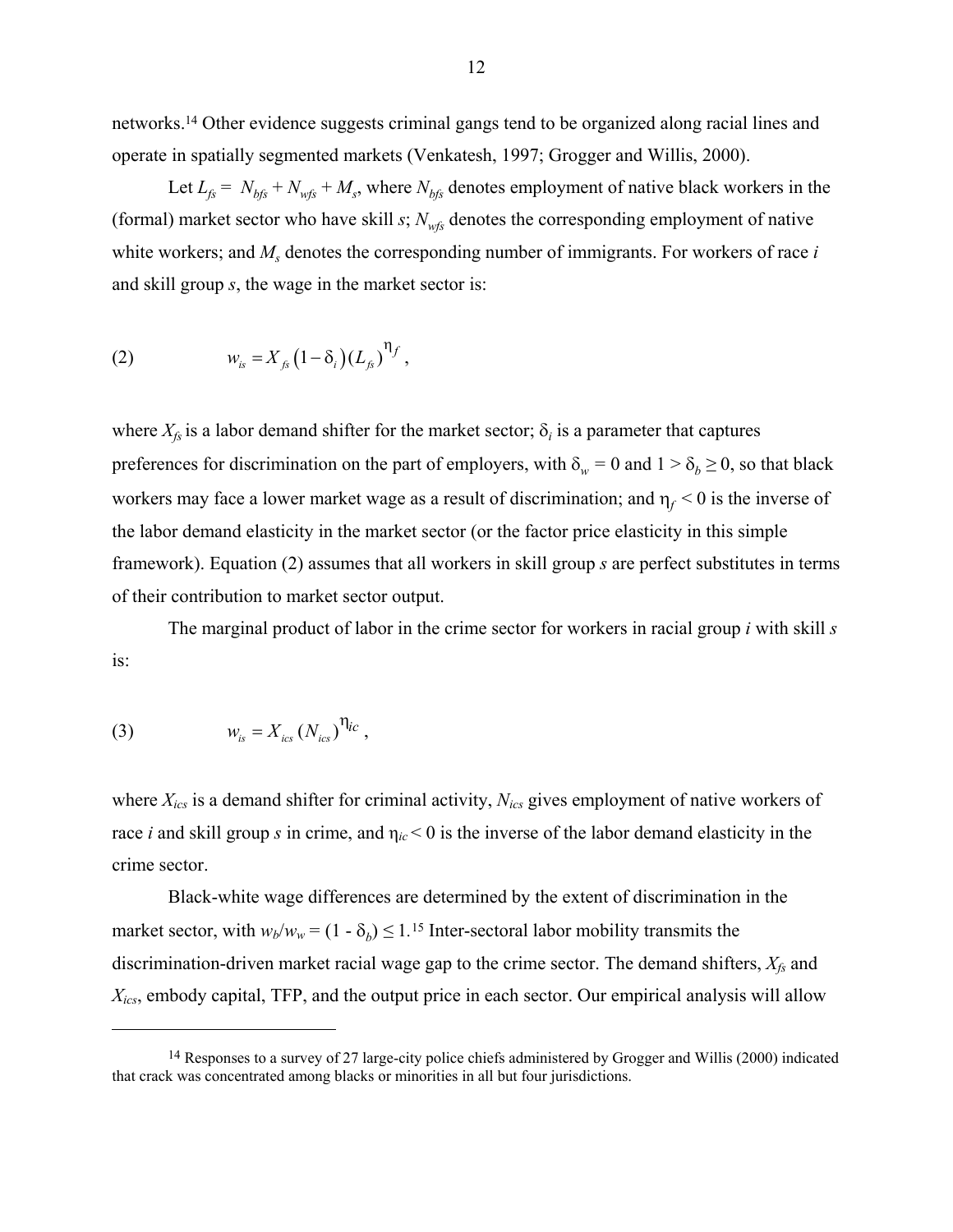for changes in sectoral demand shifters by controlling for race-specific changes in the returns to skill over time.

 The supply of labor to paid employment (i.e., employment in either the market or crime sectors) is elastic, with the inverse demand for leisure given by:

$$
(4) \t\t w_{is} = X_{i\hbar s} (N_{i\hbar s})^{\eta_{i\hbar}}
$$

where *Xihs* is a leisure demand shift parameter, *Nihs* gives the number of natives consuming leisure, and  $\eta_{ih}$  < 0 is the inverse of the demand elasticity for leisure.

Finally, the allocation of native labor to employment in the market sector, employment in the crime sector, and leisure is subject to the constraint:

(5) 
$$
\tilde{N}_{is} = N_{ifs} + N_{ics} + N_{ihs},
$$

 $\overline{a}$ 

where  $\tilde{N}_{i}$  is the (constant) population of native-born persons of race *i* and skill *s*.

Equations (2)-(5) represent a system of seven equations in seven unknowns. For simplicity, we neglect the impact of immigration on capital accumulation, which would tend to dampen the wage effects of immigration over time.16 Figure 6 illustrates the equilibrium of the model for black workers of skill group *s*. There is an analogous, and interdependent, set of equilibrium conditions for white workers. The equalization of wages for black workers between the formal sector and the crime sector is shown by the intersection of the two sectoral labor demand schedules at point 1. The allocation of labor to leisure is implicit, since the endogenous leisure allocation defines the value  $\tilde{N}_{bs} - N_{bbs} = N_{bcs} + N_{bfs}$ , which is total black labor available for employment in either the market or crime sector. Solving for *Nbhs* defines the width of the

<sup>&</sup>lt;sup>15</sup> For simplicity, we assume that the discrimination coefficient is independent of skills. Relaxing this assumption does not change any of the results of the model.

<sup>&</sup>lt;sup>16</sup> We have worked out an extension of the model where the market sector employs both labor and capital in production, with the supply of capital adjusting over time in response to deviations in the return to capital from its long-run rate. As long as complete adjustments in the capital stock are not immediate, the short-run consequences of immigration are qualitatively the same as those implied by the simpler model summarized in this section. The model is available on request from the authors.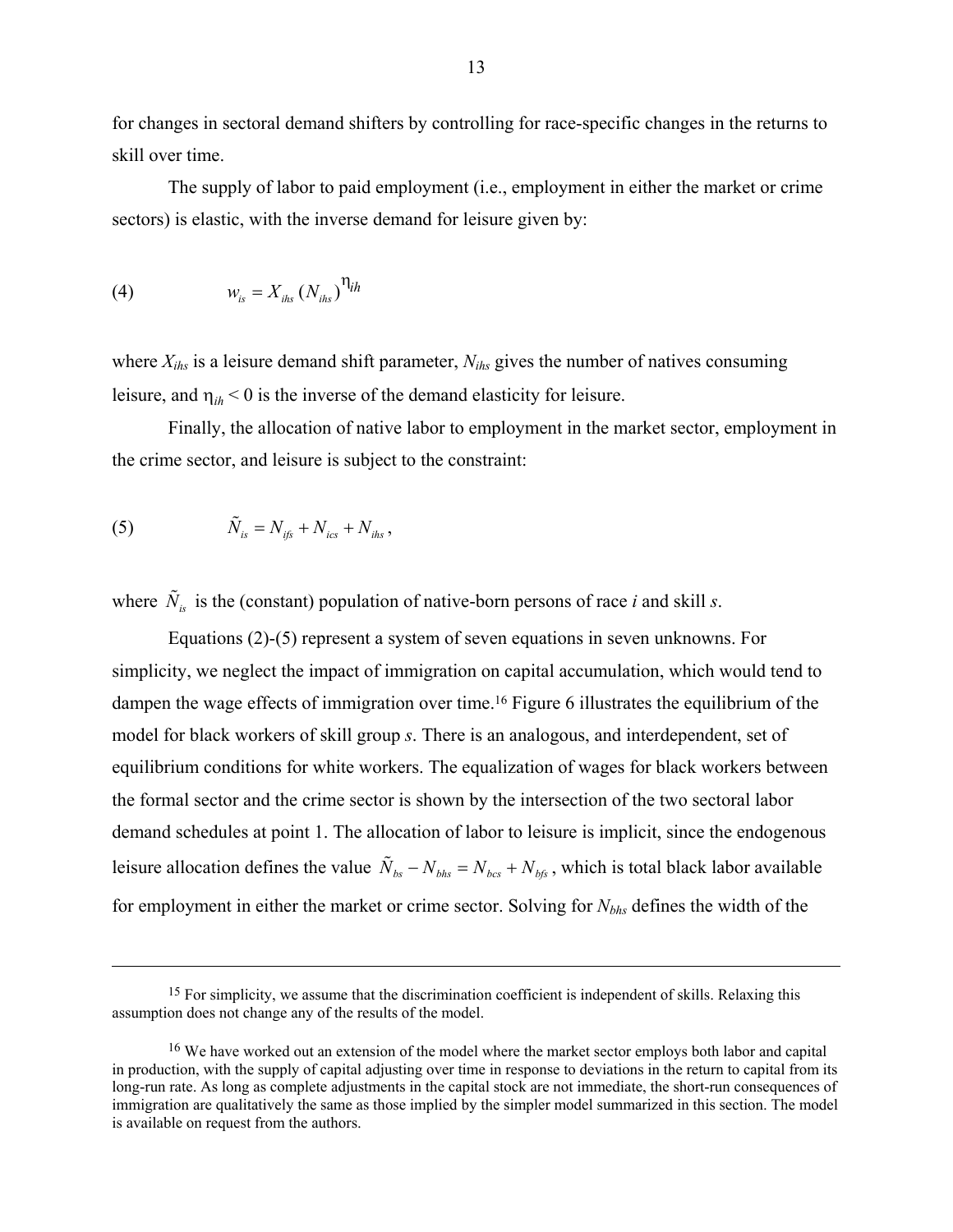box in Figure 6. The sensitivity of leisure to wages will become apparent once we consider a labor-supply shock due to immigration.

 Figure 7 shows the labor-market consequences of an increase in immigrant labor supply. The immediate direct effect is a contraction in the demand for native labor.17 The contraction in market-sector labor demand puts downward pressure on the market wage, inducing native labor to increase leisure and decrease labor supplied to the market. The increase in leisure implies that labor available for either the market or crime sectors falls from  $\tilde{N}_{bs} - N_{bhs}$  to  $\tilde{N}_{bs} - N'_{bhs}$ , which implies the right vertical axis in Figure 7 shifts to the left, inducing a corresponding leftward shift, from  $D_c$  to  $D'_c$ , in the demand for labor in the crime sector (whose horizontal position is determined by the position of the right axis).

 The net effect of the immigrant labor supply shock is a new equilibrium at point 2, in which the black wage is lower, black employment in the market sector is lower, black employment in the crime sector is higher, and black leisure is higher. Market employment falls because immigrant labor substitutes for black labor; black employment in crime rises because lower market-sector labor demand induces blacks to shift into crime; and black leisure rises because the black wage falls.

The model has similar qualitative predictions for the wage and sectoral distribution of white workers. The model, in addition, yields an important and testable quantitative prediction. Since black and white workers are perfect substitutes in the market sector, the percent impact of immigration on the black and white wage is the same. As long as the discrimination parameter  $\delta_b$ is invariant to labor-market conditions, immigration changes black and white wages by the same percentage amount, leaving the racial wage differential unchanged. However, racial differences in the demand elasticities of crime and leisure imply that the employment effects of immigration need not have the same magnitude.

Let  $w_{is}^*$  be the wage for race group *i* and skill group *s* in the pre-immigration equilibrium, and let  $N_{\kappa}^*$  give the corresponding number of native workers in the market sector at that time  $(N_{fs}^* = N_{bs}^* + N_{ws}^*)$ . We measure the immigrant supply shock by  $m_s = M_s / N_{fs}^*$ , the immigrantinduced percent increase in labor supply to the market sector. Part 1 of the Mathematical

 $\overline{a}$ 

<sup>&</sup>lt;sup>17</sup> For black workers, part of the inward shift in formal-sector labor demand is mitigated by the exit of white workers from the formal sector. In the graphical analysis, this adjustment is implicit.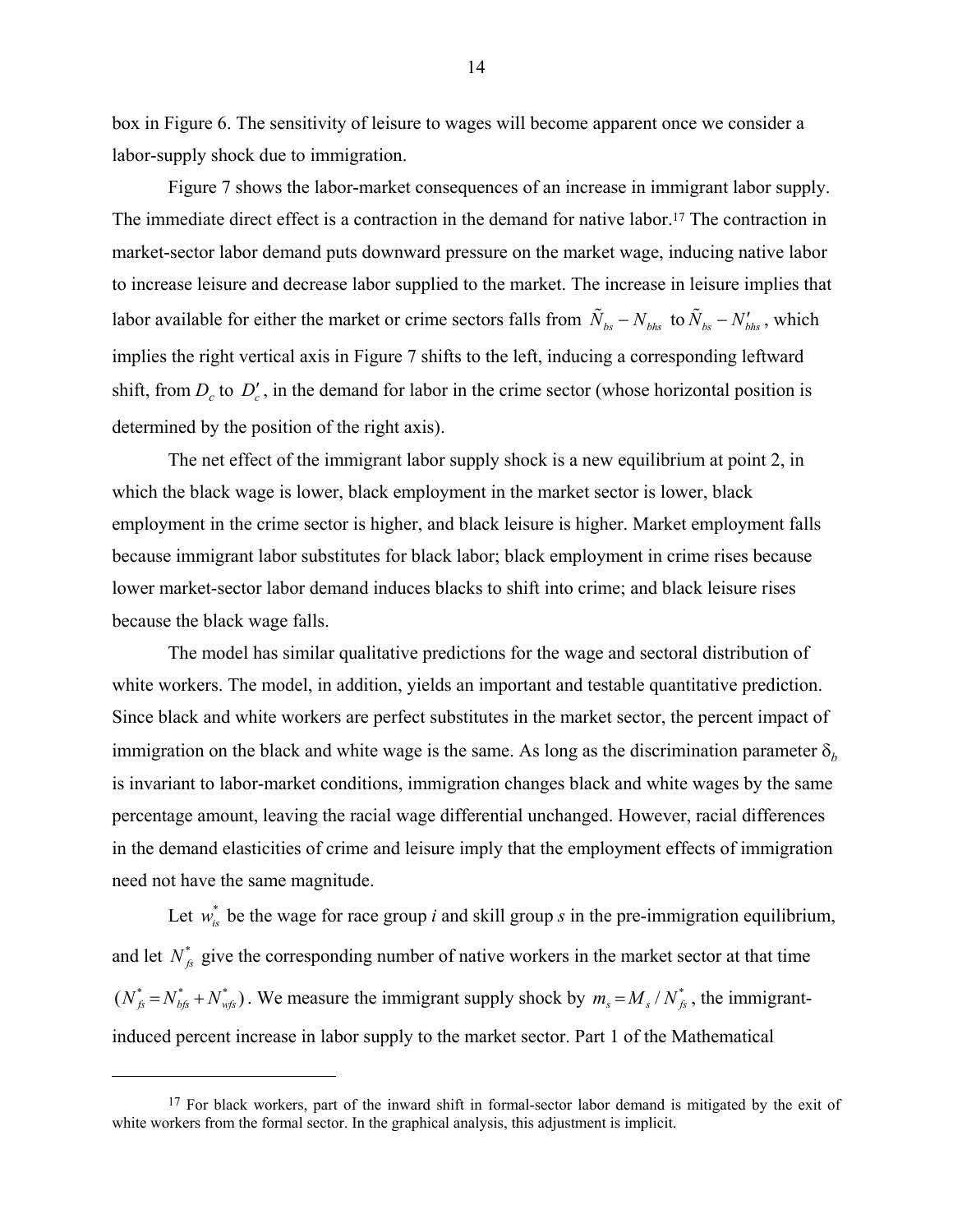Appendix shows that the race-specific equations relating post-immigration wages, native labor allocations, and the immigrant supply shock are given by:

(6a) 
$$
\ln w_{is} = \ln w_{is}^* + \eta_f \rho m_s,
$$

(6b) 
$$
\ln N_{ics} = \ln N_{ics}^* + \frac{\eta_f \rho}{\eta_{ic}} m_s,
$$

(6c) 
$$
\ln N_{\text{ihs}} = \ln N_{\text{ihs}}^* + \frac{\eta_f \rho}{\eta_{\text{ih}}} m_s,
$$

(6d) 
$$
\ln N_{ijs} = \ln N_{ijs}^* - \frac{\eta_f \rho}{\theta_{ijs}} \left( \frac{\theta_{ics}}{\eta_{ic}} + \frac{\theta_{ihs}}{\eta_{ih}} \right) m_s
$$

As shown in the Appendix, the parameter  $\rho$  is a positive constant that lies between zero and one and is defined by:

.

(7) 
$$
\rho = \frac{\overline{N}_f}{\overline{N}_f + \frac{\eta_f}{\eta_{bc}} \overline{N}_{bc} + \frac{\eta_f}{\eta_{wc}} \overline{N}_{wc} + \frac{\eta_f}{\eta_{bh}} \overline{N}_{bh} + \frac{\eta_f}{\eta_{wh}} \overline{N}_{wh}},
$$

where  $\overline{N}_i$  is the average number of type-*j* natives across skill groups in the pre-immigration equilibrium.

The parameter ρ gives an elasticity-adjusted measure of the market sector participation rate of natives in the pre-immigration equilibrium. Consider, for instance, the special case where the demand elasticities are equal in all activities, so that  $\eta_f = \eta_{ic} = \eta_{ih}$ . Equation (7) shows that  $\rho$ is then exactly equal to the fraction of natives participating in the market sector in the preimmigration period. It is also worth noting that if the demand for labor in both the crime and leisure sectors is perfectly inelastic (so that the ratios  $1/\eta_{ic}$  and  $1/\eta_{ih}$  are equal to zero), the parameter  $\rho$  is then equal to one. In this extreme case, the relative number of native workers in each of the sectors is effectively fixed.

Equation (6a) implies that more immigration lowers wages ( $\eta_f$   $\rho$  < 0), with the wage impact being greater the larger the factor price elasticity in the market sector. Two points are worth emphasizing about the wage impact of immigration. First, as noted above, the wage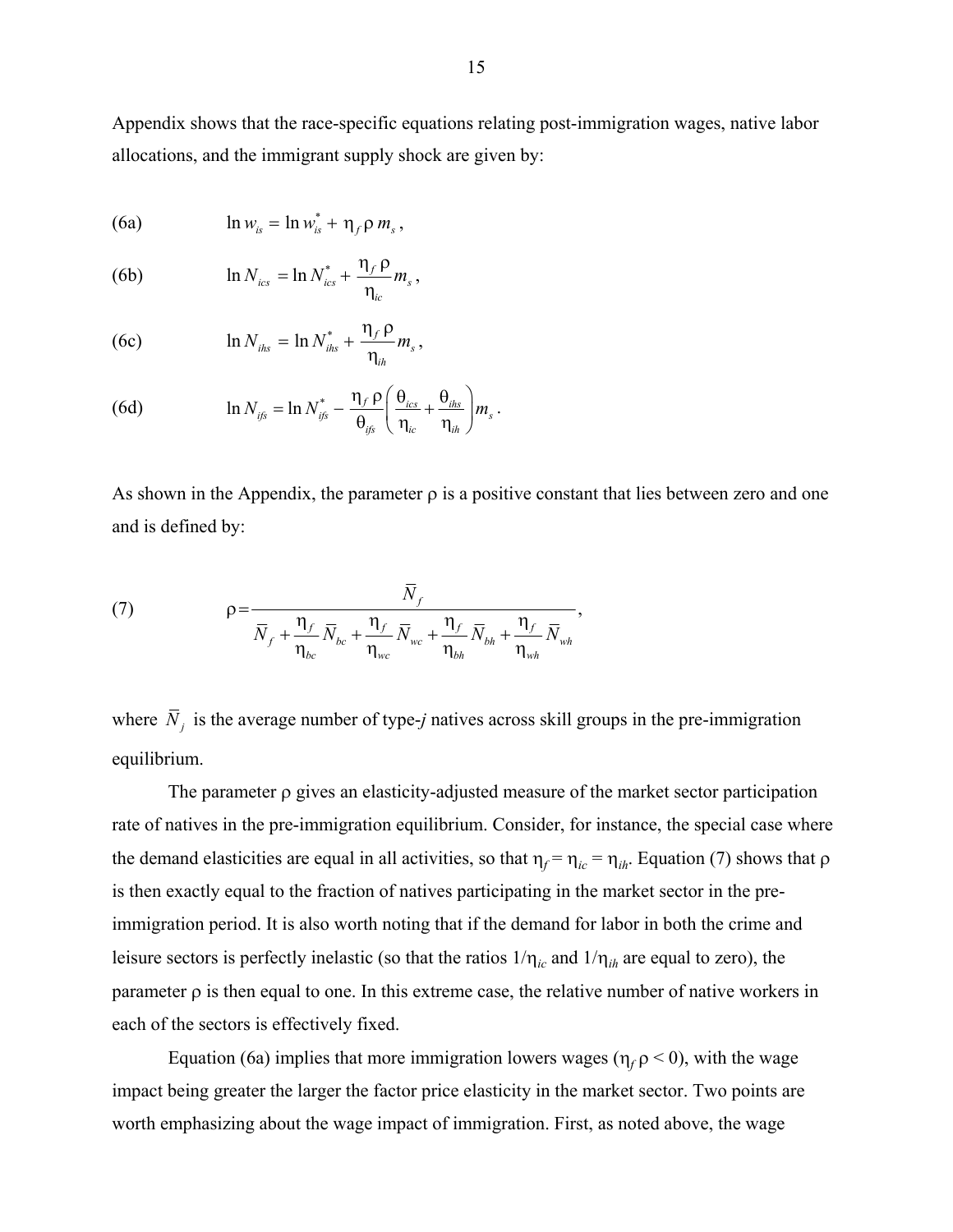impact is predicted to be the same for black and white workers.18 Second, the reduced-form regression of the log wage on the immigrant supply shock *m* does *not* identify the factor price elasticity,  $\eta_f$ . Rather, it identifies the product of the factor price elasticity and  $\rho$ , the parameter that roughly indicates the sectoral allocation of the native population (up to a linear approximation). As noted above, ρ equals one when the supply of native labor to the market sector is perfectly inelastic. It is only in this case that the regression coefficient identifies the factor price elasticity. If native labor supply to the market sector is elastic, however, the reducedform impact of immigration is numerically smaller than the factor price elasticity. The intuition for this result is obvious: Native opportunities to substitute into crime or leisure dampen the impact of immigration on the market wage, relative to the case of inelastic labor supply. Figure 7 illustrates the result. If the demand for leisure were perfectly inelastic the post-immigration equilibrium would be at point 1′, instead of point 2. The fall in the native wage would be larger and the fall in native formal employment would be smaller. We will refer to the product  $\eta_f \rho$  as the "reduced-form wage elasticity."

Equation (6b) shows that a larger immigrant supply shock increases the number of natives participating in the crime sector ( $\eta_f \rho / \eta_i > 0$ ), with the impact of immigration being larger the more elastic is the demand for crime labor relative to the demand for formal labor. The immigration-induced change in crime employment for blacks relative to whites depends on the ratio of the elasticities  $\eta_{wc}/\eta_{bc}$ . Even though the wage impact of immigration is predicted to be the same for blacks and whites, black employment in the crime sector is more responsive to immigration if the elasticity of labor demand in crime is larger for blacks than whites.

Equation (6c) indicates that more immigration is associated with greater native demand for leisure ( $\eta_f \rho / \eta_{ih} > 0$ ), with the impact of immigration on leisure being larger the more elastic is the demand for leisure relative to the demand for formal labor. Similar to participation in crime, the immigration-induced change in leisure for blacks relative to whites depends on the ratio of elasticities  $\eta_{wk}/\eta_{bh}$ , indicating that black leisure time is more responsive to immigration if the elasticity of demand for leisure is larger for blacks than whites.

1

 $18$  As shown by equation (2), the market sector wage for both black and white workers (who are perfect substitutes in production) is determined by the equilibrium size of the workforce in that sector. As a result, the manner in which native substitution across sectors mitigates the wage consequences of immigration is common to all native workers, regardless of race.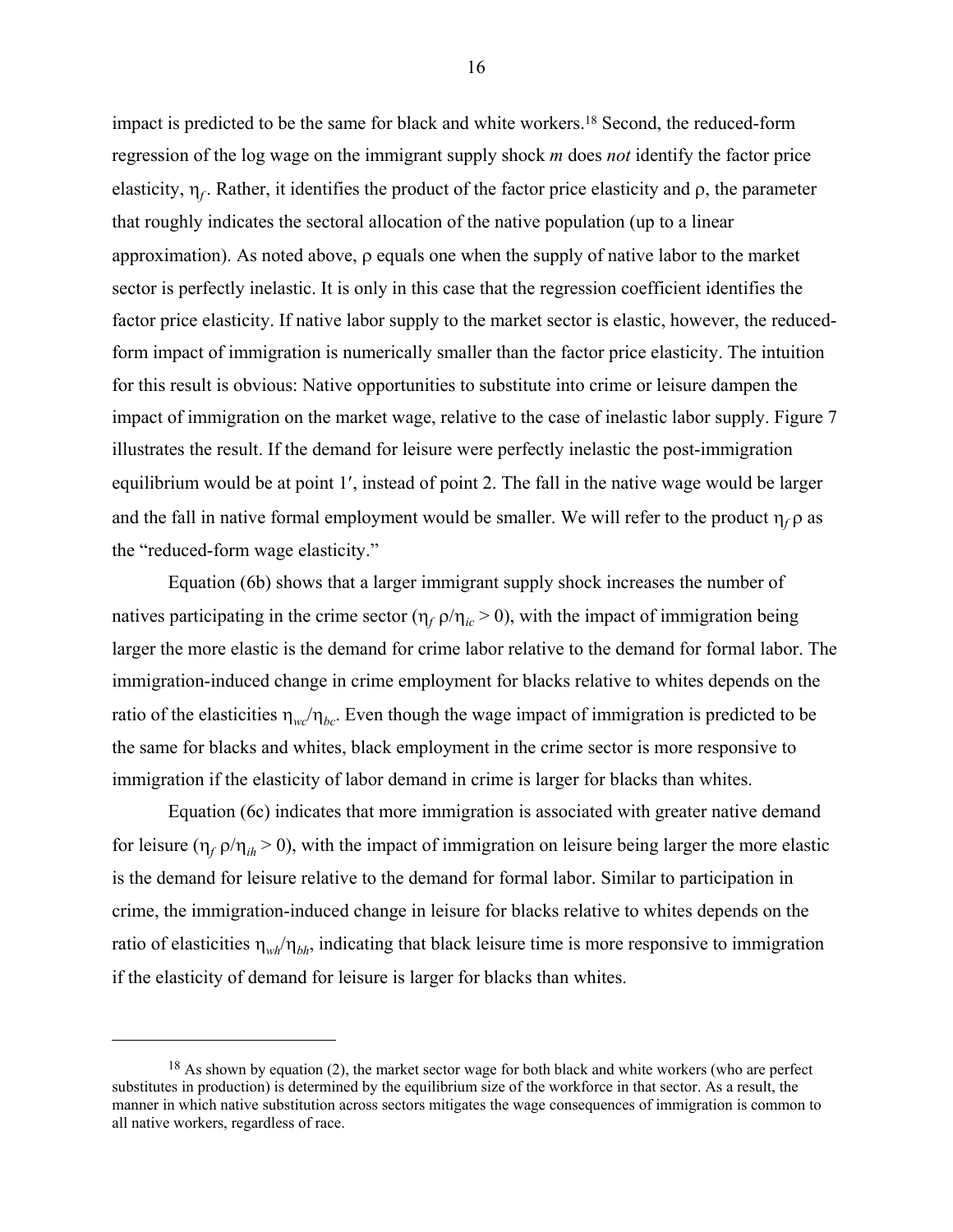Finally, equation (6d) implies that a larger immigrant supply shock is associated with lower native market sector employment, with the impact of immigration being larger the more elastic is the demand for formal labor relative to the demands for crime labor or leisure. The impact of immigration depends on the pre-existing employment shares in the various sectors, where  $\theta_{ics} = N_{ics}^* / \tilde{N}_{is}$  (the pre-immigration share of race *i* persons in the crime sector),  $\theta_{i\theta} = N_{i\theta}^* / \tilde{N}_{i\theta}$  (the pre-immigration share of race *i* persons in the leisure sector), and  $\theta_{ijs} = N_{ijs}^* / N_{is}^{\prime 6}$  (the pre-immigration share of race *i* persons in the market sector).<sup>19</sup> If, for expositional convenience, we ignore the skill subscript, equation (6d) implies that the change in market employment for blacks relative to whites is given by the ratio  $\theta_w(\theta_{bc}/\eta_{bc} + \theta_{bh}/\eta_{bh})$  $\theta_b(\theta_{wc}/\eta_{wc} + \theta_{wh}/\eta_{wh})$ , which shows that black market employment is more responsive to immigration if the elasticities of demand for crime labor and for leisure are larger for blacks than whites (as long as the market participation rate of whites is at least as high as that of blacks).<sup>20</sup>

This model helps us understand the source of racial differences in the consequences of immigration and motivates why the empirical analysis presented in the subsequent sections allows the impact of immigration on wages, employment, and incarceration rates to differ between black and white men. As we have seen, if the demand for labor in the crime sector is more elastic for blacks than for whites, immigration will have a larger negative impact on black market employment and a larger positive impact on black crime employment. A similar qualitative effect on market employment, but not for crime employment, would result if the demand for leisure were more elastic among blacks than whites.

 Our empirical analysis uses data on wage and employment rates for education-experience cohorts by year. Although we do not have data on participation rates in crime, we do have information on incarceration rates for the various groups.21 These data constraints require that we

 $\overline{a}$ 

<sup>&</sup>lt;sup>19</sup> Note that none of the coefficients in equations (6a)-(6d) depend on the extent of discrimination in the labor market because the discrimination coefficient is assumed to be constant over time.

<sup>&</sup>lt;sup>20</sup> The condition for immigration to affect black market sector employment more than for whites depends on initial black-white relative employments in crime and leisure. If the initial black shares of employment in crime and leisure are higher than the white shares ( $\theta_{bc} > \theta_{wc}$ ,  $\theta_{bh} > \theta_{wh}$ ), immigration can then induce relatively larger reductions in market sector employment for blacks even if the black crime and leisure demand functions are less elastic than those for whites.

<sup>21</sup> The National Longitudinal Survey of Youth (NLSY) has information on participation in criminal activities, but only for a single cross-section.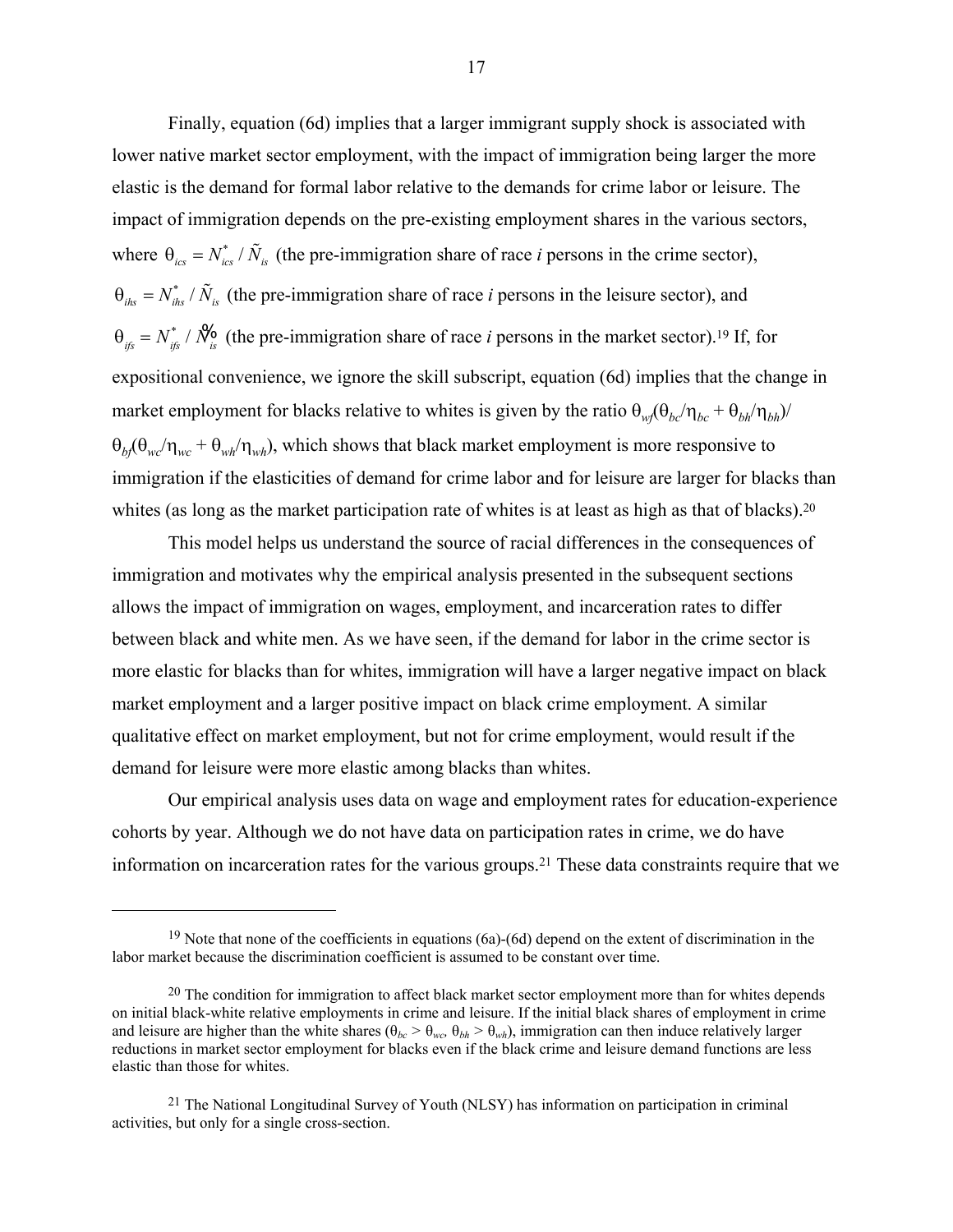estimate the reduced-form expressions, as summarized by equations (6a)-(6d), rather than a structural model of sectoral time allocation.

#### **IV. National Level Evidence**

1

Let  $y_{ext}$  denote the mean value of a particular labor market outcome for native-born men who have education *e*, experience *x*, and are observed at time *t*. As noted above, we calculated *y<sub>ext</sub>* using the sample of natives who are either black or white. The empirical analysis reported in this section stacks these national-level data across skill groups and calendar years and estimates the following regression model separately by race:

(8) 
$$
y_{ext} = \theta p_{ext} + E + X + T + (E \times T) + (X \times T) + (E \times X) + \varphi_{ext},
$$

where *E* is a vector of fixed effects indicating the group's educational attainment; *X* is a vector of fixed effects indicating the group's work experience; and *T* is a vector of fixed effects indicating the time period. The linear fixed effects in equation (8) control for differences in labor market outcomes across schooling groups, experience groups, and over time. The interactions  $(E \times T)$ and  $(X \times T)$  control for the possibility that the impact of education and experience changed over time, and the interaction  $(E \times X)$  controls for the fact that the experience profile for a particular labor market outcome may differ across education groups. The regression specification in (8) implies that the labor market impact of immigrant-induced labor supply shifts is identified using time-variation within education-experience cells. Unless otherwise specified, the regressions are weighted by the number of observations used to calculate the dependent variable *yest*. 22 The estimated coefficients are generally similar to those obtained from unweighted regressions. Finally, the standard errors are clustered by education-experience cells to adjust for possible serial correlation.

 We examine the impact of immigration on three distinct outcomes. The alternative dependent variables include: the log weekly earned income, the employment rate, and the

<sup>&</sup>lt;sup>22</sup> We normalized the sum of weights to equal 1 in each cross-section to prevent the latter censuses from contributing more to the estimation simply because the U.S. population increased over time.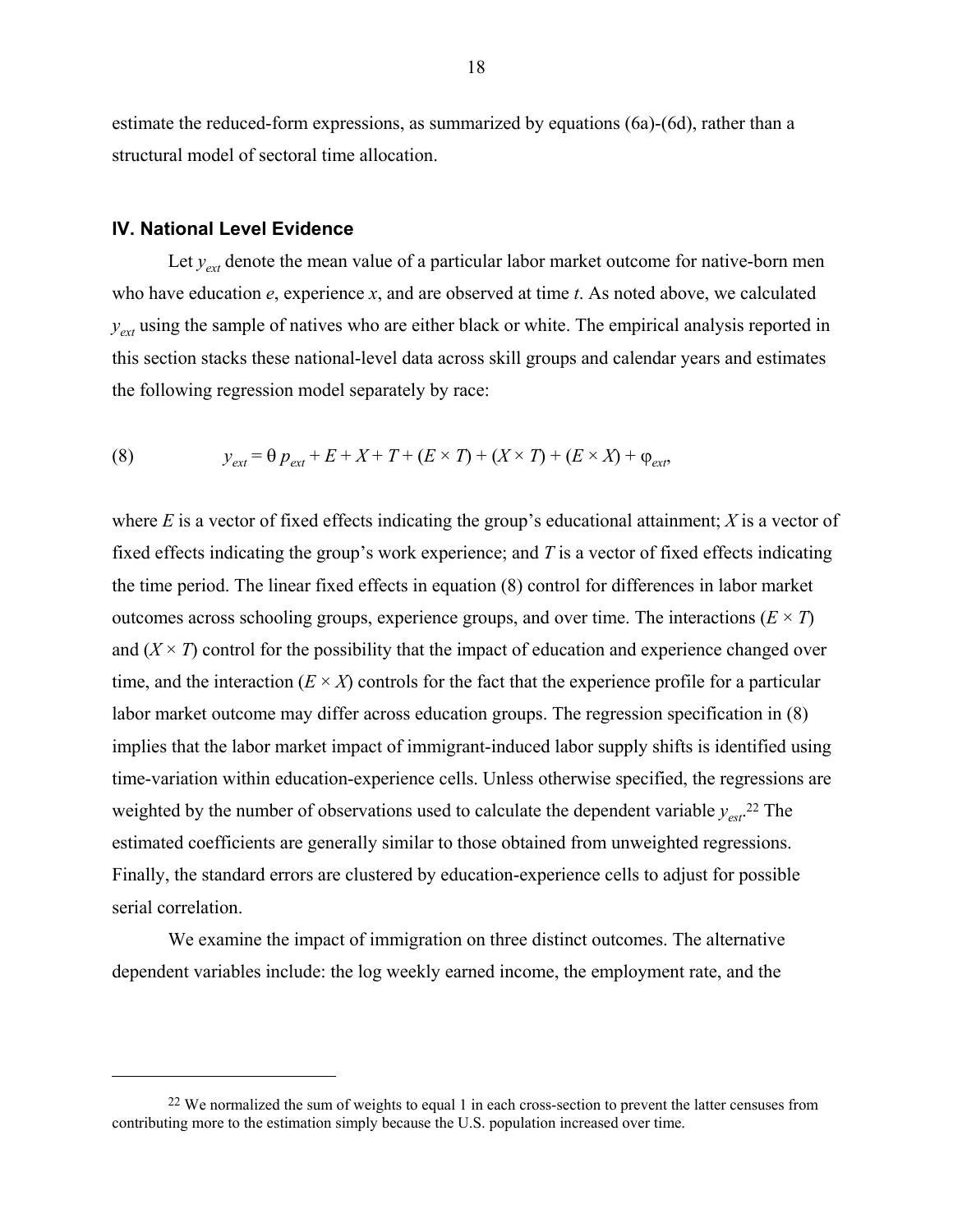incarceration rate.23 We estimate the employment and incarceration rate regressions using a grouped logit estimator.<sup>24</sup> Let  $r_{ext}$  be the relevant employment or incarceration rate for cell (*e, x, t*). The grouped logit estimator is given by the weighted least squares regression of the log odds model:

(8') 
$$
\ln \left( \frac{r_{\text{ext}}}{1 - r_{\text{ext}}} \right) = \theta^* p_{\text{ext}} + E + X + T + (E \times T) + (X \times T) + (E \times X) + \varphi_{\text{ext}}.
$$

To make the results more easily interpretable, we convert the estimated coefficient  $\theta^*$  (and its standard error) into a marginal impact, which is given by  $\theta^* \overline{r} (1 - \overline{r})$ , where we use the racespecific sample mean of the employment (or incarceration) rate in the calculation.<sup>25</sup>

 It is important to emphasize that the incarceration rate is an imperfect measure of participation in crime, as individuals in prison today may have committed crimes several or more years in the past when different labor market conditions prevailed. To control for lags between shocks to the labor market and changes in the size of the prison population, we report results on incarceration that use either the current share of immigrants in the workforce or the five-year lag of the immigrant share. Together, the contemporaneous immigrant share and the five-year lag bracket the length of the average prison term, which is about two years (Raphael and Stoll, 2005).

Table 2 reports our estimates of the adjustment coefficient  $\theta$  (or the corresponding marginal impact in the grouped logit regressions). The top panel of the table reports the least squares estimates of the regression model. The first row of the panel reports the results for black men, while the second row reports the results for white men. Consider initially the results when the dependent variable is the mean log weekly earnings of the skill group (*e*, *x*, *t*). The

 $\overline{a}$ 

<sup>25</sup> The weighted least squares estimator for grouped logit uses a weight equal to  $n_{\text{ext}} \hat{r}_{\text{ext}} (1 - \hat{r}_{\text{ext}})$ , where the predicted probabilities are calculated from a first-stage unweighted regression on the log odds ratio and *next* is the sample size in the cell.

<sup>&</sup>lt;sup>23</sup> Recall that the employment rate is defined by the average fraction of weeks worked during the calendar year prior to the Census (including non-workers).

<sup>&</sup>lt;sup>24</sup> The use of logit versus a linear probability model leads to relatively similar marginal impacts for the employment rates, but smaller marginal impacts for the incarceration rate. This is not surprising given the clustering of incarceration rates at very small numbers near zero.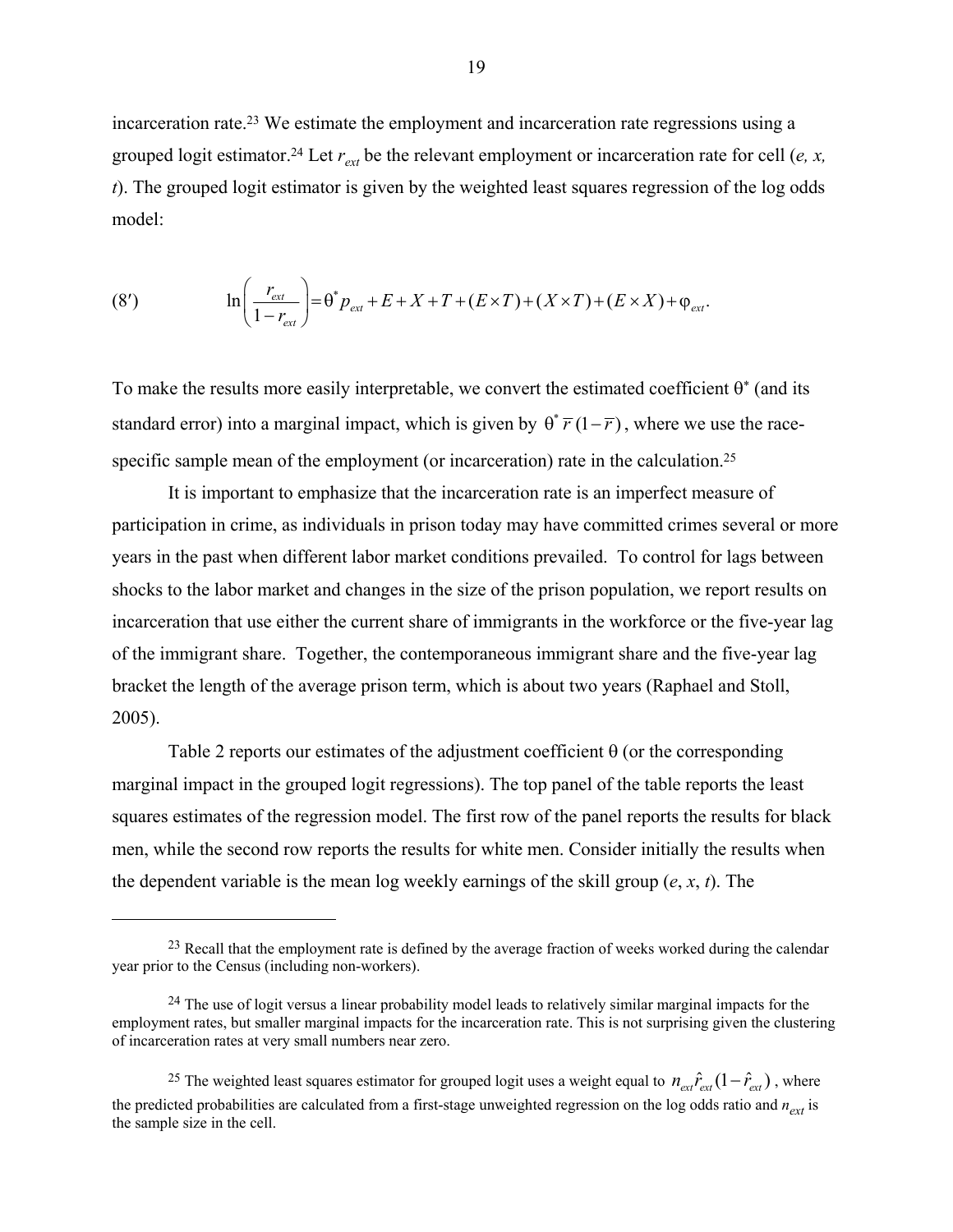adjustment coefficient  $\theta$  is -0.561 (with a standard error of 0.167) for blacks, and -0.669 (0.250) for whites. These coefficients are easier to interpret if we convert them into an elasticity that gives the percent change in wages associated with a percent change in labor supply. Let  $m_{\text{ext}}$  =  $M_{\text{ext}}/N_{\text{ext}}$ , or the percentage increase in the labor supply of group (*e*, *x*, *t*) attributable to immigration. We can calculate the reduced-form wage effect (equivalent to the product of parameters  $\eta_f \rho_f$  in our theoretical framework) as:

(9) 
$$
\frac{\partial \log w_{ext}}{\partial m_{ext}} = \theta (1 - p_{ext})^2.
$$

1

By 2000, immigration had increased the immigrant share in the U.S. workforce to 14.7 percent. Equation (9) implies that the reduced-form wage elasticity—evaluated at the mean value of the immigrant supply shift as of 2000—can be obtained by multiplying  $\theta$  by approximately 0.73. The reduced-form wage elasticity for weekly earnings is then -0.41 (or -0.561  $\times$  0.73) for blacks, and -0.49 for whites. Put differently, a 10 percent immigrant-induced increase in the number of workers in a particular skill group reduces the wage of that group by 4 to 5 percent.<sup>26</sup> These results closely match the estimated wage impacts of immigration across all workers reported in Borjas (2003). Note that the similarity in the wage effects between the two race groups provides additional evidence supporting the hypothesis that black and white native workers (within narrowly defined skill groups) are perfect substitutes in production.

Columns two through four of Table 2 show the relation between immigration and employment and incarceration rates. There is a strong negative relation between immigration and employment rates and a strong positive relation between immigration and incarceration rates. A 10 percent increase in supply is predicted to reduce the employment rate of black men by 3.6 percentage points ( $-0.489 \times 0.73$ ) and that of white men by 1.5 percentage points. Similarly, a 10 percent increase in supply increases the incarceration rate of black men by 0.7 percentage points and that of white men by 0.1 percentage points (although the impact on whites is not significant).

<sup>&</sup>lt;sup>26</sup> The regression model in (7) uses the immigrant share, *p*, rather than the (more natural) relative number of immigrants, *m*, as the regressor. The main reason for using *p* as the regressor is that the outcomes used in this paper tend to be nonlinearly related to *m*, and *p* is approximately a linear function of log *m*. Rather than introducing significant nonlinearity in the regression, we opted for the simpler approach of a generic regression of the outcome on the immigrant share.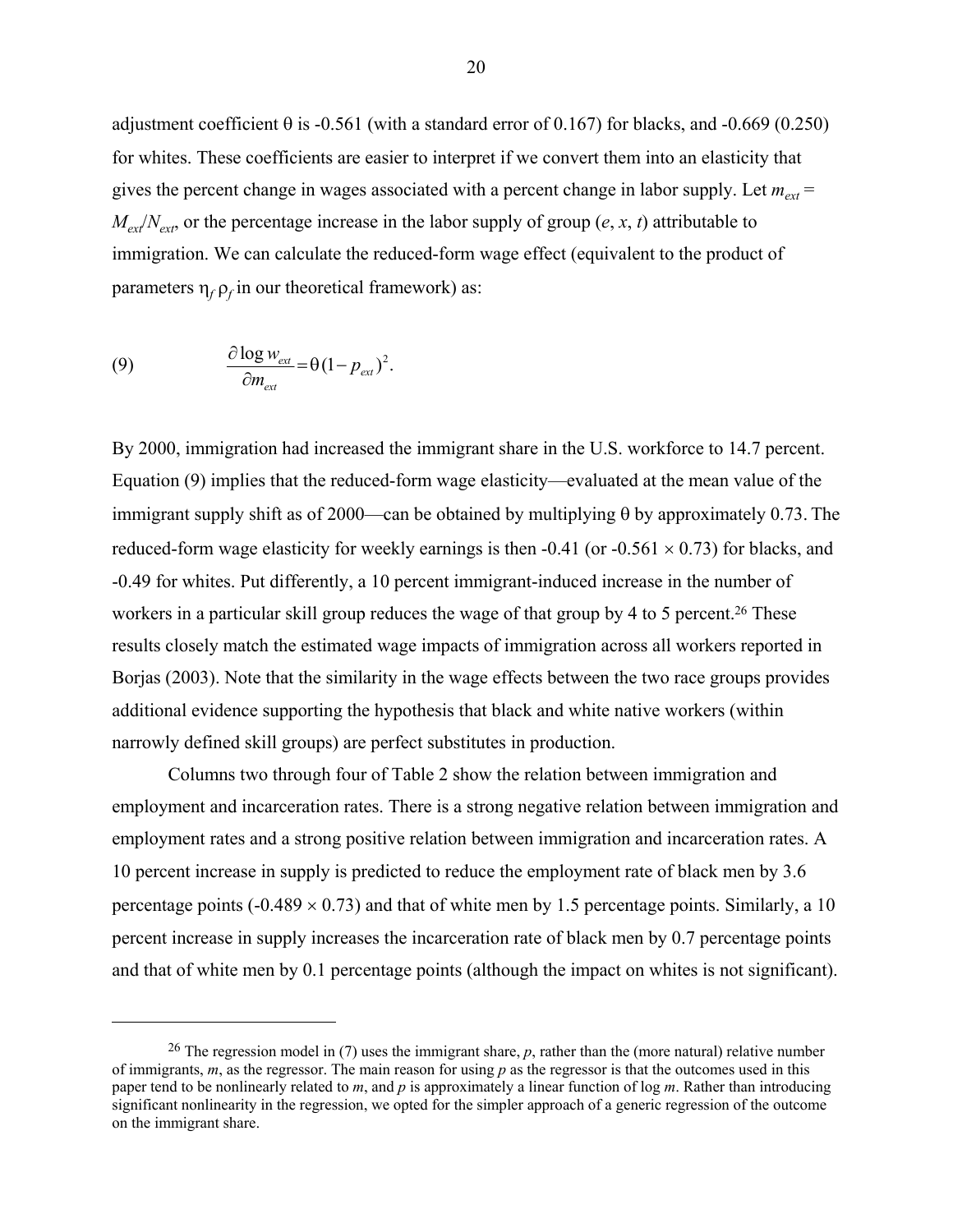Lagged immigration has a similar effect on incarceration rates for blacks and a somewhat larger (and now statistically significant) effect on whites. It seems, therefore, that the impact of immigration at the extensive margin of labor supply is far larger for blacks than for whites.

One potential problem with these least squares estimates is that the immigrant share included in the right-hand-side of equation (7)—that is, the fraction of the workforce that is foreign-born—may be endogenous. Only those persons (both immigrant and natives) who find it worthwhile to remain in the workforce are included in the counts, and hence there may be some correlation between the immigrant share and the disturbance term. Although our theoretical model maintained the assumption of inelastic immigrant labor supply, it would be desirable to relax that assumption in the empirical work.

 We use instrumental variables to correct for the possible endogeneity bias, where the instrument is the immigrant share in the population. Panel B of Table 2 reports the estimated IV coefficients. The wage effects from the IV specification are similar to those from the least squares regression. The least squares coefficient of the immigrant share on the log weekly wage of black men, for example, is -0.561 (0.167), while the corresponding IV coefficient is -0.519 (0.172). In addition, the estimated IV coefficients in the black employment and black incarceration regressions are essentially the same as those obtained in the least squares specification.

Another important issue is that the measured effects of immigration on labor market status may be contaminated by factors that are driving employment and incarceration behavior for blacks and whites within education-experience groups. These factors will not be absorbed by the fixed effects included in the regression *and* may be correlated with the immigrant supply shifts. The potential existence of these additional factors is not altogether surprising. As we discussed above, the wage structure changed considerably during our sample period and the crack epidemic raised the return to crime during the 1980s and 1990s. It is important, therefore, to examine the impact of various sources of bias on the magnitude of the estimated coefficients.

 Consider initially how the crack epidemic may influence our estimated correlations. In terms of the model from the previous section, the invention of crack raises the marginal product of criminal labor, shifting the curve labeled  $D<sub>c</sub>$  in Figure 6 to the left. This leftward shift reduces native labor supplied to the formal sector and raises native labor supplied to crime, just like an increase in immigration. Unlike an increase in immigration, however, the increasing productivity of crime should *raise* equilibrium wages. This casts some doubt on the notion that the effects we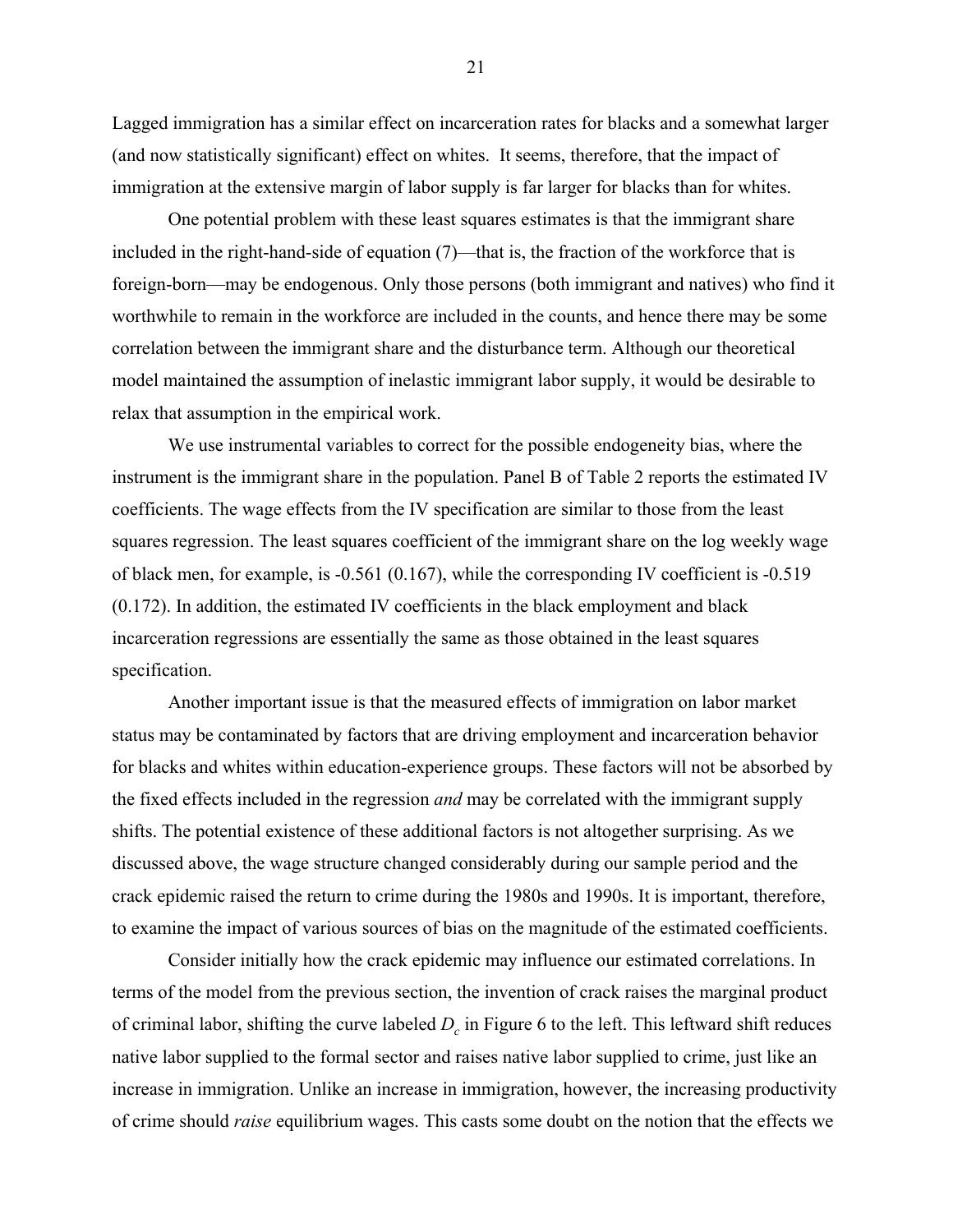attribute to immigration are entirely due to crack, since we showed empirically that immigration reduced wages. Nevertheless, given the potential importance of crack as an alternative explanation, it is important to account for it explicitly in the regression model.

 To do so we make use of the "crack index" developed by Fryer, Heaton, Levitt, and Murphy (2005). This index is a linear combination of several variables related to the crack epidemic, including the share of arrests made for cocaine-related charges, the number of deaths due to cocaine, the number of cocaine busts carried out by the federal Drug Enforcement Administration, and the number of cocaine-related hospital emergency room incidents. Most of these measures can obviously be considered as outcomes of the crack epidemic, whereas the ideal measures for our purposes would be indicators of the extent to which crack raised criminal productivity and exogenous measures of the criminal-justice response to the crack problem. Thus one could argue that the crack index is really an endogenous variable, particularly in the incarceration regressions. This possibility will affect the interpretation of our results.

 The Fryer et al crack index varies only by time and race, meaning that its main effects are subsumed by the year fixed effects included in our regression model.<sup>27</sup> To include the index in the model, we interact it with the education-experience fixed effects. In particular, consider the following regression:

(10) 
$$
y_{ext} = \theta p_{ext} + E + X + T + (E \times T) + (X \times T) + (E \times X) + (E \times X) C_t + \varphi_{ext},
$$

where  $C_t$  is the value of the crack index at time *t*. Note that the specification in (10) essentially introduces a specific type of time variation in the education-experience interaction fixed effects. Obviously, a totally unrestricted type of variation would be impossible since there would then be as many education-experience-time interactions as there are observations. Our specification permits the effects of skill to vary over time in a manner that is related to the spread of crack, while still enabling us to estimate the effects of immigration from changes over time within the same skill groups.

The estimated adjustment coefficients  $\theta$  (and corresponding marginal impacts in the grouped logit regressions) are reported in panel C of Table 2. It is evident that our estimated

 $\overline{a}$ 

<sup>&</sup>lt;sup>27</sup> The index takes on a value of 0 for all cells drawn from the 1960, 1970, or 1980 Censuses. The index for the 1990 cells is the average for 1988 and 1989 of the Fryer et al (2005) race-specific city-level crack index. The index for the 2000 cells is the average of the 1998 and 1999 values.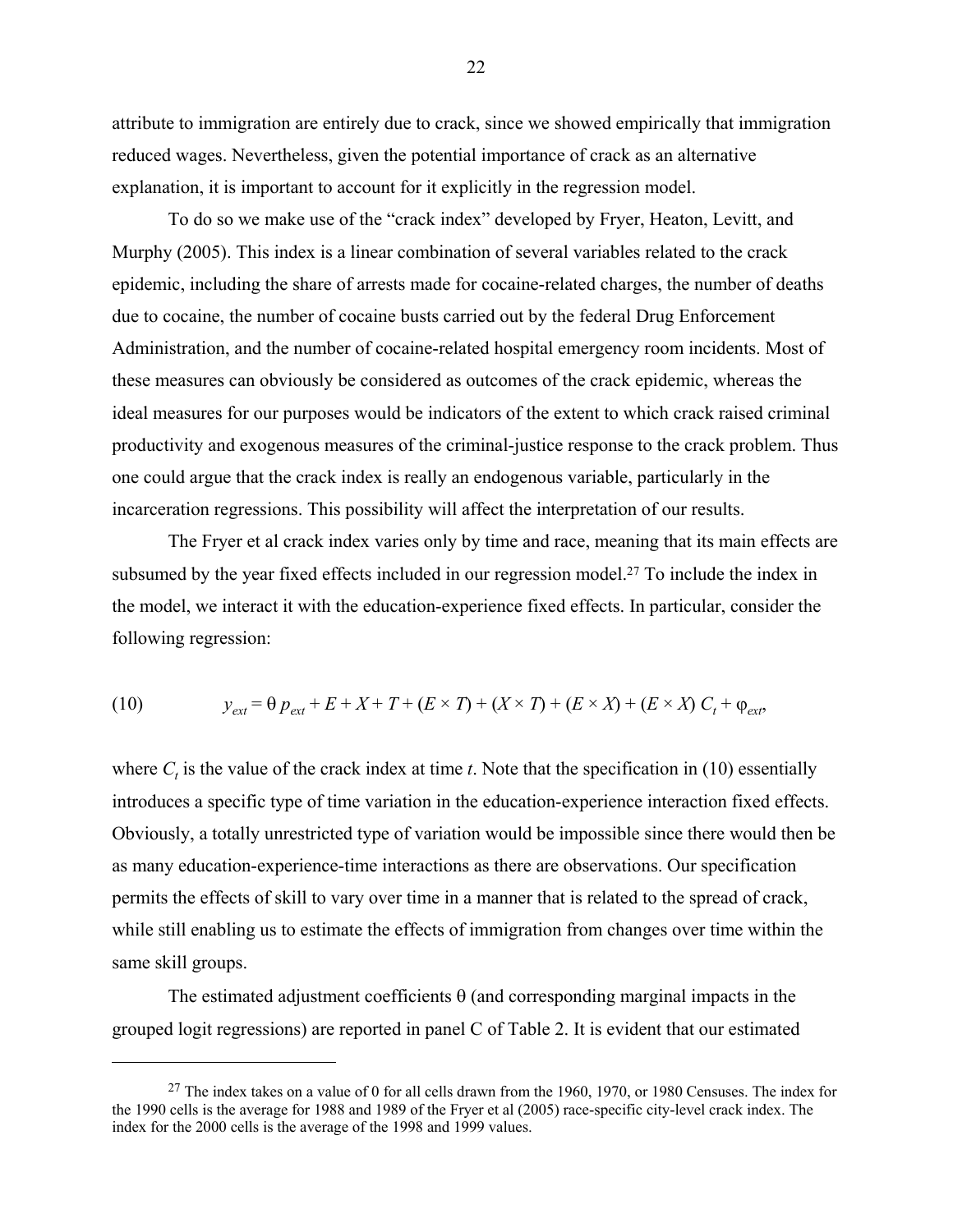marginal effects on black wages, employment, and incarceration rates are not very sensitive to the inclusion of the crack index. A ten-percent immigrant-induced supply shift still lowers the wage of blacks by -4.2 percent, lowers the employment rate by 3.1 percentage points, and increases the incarceration rate by 0.7 percentage points.

 There is an important sense in which the Fryer et al crack index does not capture how the crack epidemic affected the sectoral choices of the various skill groups. The index, after all, takes on the same value for black high school dropouts as it does for black college graduates. It is evident that the crack epidemic had a much greater impact on the behavior of low-skill (and younger) persons. To incorporate this notion into our study, we re-estimated the regression models using a "restricted" version of the Fryer et al crack index. In particular, we reset the index to 0 for all persons who have at least a high school diploma or more than 20 years of work experience. The restricted crack index, therefore, effectively assumes that the crack epidemic was mainly a demand shifter for younger, low-skill persons.

 Panel D of Table 2 reports the regression coefficients obtained from the use of the restricted crack index. Note that this change in the way we account for the crack epidemic barely affects our results.

 The use of the crack index helps the regression model partly account for what has been happening at the low-skill end of the U.S. labor market. A large research literature documents that there was also a substantial increase in the rate of return to skills and to labor market experience beginning around 1980 (Katz and Murphy, 1992; Autor, Katz, and Kearny, 2005).

 Our basic regression specification in equation (7) attempts to control for these changes by including interactions of fixed effects between education and time, as well as interactions of fixed effects between experience and time. As noted above, ideally we would control for changes in the wage structure by including a complete set of three-way interactions between the education, experience, and time fixed effects. Such a strategy is not feasible, however, because the full set of interactions would be exactly collinear with the immigrant share variable. As a result, we must balance the collinearity problem against the need to control for changes in the wage structure by allowing year effects to vary by education and experience in a limited way.

 We attempt to capture the changes that occurred at both ends of the skill distribution by introducing a set of dummy variables that allow for some interactions between education, experience, and time. In particular, we introduce dummy variables indicating if the  $(e, x, t)$  cell refers to a post-1980 observation of high school dropouts, a post-1980 observation of high school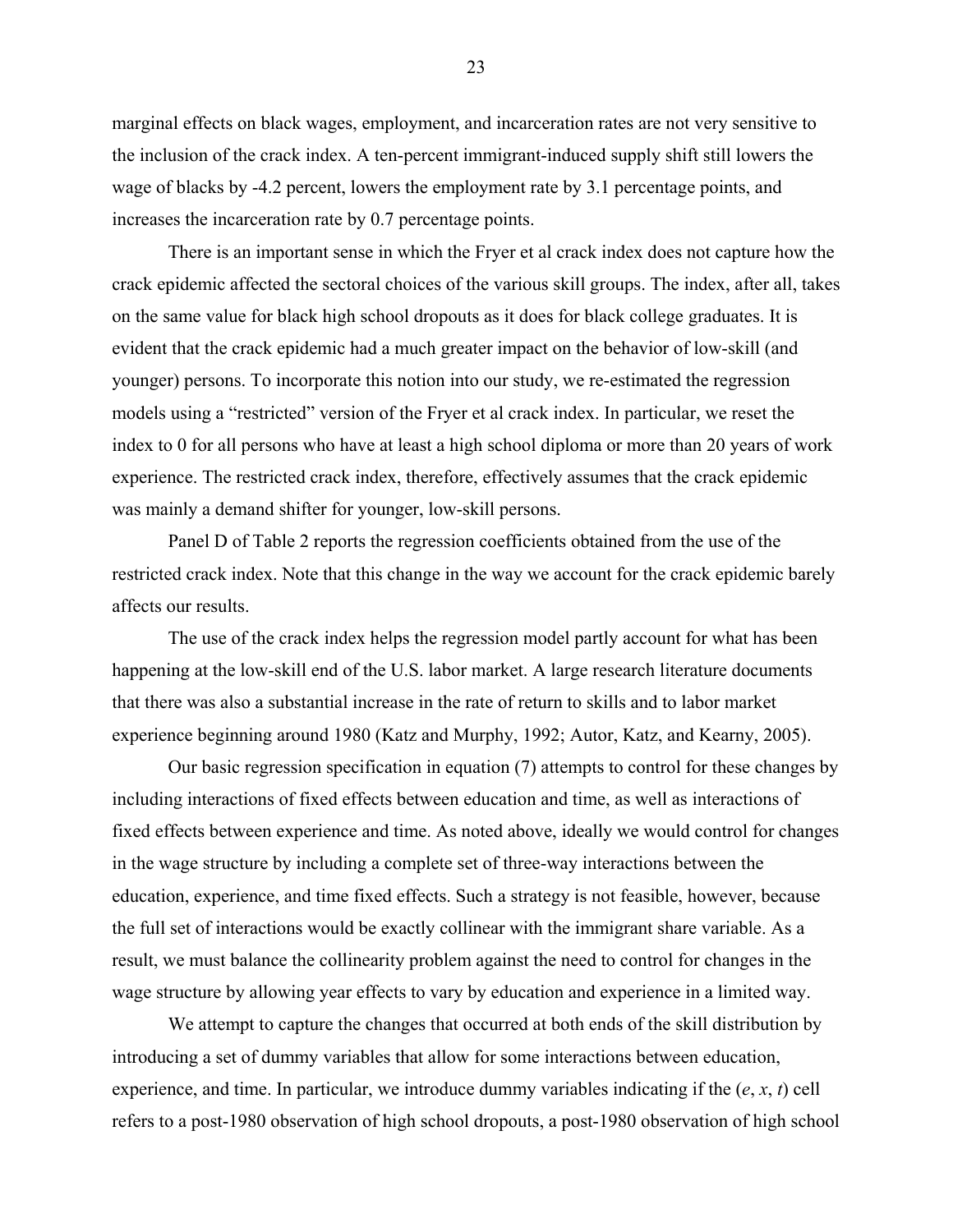graduates or those with some college, or a post-1980 observation of college graduates. Moreover, for each education group we categorize individuals into very young, young, and older experience groups (1-10, 11-20, or 20 plus years of experience). This set of dummy variables is specifically designed to capture changes that occurred at the extremes of the wage distribution (in terms of both education and experience) before and after 1980.

It is worth emphasizing that the inclusion of this restricted set of education-experiencetime interactions does not impose any structure on *why* these changes may have occurred. As a result, the interactions capture not only the impact of the widening of the wage structure, but also the impact of the crack epidemic, as well as any kinds of changes in the composition of particular skill groups over time (e.g., the possibility that younger low-skill workers may be selected differently before and after 1980). In particular, one consequence of rising returns to skill may have been to raise the incentive for workers at all ability levels to obtain more education. If, within each skill group, more able workers are those more likely to complete additional schooling, then over time we would observe a decline in the average ability of workers in *all* education groups. Such an outcome would be more likely among the young, since their net benefit to completing more schooling is relatively high. Declining average ability within skill groups could result in all groups, and especially the young, exhibiting declining wages, declining employment rates, and rising incarceration rates, which are the same patterns that our theoretical model suggests would result from an immigration-induced labor supply shock. The included set of additional education-experience-time fixed effects allow for differential effects before and after 1980 among very young, young, and older workers, with low, average, or high levels of education. Hence we can partly control for changes in the average ability of individuals within experience-education group, focusing on those cases where the ability changes are likely to have been most pronounced.

 The bottom panel of Table 2 reports the estimated coefficients from the specification with the restricted set of education-experience-time fixed effects. A number of results are worth noting. The wage effect of immigration is negative and significant—even after controlling for these changes in the wage structure at the extremes of the skill distribution. In fact, the adjustment coefficients are very similar for the two race groups: -0.543 (0.209) in the black regression and -0.566 (0.243) in the white regression. A 10-percent immigrant-induced increase in supply, therefore, reduces wages by around 4.0 percent. Second, immigration reduces the employment rate of both black and white workers. These effects are statistically significant, and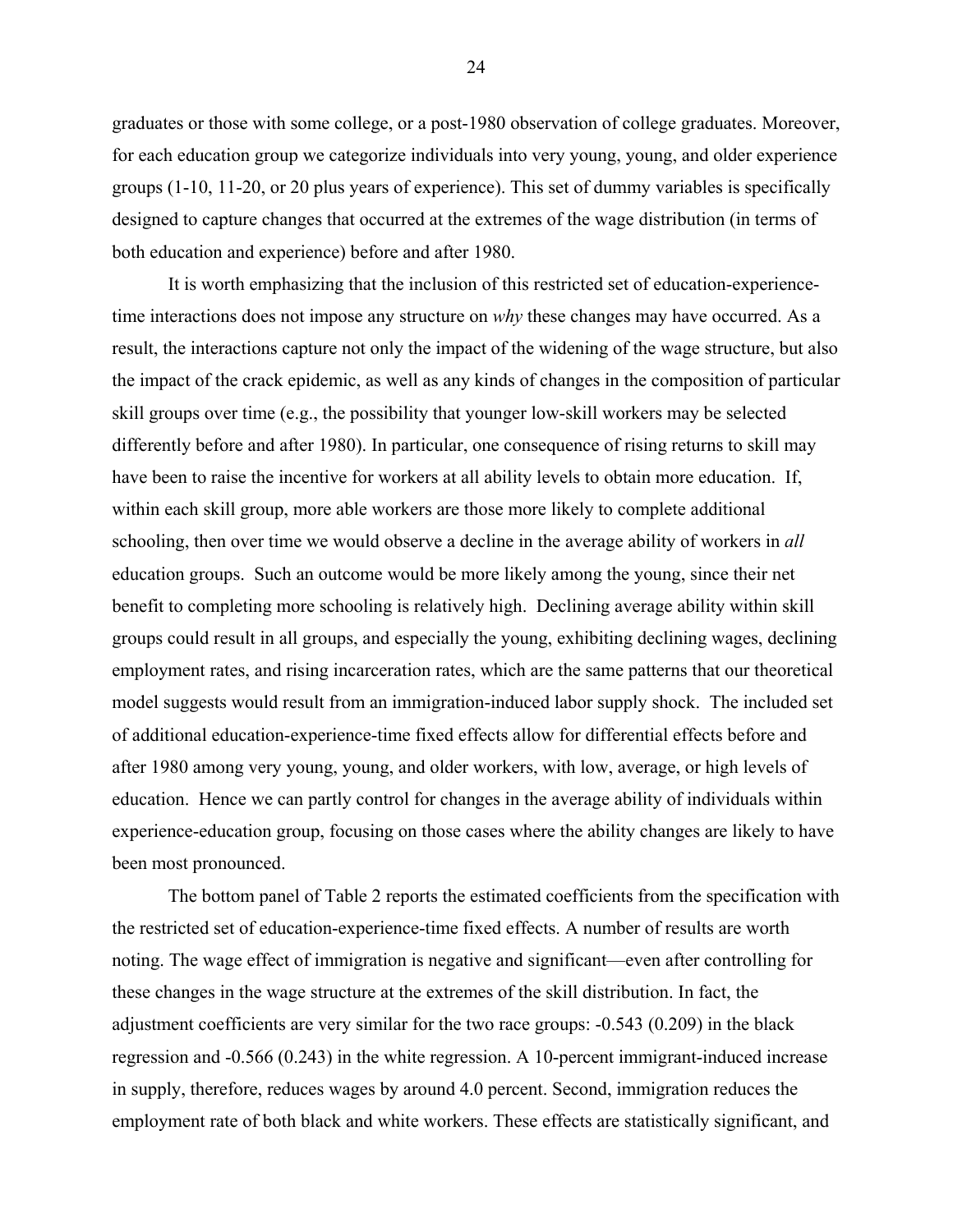the marginal impact on blacks is over twice as large as the marginal impact on whites. Finally, the use of the restricted set of education-experience-time interactions suggests that immigration had a significant impact on incarceration rates for both blacks and whites, with the marginal impact on blacks being seven times as large as the marginal impact on whites. A 10-percent immigrant induced increase in supply raises black incarceration rates by 0.8 percentage points and that of whites by 0.1 percentage points.28

The robustness of our results to major specification changes (such as the inclusion of the crack index or the restricted set of education-experience-time interactions) suggests that the national-level regressions may indeed be capturing the "true" effect of immigration on wages and the sectoral allocation of labor. However, because the impact of the crack epidemic (as well as concurrent changes in the judicial system) varied greatly across regions, we believe that it is important to determine if our estimated effects remain even when we analyze the evolution of wages and labor allocation within states.

#### **V. State Level Evidence**

 $\overline{a}$ 

We now examine the link between immigration and the evolution of wages, employment, and incarceration at the state level. This level of analysis has the advantage of letting us account more completely for the consequences of the crack epidemic. Crack first appeared in the early 1980s. It spread rapidly, reaching most of the country by the early 1990s (Grogger and Willis, 2000; Fryer et al. 2005). The criminal justice response followed shortly thereafter. Arrests for drug-related offenses rose substantially and many states stiffened penalties for drug-related offenses (Boggess and Bound, 1997; Charles and Luoh, 2005). Given the regional nature and timing of the consequences of the crack epidemic, much of the effect of the epidemic on the variables of interest may be absorbed by year-specific state fixed effects.29

<sup>&</sup>lt;sup>28</sup> We experimented with other specifications for the restricted set of education-experience-time interactions (e.g., allowing a dummy variable for each experience cohort for high school dropouts after 1980). This experimentation revealed that the evidence summarized in Table 2 adequately represent the results that can be obtained from a large family of alternative specifications—as long as the specifications include interactions that differentiate younger versus older workers separately for the two extreme education groups in the study.

<sup>&</sup>lt;sup>29</sup> In particular, the state-level analysis helps us address the potential bias that may arise in the nationallevel study presented in the previous section if a relatively large immigrant influx happened to enter those states that have a relatively large black population and that also reacted to the crack epidemic with a crackdown of the drug trade and a substantial increase in incarceration rates.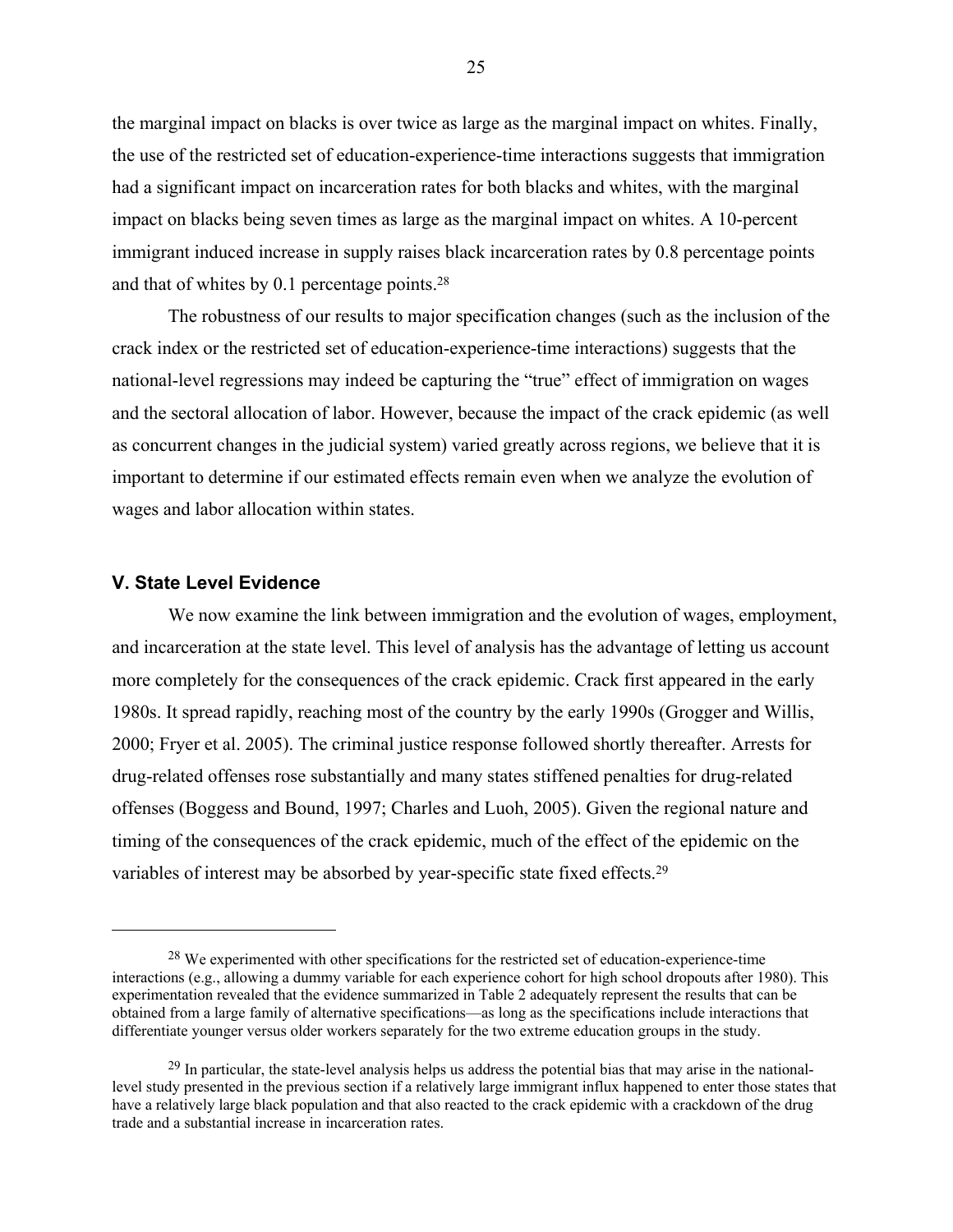It is well known that the estimated wage impact of immigration at the state level will differ from that estimated at the national level. In response to an influx of immigrants in a state, native workers may choose to migrate to another state, possibly dampening the impact of immigration on local wages. To incorporate native migration between states into our theoretical framework, we extend the model presented in section III, extending theoretical results on the link between native wages, immigration and native migration reported in Borjas (2006).

 The wage in the market sector for a particular skill group of race *i* in state *r* at time *t* is given by:

(11) 
$$
w_{irt} = X_{fr} (1 - \delta_i) (L_{fr})^{\eta_f},
$$

where  $L_{rft}$  gives the total number of persons working in the market sector in state  $r$  at time  $t$ . Note that the market sector labor demand shifter  $(X<sub>f</sub>)$  is allowed to vary across states, but the market sector wage elasticity  $(\eta_f)$  is assumed to be constant across states. Equation (11) gives the marginal productivity condition for a particular skill group in a particular regional labor market. For simplicity, we omit the subscript indicating the skill group (*s*) throughout some of the discussion.

 Suppose labor market *r* is initially in a pre-immigration long-run equilibrium. The immigrant influx begins at time  $t = 0$ . In particular,  $M_r$  immigrants arrive in state  $r$  in each period. As long as immigration is not properly "balanced" across states, immigration creates regional wage differences for a particular skill group. These differences motivate natives to migrate to higher-wage regions. Because such migration is costly, the native labor supply response to supply shocks (or to local labor demand shocks) is not instantaneous. As in Borjas (2006), suppose that the migration rate of natives of racial group *i* residing in state *r* between periods  $t - 1$  and  $t$  is:

(12) 
$$
v_{rt} = \sigma (\ln w_{r,t-1} - \ln \overline{w}_{t-1}),
$$

where  $v_{rt} = \Delta N_{rt} / (N_{bt}^* + N_{wt}^*)$  is the inflow of natives (of all races) as a share of native employment in the market sector in the pre-immigration equilibrium;  $\sigma$  > 0 is the supply elasticity; and  $\ln \overline{w}_{t-1}$  is the average log wage in the national economy at time *t* – 1. Part 2 of the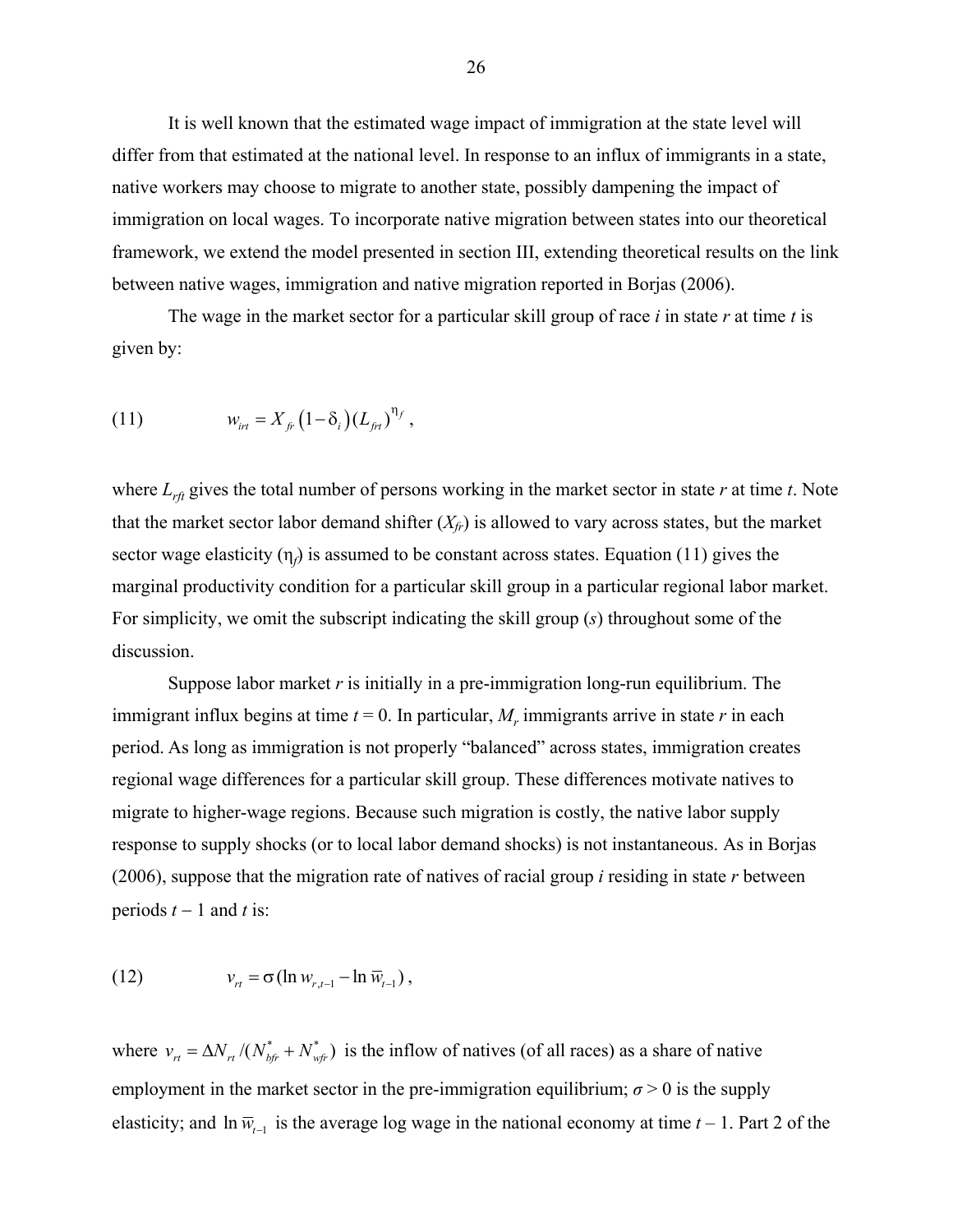Mathematical Appendix shows that the solution to this model implies that the market wage (for a particular skill group *s*) of the native workforce in state *j* is given by:

(13a) 
$$
\ln w_{\text{inst}} = \ln w_{\text{irs}}^* + \eta_f \rho (1 + \sigma \eta_f \rho) m_{\text{rst}} - \sigma \eta_f^2 \rho^2 m_{\text{st}},
$$

where  $w_{irs}^*$  is the wage of workers of race *i* in state *j* with skills *s* in the pre-immigration equilibrium;  $m_{rst}$  is the immigrant share in state *j*'s workforce as of time *t*; and  $m_{st}$  is the immigrant share in the national workforce at that time. These shares are defined as a fraction of the initial native workforce in the pre-immigration equilibrium.

 Equation (13a) gives the state-level counterpart to the national-level wage in equation (6a). It is important to emphasize that the state-level wage depends both on immigration into state  $r$  ( $m_{rst}$ ) as well as on the national level of immigration ( $m_{st}$ ). The model predicts that *both* of these variables will have a negative impact on the market wage.

The economic intuition for the inclusion of both state-level and national-level immigrant shares in the state-level wage regression is obvious: The influx of immigrants into a particular state does not capture the entire impact of immigration on that particular regional labor market. Immigrants also enter other states, and the native migration response internalizes the impact of this out-of-state immigration into state *r*. In short, any native response (whether in terms of labor flows or capital flows) inevitably implies that local supply shocks do not adequately measure the size of the immigrant influx and hence do not capture the entire wage impact of immigration.

Put differently, a regression of local-level wages on the local-level measure of the immigrant supply shock is *not* correctly specified. Including only the local immigrant share in the regression, which is the convention in most of the existing literature, produces estimates of the wage effect of immigration that are too small. Indeed, equation (13a) shows that the *sum* of the coefficients on  $m_{rst}$  and  $m_{st}$  equals  $\eta_f \rho$ , the reduced-form wage elasticity that we introduced in the national wage equation (6a). The coefficient on the state-level immigration share by itself could easily (and, as we show, does) provide a substantially downward-biased estimate of the reduced-form effect of immigration on wages.

 Natives in each state have the option of working in the market sector, participating in crime, or taking leisure, where crime and leisure demand shifters may vary across states but the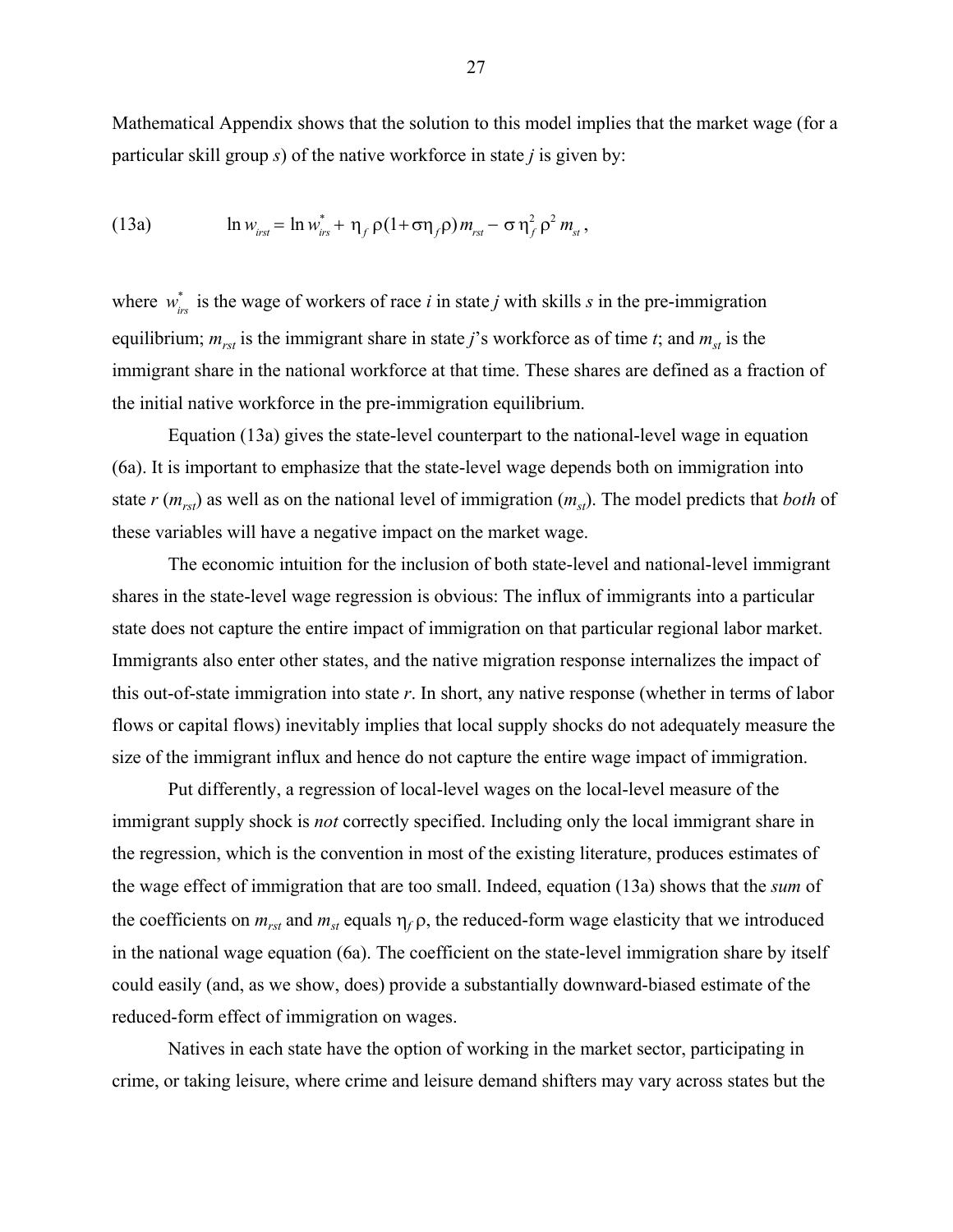wage elasticities in these activities  $(\eta_{ic}, \eta_{ih})$  do not. We assume that wages in the various activities are equalized across sectors for each region-race group combination.

Based on equation (13a), we can then obtain the equations determining the sectoral employment levels for each race group in state *j*:

(13b) 
$$
\ln N_{icrst} = \ln N_{icrs}^* + \frac{\eta_f \rho (1 + \sigma \eta_f \rho)}{\eta_{ic}} m_{rst} - \frac{\sigma \eta_f^2 \rho^2}{\eta_{ic}} m_{st},
$$

(13c) 
$$
\ln N_{\text{thrst}} = \ln N_{\text{thrs}}^* + \frac{\eta_f \rho (1 + \sigma \eta_f \rho)}{\eta_{\text{th}}} m_{\text{rst}} - \frac{\sigma \eta_f^2 \rho^2}{\eta_{\text{th}}} m_{\text{st}},
$$

(13d) 
$$
\ln N_{ijrs} = \ln N_{ijrs}^* - \frac{1}{\theta_{ijr}} \left( \frac{\theta_{icrs}}{\eta_{ic}} + \frac{\theta_{ihrs}}{\eta_{ih}} \right) \left[ \eta_f \rho (1 + \sigma \eta_f \rho) m_{rst} - \sigma \eta_f^2 \rho^2 m_{st} \right].
$$

As in our national labor market model, higher levels of immigration are associated with higher native employment in crime, greater native leisure, and lower native formal employment. The marginal impact of immigration on black market employment and crime would be larger than that on whites as long as the crime and leisure demand elasticities are larger for blacks. It is again worth emphasizing that both the state-level and national-level immigration shares affect the sectoral distribution of employment in state  $r$ , with the sum of the respective coefficients equaling the national level coefficients in (6b)-(6d).

The state-level results presented below are based on a regression model where *yrext* denotes the mean value of a particular labor market outcome for men who live in state *r*, have *e* years of education, *x* years of labor market experience, and are observed at time *t*. There are now a potential 8,160 cells in the analysis.30 We calculated *yrext* using the sample of native-born men who are either black or white. Consider the following regression model:

(14) 
$$
y_{\text{rest}} = \theta_R p_{\text{rest}} + \theta_N p_{\text{ext}} + R + E + X + T + (R \times T) + (E \times T) + (X \times T) + (R \times E \times X) + \varepsilon_{\text{rest}},
$$

<u>.</u>

<sup>&</sup>lt;sup>30</sup> The actual number of observations differs from the potential maximum for two main reasons. First, there are many cells where there are no blacks in the sample. Second, the measured incarceration rate in many cells is zero. The use of the log odds ratio to estimate the employment and incarceration rate regressions implies that zeromean cells are excluded from the analysis. To evaluate the sensitivity of our results, we estimated the relevant models using a linear probability estimator and tried both including and excluding the zero-mean cells. The results suggest that the inclusion of the zero-mean cells lead to marginal impacts that are at least as large as those reported in the paper.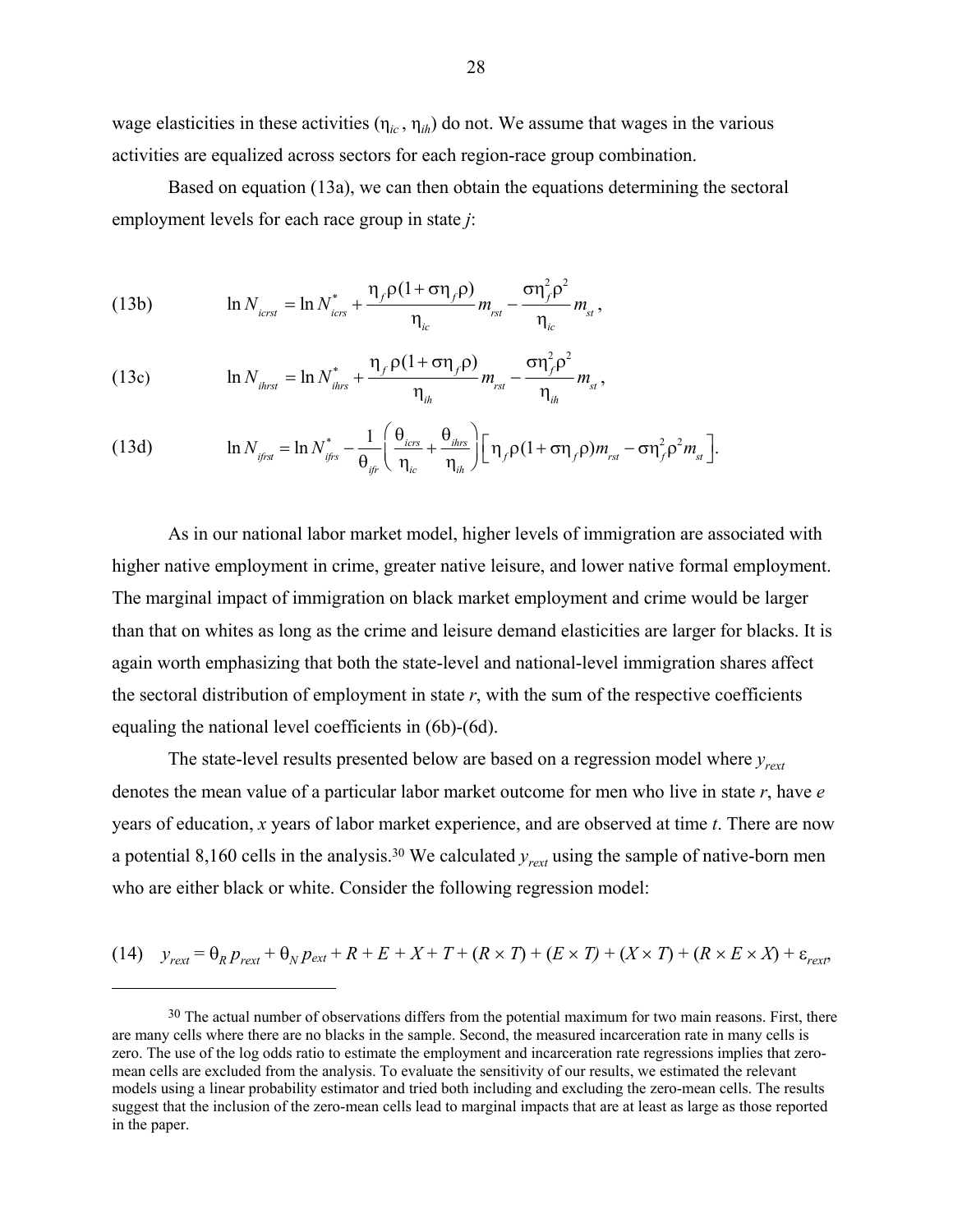where  $R$  is a vector of fixed effects indicating the state of residence;  $E$  is a vector of fixed effects indicating the education group; *X* is a vector of fixed effects indicating experience group; and *T* is a vector of fixed effects indicating the year in which the data are observed.31 As with the national-level regression specified earlier, the various vectors of fixed effects absorb any regionspecific, skill-specific, and time-specific factors that affect the evolution of the dependent variable in a particular labor market. The standard errors reported in this section are clustered at the state-education-experience level.32 As in our national level analysis, the employment and incarceration rate regressions use the grouped-logit version of equation (14).

Table 3 reports the relevant regression coefficients from the state-level wage equations. Panel A presents least squares estimates. The first row shows the immigration coefficient from a model that excludes the national-level immigration share. This is the type of model that is typically estimated in the literature. The coefficient for blacks is -0.266, which is less than half the size of the national-level coefficient of -0.561 reported in Table 2.

Our theoretical model, however, showed that the true reduced-form wage elasticity from a state-level regression is given by the sum of the coefficients of the state- and national-level immigration shares. Estimates from this generalized state-level model are reported in row 2 of panel A. Adding the national-level immigration share changes the state-level coefficient only slightly. Moreover, the national-level coefficient is itself numerically sizable and statistically significant. Our theoretical model implies that this constitutes a rejection of the hypothesis that regional labor markets are isolated and are only affected by local supply shocks.

More importantly, the "true" reduced-form wage effect, as estimated by the sum of the coefficients of the state- and national-level immigration shares, is large. The sum of the coefficients for blacks is -0.697 (0.155). This estimate is larger than the coefficient of -0.561 from the national-level regression reported in Table 2, although the standard errors are sufficiently large that one cannot reject the hypothesis that the two reduced-form wage effects are equal. For whites, the corresponding sum is -0.790 (and, again, the hypothesis that the

 $31$  In contrast to the national level regressions presented in the previous section, we do not allow the full set of interactions that would be theoretically possible. In particular, we are omitting separate three-way vectors of interactions between education-region-time, experience-region-time, and education-experience-time.

<sup>&</sup>lt;sup>32</sup> Our choice of clustering variable is very conservative. Clustering at the state level would often generate lower standard errors for the coefficients reported in Tables 2 and 3 below.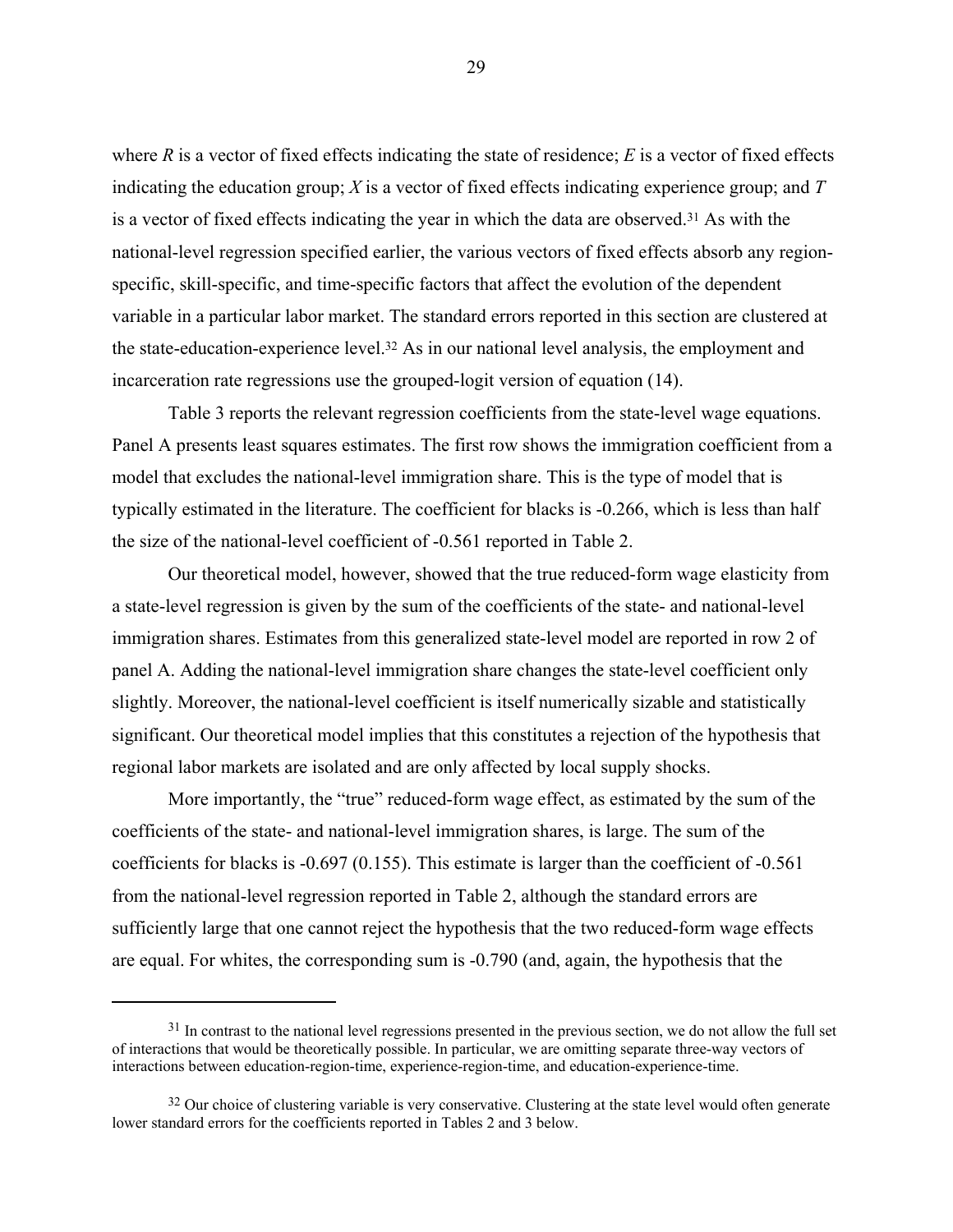national wage effect equals the state-level wage effect cannot be rejected). Further, these coefficients are consistent with the theoretical implication that immigration should affect the wages of blacks and whites equally as long as the two groups (within narrowly defined skill categories) are perfect substitutes in the market sector.

 Panel B of the table replicates the analysis using the immigrant share in the population at the state level and national level as instruments. The IV coefficients are very similar to the corresponding least squares estimates.

The IV estimates reported in Panel C of the table are based on models that include interactions between the region-skill fixed effects and the state-level crack index. In particular, we estimate the regression model:

(15) 
$$
y_{\text{text}} = \theta_R p_{\text{text}} + \theta_N p_{\text{ext}} + R + E + X + T + (R \times T) + (E \times T) + (X \times T)
$$

$$
+ (R \times E \times X) + (R \times E \times X) C_{rt} + \varepsilon_{rst},
$$

where  $C_{rt}$  is the Fryer et al (2005) crack index for state  $r$  at time  $t^{33}$  In these models, the crackskill group interactions allow the effects of skill to vary over time as a function of the extent of crack activity within the state.

Adding the state-skill-crack interactions to the models has little effect on the state-level coefficient, but reduces the national-level coefficients (compare the estimates in Panels B and C of the table). However, a reduction is not found when we use the restricted crack index, reported in panel D (where we set the state-level crack index at zero for all cells that contain workers who are either high school graduates or have more than 20 years of experience).

 Finally, Panel E of the table illustrates the wage effects of immigration when we include the restricted set of education-experience-year interactions to capture specifically what happened to the wage structure at the bottom and top ends of the skill distribution in the 1980s and 1990s.<sup>34</sup> The estimated coefficients clearly indicate that both the state-level and national-level immigrant

<sup>&</sup>lt;sup>33</sup> These regressions make use of Fryer, et al's state-specific crack index, which varies by state and year. We use the average value of the index for the two calendar years preceding the Census.

<sup>&</sup>lt;sup>34</sup> As in the previous section, these interactions include dummy variables indicating whether a cell refers to a post-1980 observation of high school dropouts, a post-1980 observation of high school graduates or those with some college, or a post-1980 observation of college graduates, where for each education group we categorize individuals into very young, young, and older experience groups (1-10, 11-20, or 20 plus years of experience).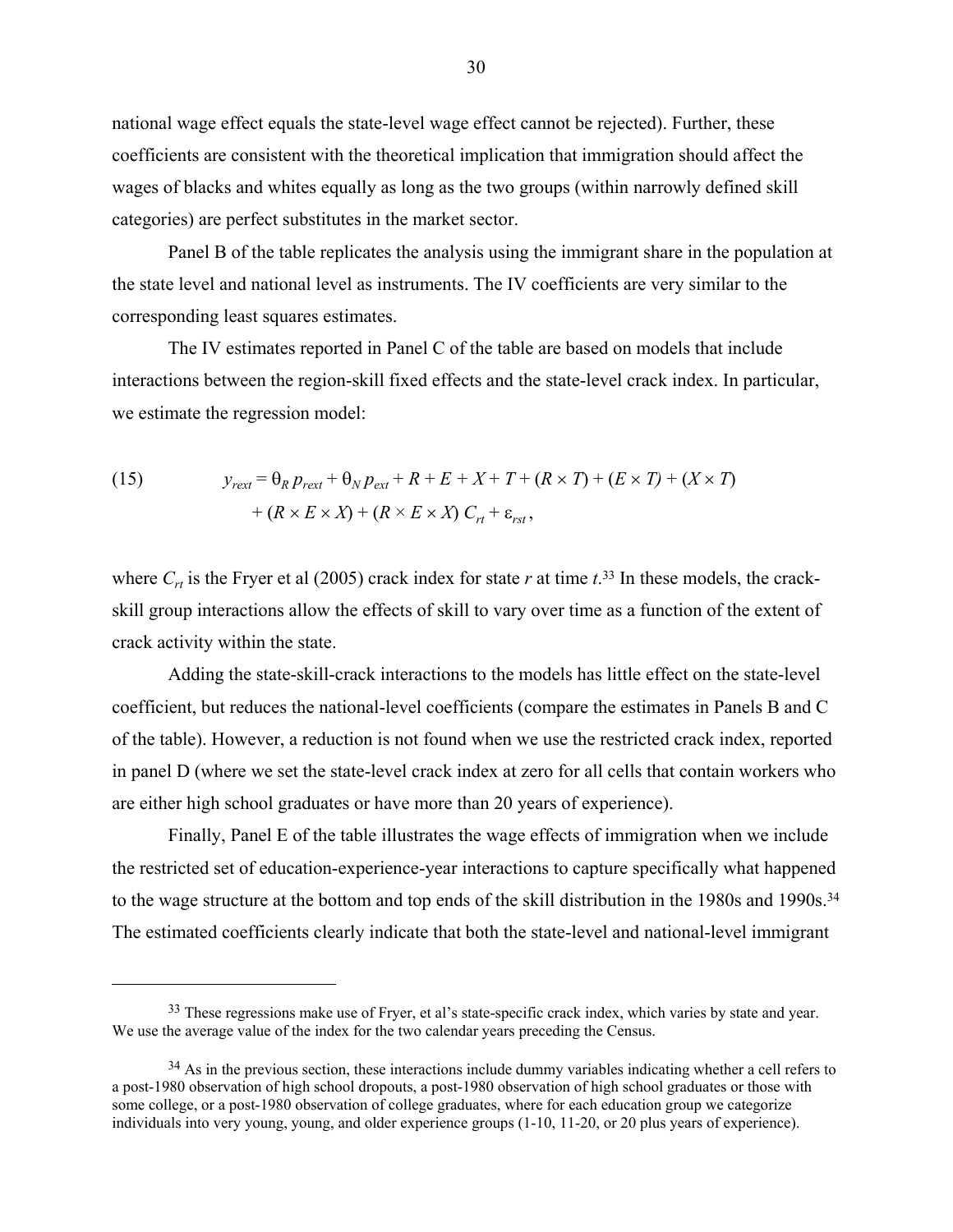shares have significant and numerically sizable impacts on the wage of both black and white workers.

Table 4 reports the regression coefficients for the state-level analysis using the other dependent variables in our study. For convenience, all of the models include both the state- and national-level immigration shares. We also report the sum of the two coefficients.

The top panel presents the basic OLS estimates. Immigration reduces employment rates and raises incarceration rates for both blacks and whites, although the marginal effects are numerically bigger for blacks. In nearly all of these models, the national-level immigration share is significant, which is consistent with the notion that local labor markets are linked and that the impact of immigration into one region spills over into other regions. It is worth noting that, for each outcome, the sum of the state- and national-level immigration coefficients is roughly similar to the national-level coefficient reported in Table 2.

 The remaining panels of the table report IV estimates from models that include either the state-level crack index or a limited set of interactions between education, experience, and year fixed effects. For the most part, these estimates are similar to the least squares estimates in the top panel. The coefficient of the state-level immigration variable tends to be numerically smaller than that of the national-level immigration variable. In fact, the state-level immigration coefficient is often insignificant in the incarceration regressions that use the concurrent immigration measure, but are slightly more significant in the regressions that use the lagged immigration variable. Note, however, that the sum of coefficients (which measures the true impact of immigration) is statistically significant in almost every specification of the employment and incarceration regressions reported in Table 4. Equally important, the marginal impact implied by the sum of the coefficients is roughly similar to that estimated in the nationallevel models in the previous section. For example, using the marginal effects reported in Panel E of Table 4, a 10-percent immigrant-induced increase in supply reduces the employment rate of blacks by 2.3 percentage points and that of whites by 1.7 percentage points. The comparable statistics implied by Panel E of the national-level results reported in Panel E of Table 2 are 3.5 and 1.6 percentage points, respectively. Similarly, the state-level regressions imply that a 10 percent immigrant-induced increase in supply raises the incarceration rate of blacks by 0.8 percentage points and that of whites by 0.1 percentage points, and these are exactly the same marginal impacts implied by the national level analysis.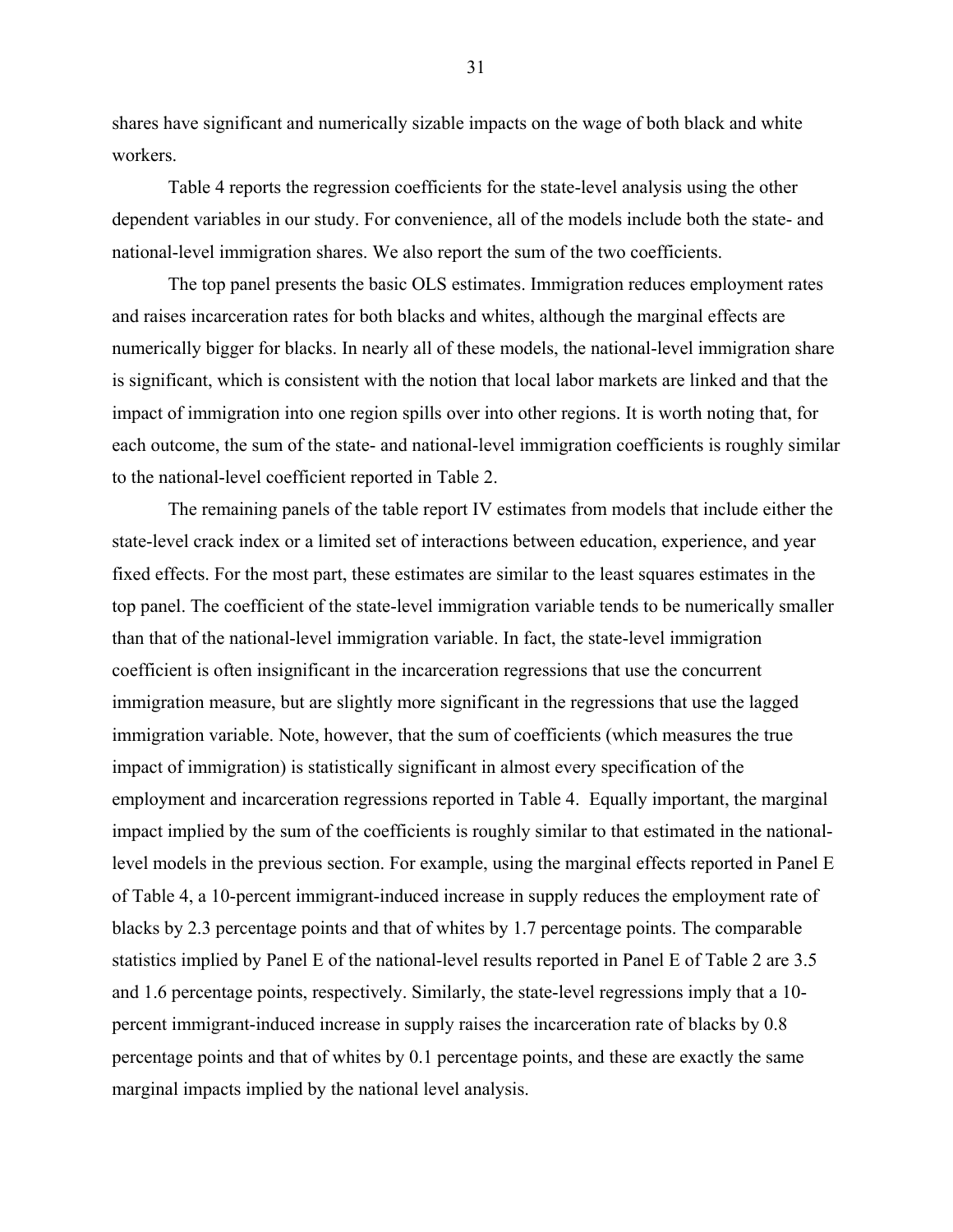#### **Measurement Error**

 There exists an alternative, non-economic explanation for the significance of the national immigration share in the state-level regression model. Aydemir and Borjas (2006) argue that sampling error in estimates of state-level immigrant shares may result in biased estimates of the relation between state-level wages and immigration. One might then speculate that the inclusion of the national-level share in equation (15) might compensate for some of the state-level measurement error in regressions that include both measures.

 To address this issue, we examine the properties of our estimates under the assumption that the true model involves only the state-level shares (i.e., there is no native migration response to immigration), but the estimated model includes both the state and national immigration shares as regressors. Abstracting from the other regressors in the model, we adopt a simplified notation and assume the true model to be:

$$
(16) \t y_R = \theta \pi_R + \varepsilon_R,
$$

where  $y_R$  denotes the state-level dependent variable,  $\pi_R$  denotes the true state-level immigrant share, and  $\varepsilon_R$  denotes the disturbance term. In this notation,  $y_R$ ,  $\pi_R$ , and  $\varepsilon_R$  are vectors. The unit of analysis is an observation on wage-immigration outcomes in a particular labor market (defined by skills and time). The estimated model is given by:

(17) 
$$
y_R = \theta_R p_R + \theta_N p_N + \varepsilon,
$$

where  $p_R$  is the measured state-level immigrant share and  $p_N$  is the measured national-level share. Measurement error takes the form:

(18) 
$$
p_R = \pi_R + v_1
$$

$$
p_N = \pi_R + v_2
$$

We assume that  $\varepsilon_R$ ,  $v_1$ , and  $v_2$  are uncorrelated with each other, and that  $\varepsilon_R$  and  $v_1$  are uncorrelated with  $p_R$ . However, since  $p_N$  represents the mean of  $p_R$  across states,  $v_2$  represents a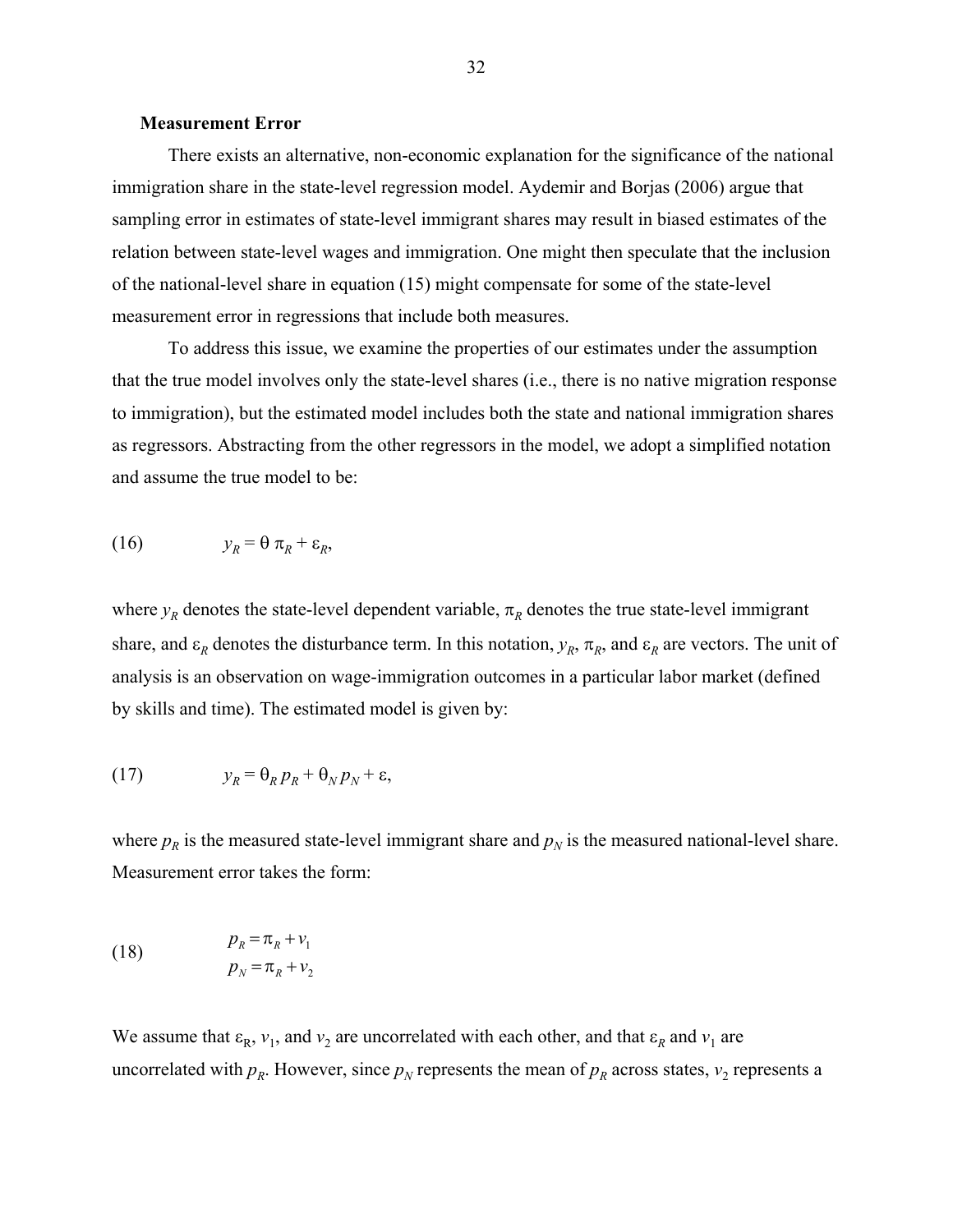deviation from the mean of  $p_R$ , which implies that  $v_2$  is uncorrelated with  $p_N$  but correlated with  $p_R$ . Part 3 of the Mathematical Appendix demonstrates that under these assumptions:

(19a) 
$$
\text{plim}\,\hat{\theta}_R = \theta \frac{\text{var}(v_2)}{\text{var}(v_1) + \text{var}(v_2)},
$$

(19b) 
$$
\text{plim}\,\hat{\theta}_N = \theta \frac{\text{var}(v_1)}{\text{var}(v_1) + \text{var}(v_2)}.
$$

Note that even when the true regression model is given by equation (16), the national-level immigrant share will influence state-level labor market outcomes if there is measurement error in the state-level shares—and that the impact of the national-level share will be larger the greater the measurement error in the state-level share. Moreover, equations (19a) and (19b) imply that:

(20) 
$$
\theta = \text{plim}\,\hat{\theta}_R + \text{plim}\,\hat{\theta}_N.
$$

In other words, in the presence of measurement error the true impact of immigration at the statelevel is given by the *sum* of the state-level and national-level coefficients.

The bottom panel of Table 3 indicates that the state-level black wage regression yields a state-level coefficient equal to -0.238 and a national-level coefficient of -0.407. The respective coefficients for whites are -0.129 and -0.524. Note that the national-level coefficient is numerically larger than the state-level coefficient for both race groups, suggesting that, if equation (16) is the true model, there must be a great deal of measurement error in the state-level immigrant share. Suppose the only source of measurement error in the state-level immigrant share is sampling error. Because the immigrant share is a proportion, one can work out the exact nature of the sampling error. Aydemir and Borjas (2006) show that the sampling error in  $p<sub>R</sub>$  is given by:

(21) 
$$
\text{var}(v_1) = (1 - f)E\left(\frac{\pi_R(1 - \pi_R)}{n_R}\right) \approx (1 - f)\frac{\bar{p}(1 - \bar{p})}{\bar{n}}.
$$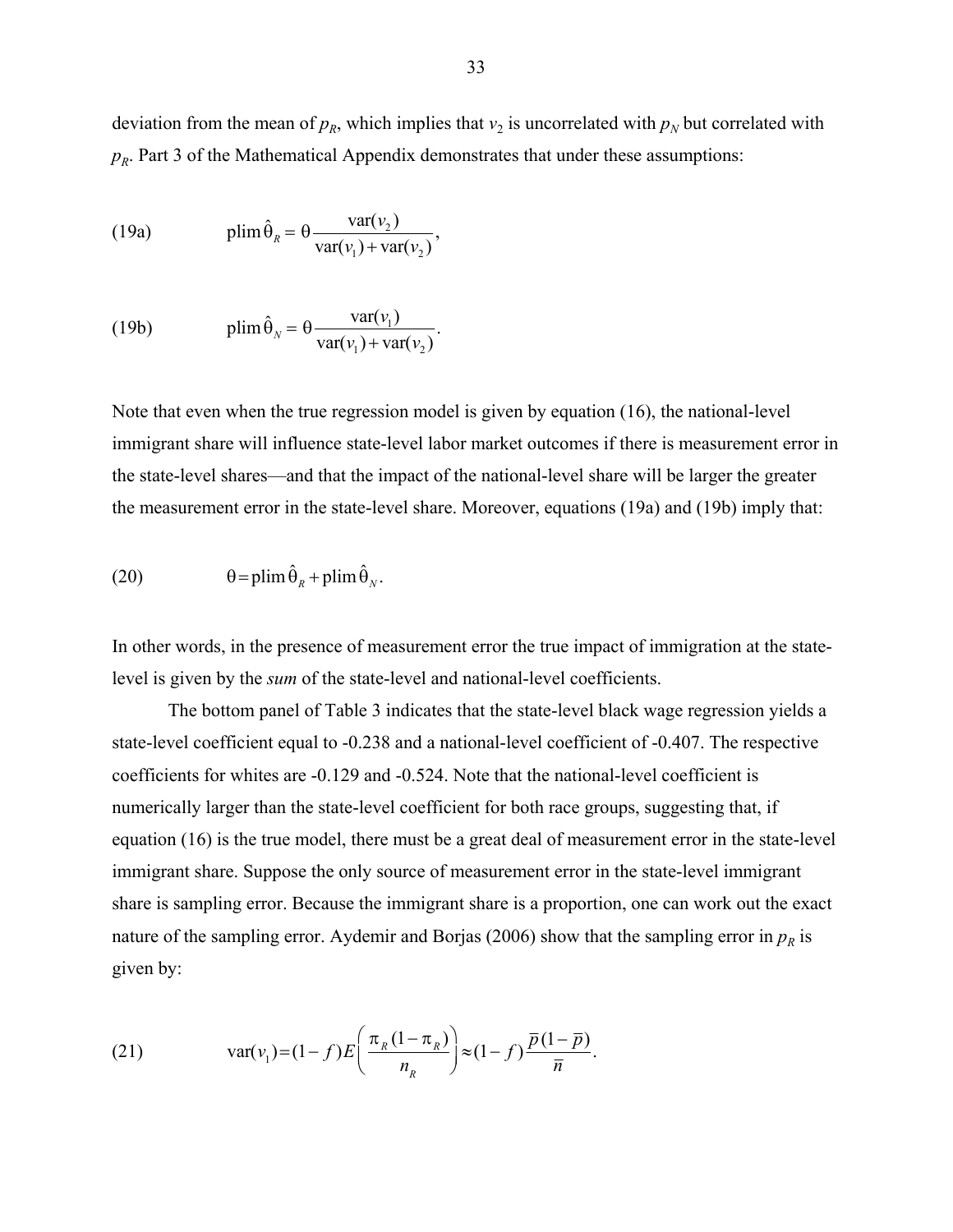where f is the sampling fraction (i.e., the fraction of the population included in the sample),  $\bar{p}$  is the average immigrant share, and  $\bar{n}$  is the average cell size used in the calculation. In our analysis, the sampling fraction is 0.05 (as most of the data comes from a 5 percent random sample), the average immigrant share is 0.1, and the average cell size in a particular state-skillyear observation is approximately 1,200. This implies that  $var(v_1)$  is a small number, less than 0.0001. On the other hand,  $var(v_2)$ , which measures the "between variance" in the immigrant share across states, is quite large, about 0.0049. The evidence reported in Table 3, therefore, is inconsistent with the conjecture that equation (16) is the true model determining immigrant wages at the state level, and that measurement error is the only reason for the national-level immigrant share to matter in determining state-level wages. Instead, it seems that a behavioral response by native labor (or capital) is responsible for diffusing the impact of immigration across states.

#### **VI. Accounting for the Trends in Employment and Incarceration Rates**

 We now use the regression coefficients estimated in the last two sections—both from the national-level and state-level models—to determine the extent to which the immigration-induced shift in supply accounts for the decline in black wages and employment and the increase in black incarceration. In particular, we use the coefficients estimated in the previous sections to simulate the impact of the immigrant influx that entered the United States between 1980 and 2000. Suppose the estimated regression coefficient for a particular outcome *y* (and for a particular race group) is  $\hat{\theta}$ , where  $\hat{\theta}$  represents either the immigration coefficient from the national-level model or the sum of the state- and national-level immigration coefficients from the state-level model (i.e.,  $\hat{\theta} = \hat{\theta}_R + \hat{\theta}_N$ ). Equation (9) then implies that the reduced-form impact of an immigrant influx that increases the supply of education group  $e$  by  $m_e$  percent can be approximated by:

(22) 
$$
\Delta y_e = \hat{\theta} \left(1 - \overline{p}\right)^2 m_e,
$$

where we evaluate the derivative in (9) at the mean value of the immigrant share observed in 2000. Because we are interested in simulating the impact of the cohort of immigrants that entered the United States between 1980 and 2000, we define the supply shock as: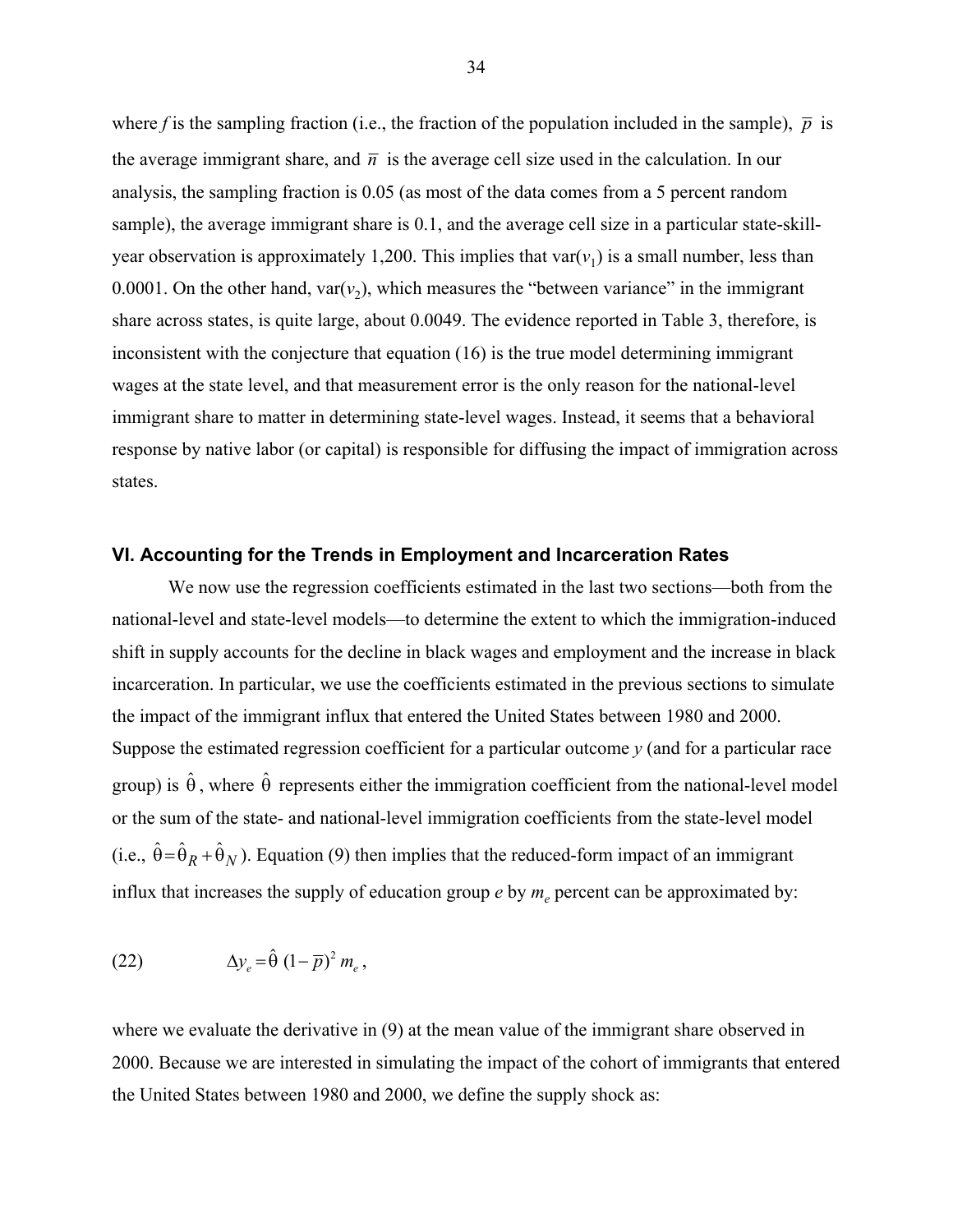(23) 
$$
m_e = \frac{M_{e,2000} - M_{e,1980}}{0.5(N_{e,1980} + N_{e,2000}) + M_{e,1980}},
$$

 $\overline{a}$ 

so that the baseline population used to calculate the percent increase in labor supply averages out the (changing) size of the native workforce during the 1980-2000 period and treats the preexisting immigrant population as part of the "native" stock.

Table 5 summarizes the results of the simulation. Column 1 of the table reports the actual change in the log weekly wage, employment, and incarceration rates experienced by black and white men during the 1980-2000 period.<sup>35</sup> The changes in wages, employment and incarceration rates are quite large for black men, and particularly for low-skill black men. Between 1980 and 2000, for example, the real wage of black high school dropouts (a group that made up 25 percent of the black male population in 1990), wages fell by 14 percent, the employment rate fell by 17.9 percentage points, and the incarceration rate rose by 19.9 percentage points.

Columns 2 and 3 of the table summarize the results of the simulation when we use the adjustment coefficients estimated at the national level and reported in Panel E of Table 2. Equation (22) predicts that, *other things equal*, the 1980-2000 immigrant influx reduced the wage of black high school dropouts by 8.3 percent, reduced the employment rate by 7.4 percentage points, and increased the incarceration rate by 1.7 percentage points. These predicted impacts are sizable and account for 60 percent of the observed reduction in wages, 41 percent of the observed decline in employment, and 8 percent of the rise in incarceration rates. In other words, immigration contributed a numerically significant amount to the trends among low-skill blacks, but much of the decline in wages and employment and the rise in incarceration would have been observed even in the absence of the 1980-2000 immigrant influx.

The simulation provides roughly similar results for black high school graduates (a group that formed 43 percent of the black male population in 1990). Immigration reduced black wages by 3.2 percent (as compared to an actual reduction of 8.5 percent) and reduced the employment rate by 2.8 percentage points (as compared to an actual decline of 9.8 percentage points). Similarly, immigration increased the black incarceration rate by 0.6 percentage points (as compared to an actual rise of 8.4 percentage points). The 1980-2000 immigrant influx, therefore,

<sup>&</sup>lt;sup>35</sup> The reported statistics for "all persons" in Table 5 are calculated using a fixed-weight weighted average of the changes observed for the various education groups. The fixed weights equal the average of the 1980 and 2000 race-specific education distributions.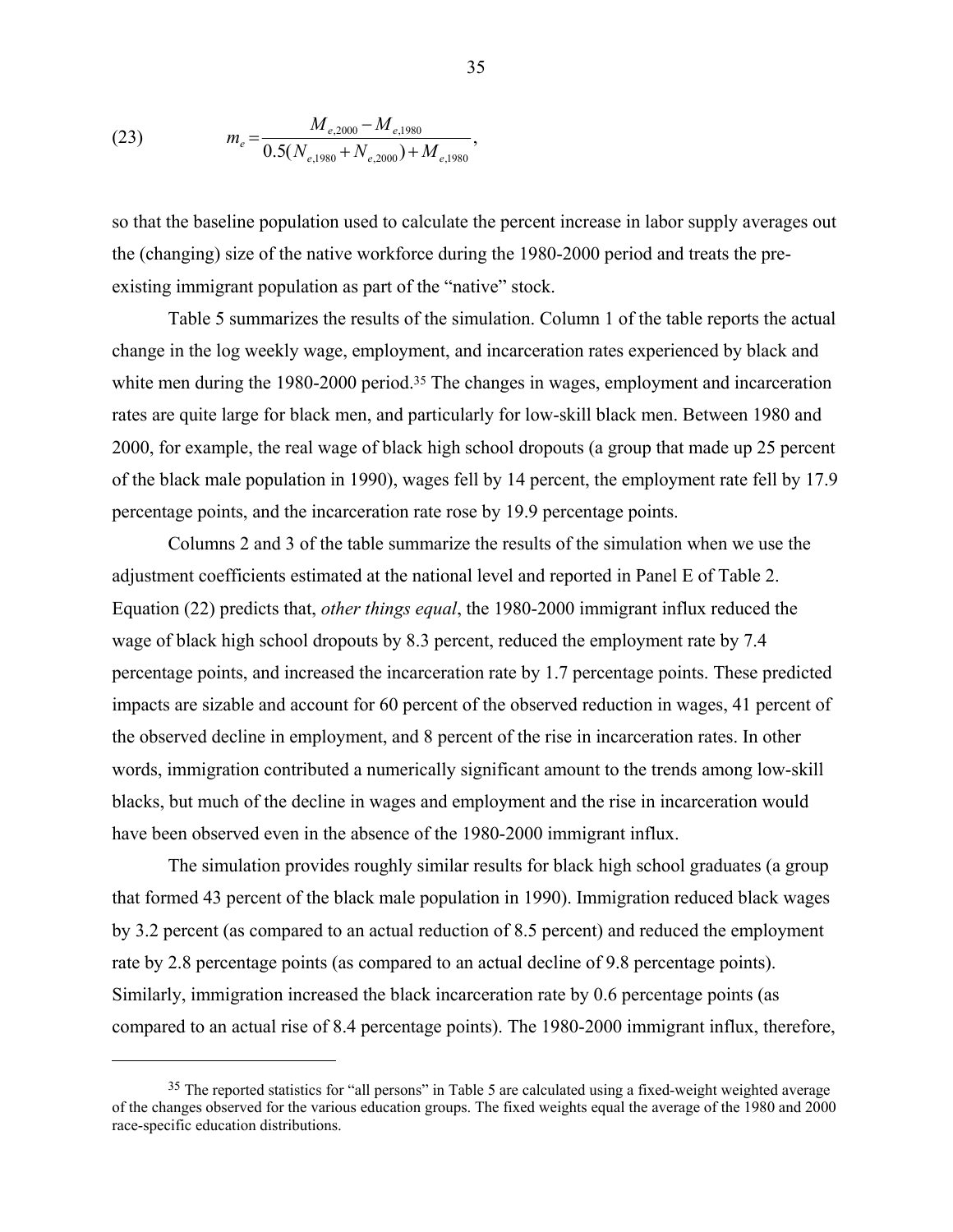generally "explains" about 40 to 60 percent of the decline in wages, 30 to 40 percent of the decline in employment, and about 10 percent of the rise in incarceration rates among blacks with a high school education or less.

Table 5 also shows that our approach cannot explain the observed changes in wages or employment for high-skill blacks. In the sample of black college graduates, for example, immigration is predicted to reduce wages by 4.4 percent and employment rates by 3.9 percent, whereas they rose by 12.7 percent and 0.6 percent, respectively. The key underlying assumption of the simulation—that "other things are equal" in the 1980-2000 period—clearly misses an important part of what was driving employment opportunities for high-skilled workers at that time. The wage structure was changing dramatically during this period, particularly affecting the opportunities of workers at the top of the wage distribution. The simulation reported in Table 5 does not account for these shifts.

A second caveat on the interpretation of the predicted changes in employment and incarceration rates for college graduates is that the regressions reported above impose the restriction that the labor demand elasticities described in equations (2)-(4) are invariant to skill. We might imagine that the elasticity of labor demand in crime, in particular, varies by education level, with elasticities being larger for the less-educated. If the demand for highly educated labor in crime is in fact relatively inelastic, we would overstate the impact of immigration on their employment and incarceration rates.

Finally, it is important to stress that the "all other things equal" assumption ignores the capital adjustments induced by the immigrant supply shock. Over time, these capital adjustments attenuate the wage effects of immigration. If the aggregate production function had constant returns to scale, for example, the capital adjustments would eventually raise the average wage in the labor market back to its pre-immigration equilibrium level. Even in the long run, however, immigration may still have significant distributional effects. In a CES framework, the long-run relative wage effects of immigration are obtained by simply differencing the effects across the different education groups reported in Table 5 (Borjas and Katz, 2007). For example, even after all capital adjustments take place, the 1980-2000 immigrant influx lowered the wage of black high school dropouts relative to that of college graduates by 3.9 percent (or  $-0.083 - (-0.044)$ ). These relative wage effects suggest that there would also be sizable relative employment effects and relative incarceration effects.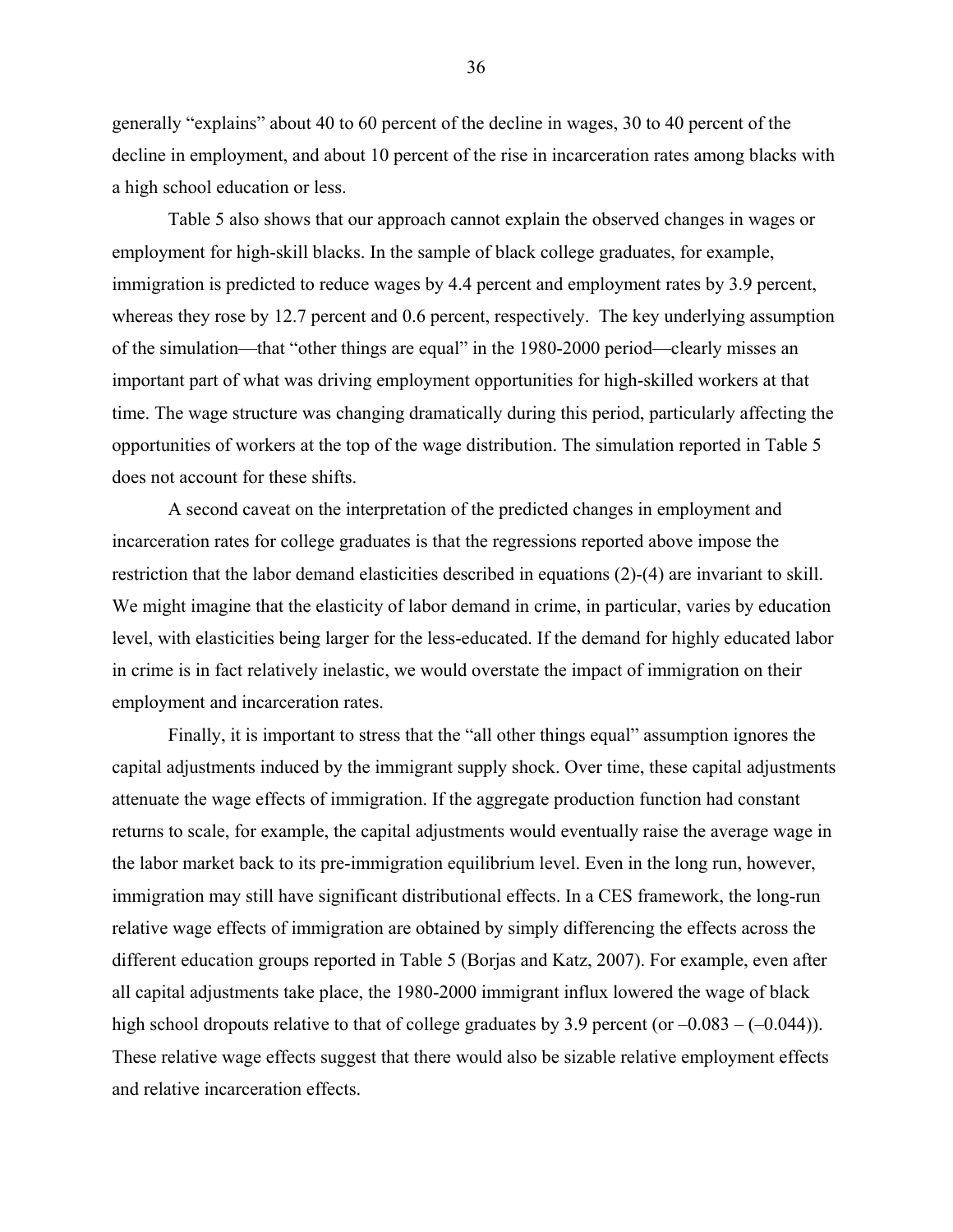The bottom two panels of Table 5 replicate the analysis for white employment and incarceration rates. The 1980-2000 immigrant influx reduced the wages of white high school dropouts by about 8.6 percent, or about 40 percent of the observed change. The influx also lowered the employment rate by 3.2 percentage points, or about 30 percent of the decline actually observed in the white sample. Immigration also explains a smaller portion (about 5 percent) of the increase in incarceration rates observed among low-skill white men.

The comparison of the simulation results for black and white men suggests that the 1980- 2000 immigrant influx had roughly similar impacts on wages by race, but had a bigger impact on both employment rates and incarceration rates for blacks. The predicted decline in employment rates is more than twice as large for blacks as for whites (3.2 percentage points for blacks as compared to 1.4 percentage points for whites). Similarly, the predicted increase in incarceration rates is seven times as large for blacks (0.7 percentage points for blacks as compared to 0.1 percentage points for whites). In short, immigration contributed to the widening of the racial gap in employment and incarceration rates over the period.

Columns 4 and 5 of Table 5 replicate the entire exercise using the sum of the state- and national-level immigration coefficients estimated in the state-level regressions and reported in Panel E of Tables 3 and 4. These estimates are very similar to those in columns (2) and (3). The reason is that the estimated effect of immigration is similar in the two sets of models, provided we use the sum of the state- and national-level coefficients from the state-level models to estimate the effect of immigration.

 Before concluding, it is useful to compare our findings to related results in the labor supply and crime literatures. Juhn, Murphy, and Topel (1991), for instance, estimate the elasticity of labor supply with respect to wages for low-skill workers along both the extensive and intensive margins. They report an estimate of 0.4. We can compare their estimate with implicit estimates from our analysis of the responsiveness of employment and wages to immigration.<sup>36</sup>

 Table 5 indicates that the wage of high school dropouts fell by about 8 percent in response to the 1980-2000 immigrant influx, while the wage of high school graduates fell by

<u>.</u>

<sup>&</sup>lt;sup>36</sup> Note that the reduced-form estimate of the impact of immigration on employment (or incarceration) rates can be combined with the reduced-form estimate of the wage impact of immigration to calculate the IV estimate of the relation between employment rates and wages, where the immigrant share is the instrument. The IV estimate of the employment elasticity is given by the ratio of the coefficients of the immigrant share variable from the employment and wage regressions.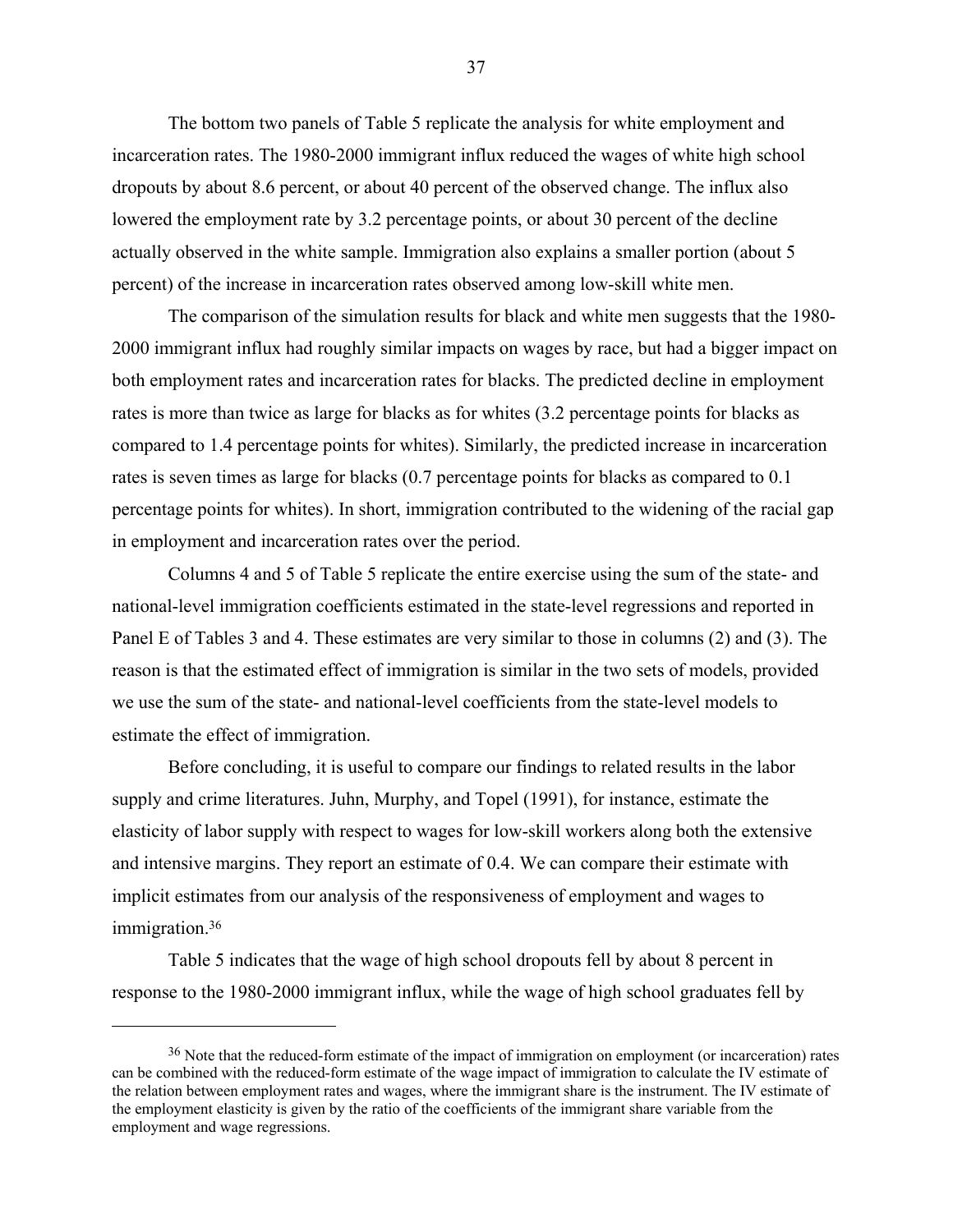about 3 percent. These estimates, combined with the employment impacts reported in the table and baseline employment rates from 1980, imply that the elasticity of employment with respect to wages is roughly 0.9 for blacks, and about 0.4 for whites.<sup>37</sup> A weighted average that accounts for each group's representation within education cells yields overall employment elasticity estimates of 0.47 for high school dropouts and 0.48 for high school graduates.<sup>38</sup> Thus our estimates are roughly similar to those reported by Juhn, Murphy and Topel.

 We are not aware of any previous estimates of the effect of the market wage on incarceration, although a small literature estimates the relation between crime rates and the wage. Using data from the NLSY, Grogger (1998) finds that the derivative of crime participation with respect to the market log wage is −0.25. Table 5 shows that the 1980-2000 immigrant influx increased incarceration rates by 1.7 percentage points for black high school dropouts and by 0.6 percentage points for black high school graduates. Combining these results with the wage effects implies that the derivative of the incarceration rate with respect to log wages is about −0.20 for both black low-skill groups. For whites, the corresponding derivative is −0.02 for high school dropouts and −0.03 for high school graduates. Weighted averages yield derivatives of −0.06 for all high school dropouts and for all high school graduates.

 How do these numbers compare with Grogger's (1998) estimate? Suppose incarceration is proportional to crime participation, with the factor of proportionality being the conditional probability that criminals end up in jail. The derivative of incarceration with respect to the wage is then proportional to the derivative of crime participation with respect to the wage. Therefore, our evidence is consistent with the earlier estimate if roughly one-fifth to one-third of criminals are incarcerated. By at least one metric, these conditional incarceration probabilities seem reasonable: Since over 20 percent of black high school dropouts were incarcerated in 2000, we know that far more than 20 percent of black dropout criminals were incarcerated.<sup>39</sup>

 $\overline{a}$ 

<sup>37</sup> Among blacks, employment rates in 1980 were 0.59 for high school dropouts and 0.74 for high school graduates. Among whites, the respective figures were 0.74 and 0.87.

<sup>38</sup> In 1980, blacks made up 18 percent of male high school dropouts and 10 percent of male high school graduates.

<sup>&</sup>lt;sup>39</sup> Gould, Weinberg, and Mustard (2002) and Machin and Meghir (2004) use aggregate data to estimate the elasticity of crime with respect to wages, and both studies report estimates centered roughly around -1.0. However it is very difficult to compare our estimates to theirs because of the minuscule base incarceration rate in our sample.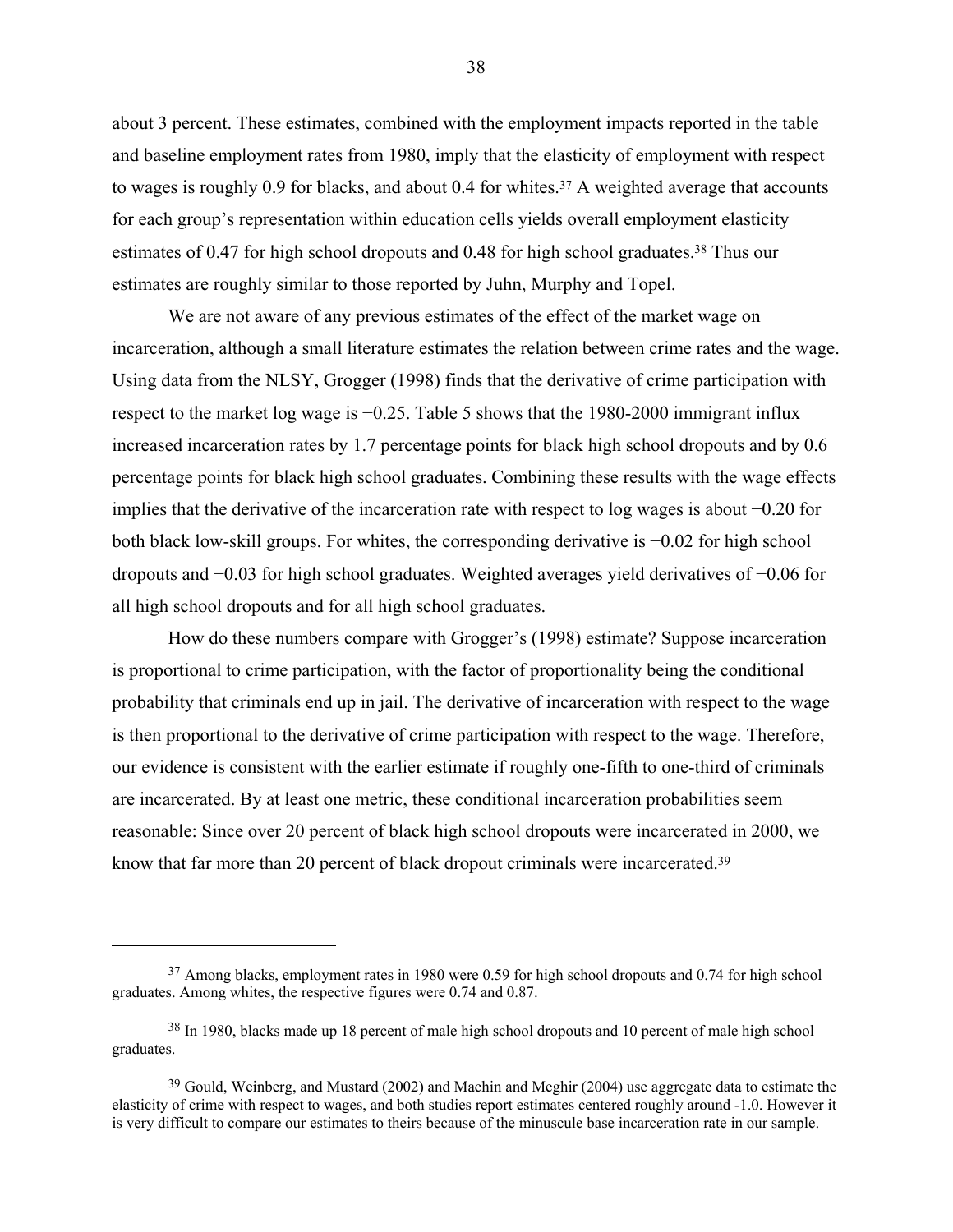#### **VII. Summary**

 It is well known that black employment rates declined substantially over the past few decades, and that this decline was accompanied by a rapid rise in the black incarceration rate. This paper examines a simple yet potentially controversial question: has the resurgence of largescale immigration in the United States contributed to these trends?

 We use data drawn from the microdata files of the 1960-2000 U.S. Censuses to examine the trends in black wages, employment, and incarceration. Our empirical analysis examines the link between immigration and the evolution of these variables over the four-decade period—after adjusting for other factors that could account for shifts in the wage structure as well as shifts in opportunities in the "formal" labor market and in the crime sector. We find a numerically sizable and statistically significant negative correlation between immigration and the wages of black men; a sizable and significant negative correlation between immigration and the employment rate of black men; and a sizable and significant positive correlation between immigration and the incarceration rate of black men. It is important to emphasize that we find similar correlations for white men, but the magnitude of these correlations differ in important ways between the two groups. Although the wage effect of immigration is similar for black and white men, the negative employment effect and the positive incarceration effect are larger for blacks.

 Our empirical analysis uses both national- and state-level data to document the impact of immigration on black wages and employment. Although the literature uniformly finds that estimates of the wage effects of immigration are much smaller when one uses geographically smaller units (such as a state), our theoretical approach provides a simple and intuitive method for synthesizing the national- and state-level studies in the literature. The state-level regression of the state wage on the immigration supply shift in that state is misspecified as long as natives, either through labor or capital flows, diffuse the impact of immigration into one particular state to other states. By including measures of both state-level and national-level supply shocks, one can estimate the "true" reduced-form effects of immigration, and these reduced-form effects are similar to those revealed by national labor market studies.

 The economic adjustments unleashed by the large 1980-2000 immigrant influx, a labor supply shock that increased the number of workers in the United States by nearly 10 percent and the number of high school dropouts by over 20 percent, reduced the employment rate of low-skill black men by about 8 percentage points. Immigration, therefore, accounts for about 40 percent of the 17.9 percentage point decline in black employment rates. Similarly, the changes in economic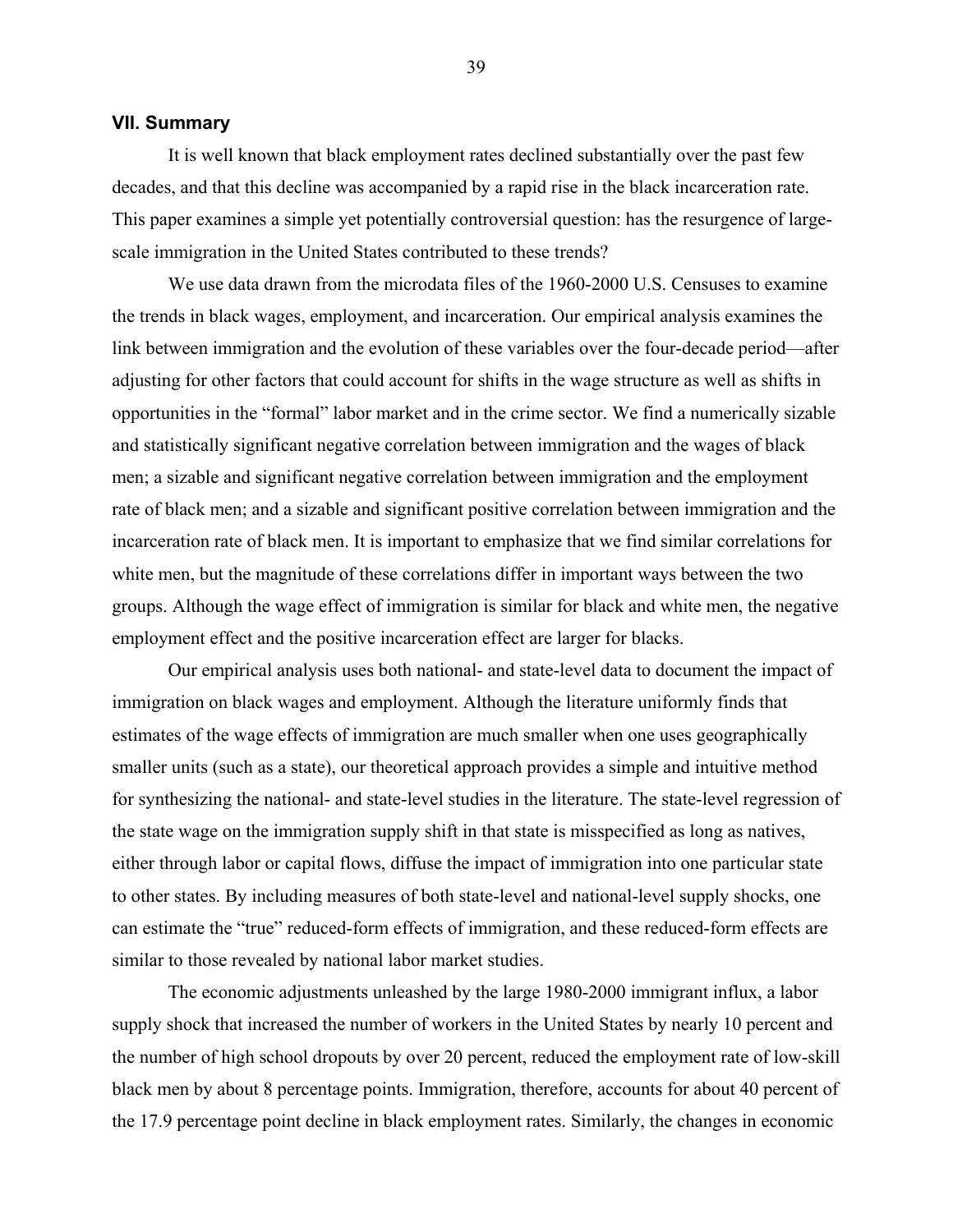opportunities caused by the 1980-2000 immigrant influx raised the incarceration rate of black high school dropouts by 1.7 percentage points, accounting for almost 10 percent of the 19.9 percentage point increase observed during that period. Put differently, although immigration played a numerically important role, much of the decline in employment and increase in incarceration observed in the low-skill black population would have taken place even if the immigrant influx had been far smaller.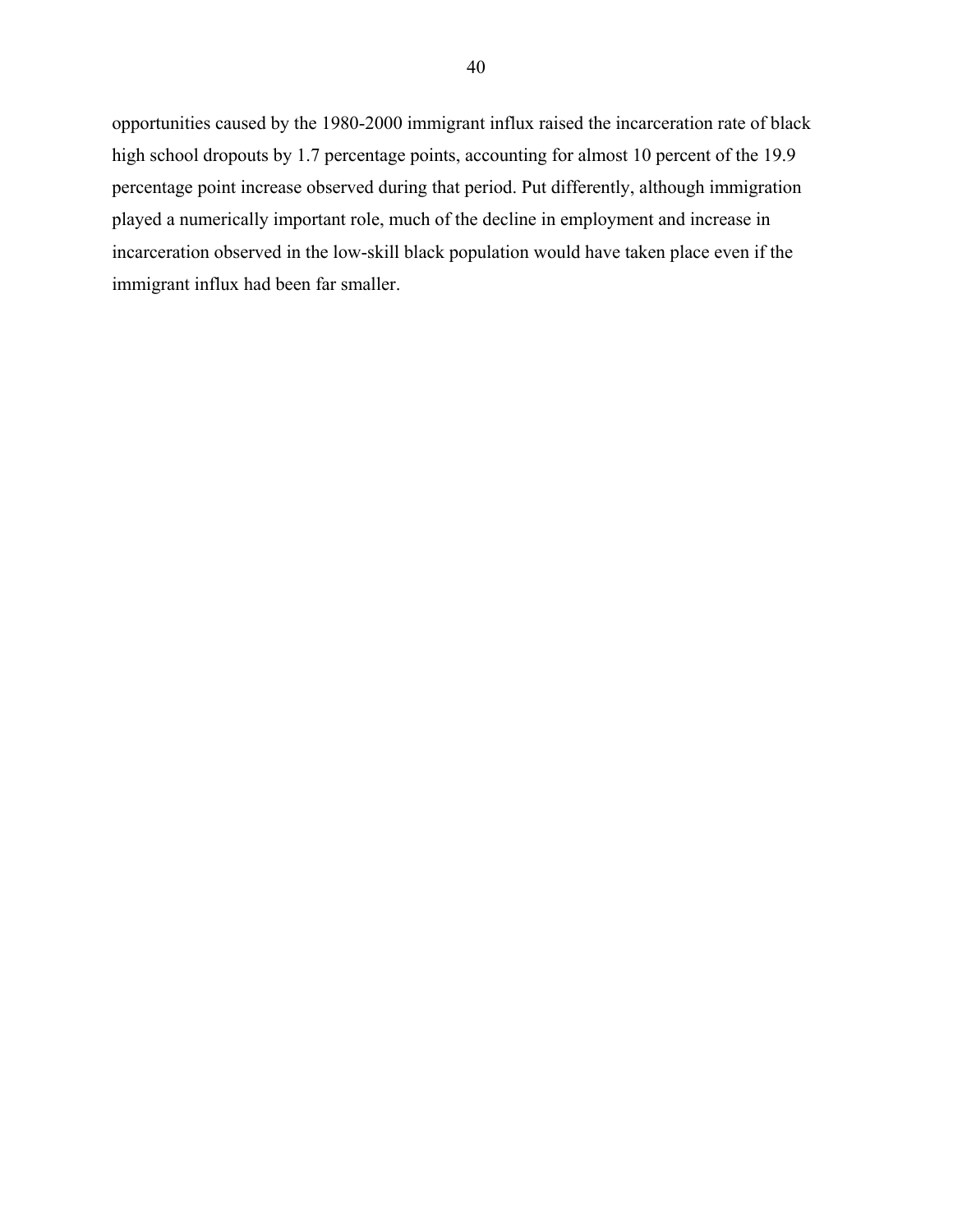# **DATA APPENDIX**

The data are drawn from the 1960, 1970, 1980, 1990, and 2000 Integrated Public Use Microdata Samples (IPUMS) of the U.S. Census. In the 1960 and 1970 Censuses, the data extract forms a 1 percent sample of the population. In the 1980, 1990, and 2000, the data extracts form a 5 percent sample. The analysis is restricted to men aged 18-64. A person is classified as an immigrant if he was born abroad and is either a non-citizen or a naturalized citizen; all other persons are classified as natives. We use the information contained in the census race variable to classify persons as "black" (IPUMS variable *raced* = 200) or "white" (*raced* = 100 or 110). Sampling weights are used in all calculations.

*Definition of education and experience:* We use the IPUMS variables *educrec* to classify workers into four education groups: high school dropouts (*educrec* <= 6), high school graduates (*educrec* = 7), persons with some college (*educrec* = 8), college graduates (*educrec* = 9). We assume that high school dropouts enter the labor market at age 17, high school graduates at age 19, persons with some college at age 21, and college graduates at age 23, and define work experience as the worker's age at the time of the survey minus the assumed age of entry into the labor market. We restrict the analysis to persons who have between 1 and 40 years of experience. Workers are classified into one of 8 experience groups, defined in five-year intervals.

*Counts of persons in education-experience groups:* The workforce counts are calculated in the sample of men who worked at some point in the calendar year prior to the census, are not enrolled in school, and are not in the military during the survey week. The population counts are calculated in the sample of men who are not enrolled in school and are not in the military during the survey week.

*Weekly earnings:* We use the sample of men who do not reside in group quarters, report positive weeks worked, are not in the military in the reference week, and report positive earnings. Our measure of earnings is the sum of the IPUMS variables *incwage* and *incbusfm* in 1960, the sum of *incearn*, *incbus*, and *incfarm* in 1970 and 1980, and is defined by *incearn* in 1990-2000. In the 1960, 1970, and 1980 Censuses, the top coded annual salary is multiplied by 1.5. All earnings are deflated to 1990 dollars. In the 1960 and 1970 Censuses, weeks worked in the calendar year prior to the survey are reported as a categorical variable. We imputed weeks worked for each worker as follows: 6.5 weeks for 13 weeks or less, 20 for 14-26 weeks, 33 for 27-39 weeks, 43.5 for 40-47 weeks, 48.5 for 48-49 weeks, and 51 for 50-52 weeks. The average log weekly earnings for a particular education-experience cell is defined as the mean of log weekly earnings over all workers in the relevant population.

*Employment and incarceration rates:* These variables are calculated in the sample of men who are not enrolled in school. The employment rate is the sample average of the ratio of weeks worked during the calendar year prior to the Census, including zeros, to 52. In the 1960, 1970, and 1980 Censuses, a person is institutionalized if the group quarter variable *gqtype* takes on a value that is between 2 and 4 (indicating that the person is in a correctional institution, mental institution, or other institution at the time of the Census). In 1990 and 2000, the person is institutionalized if *gqtype* takes on a value of 1 (indicating the person is in an institution). The 1990 and 2000 Censuses do not provide detailed information on the type of institution where an institutionalized person resides.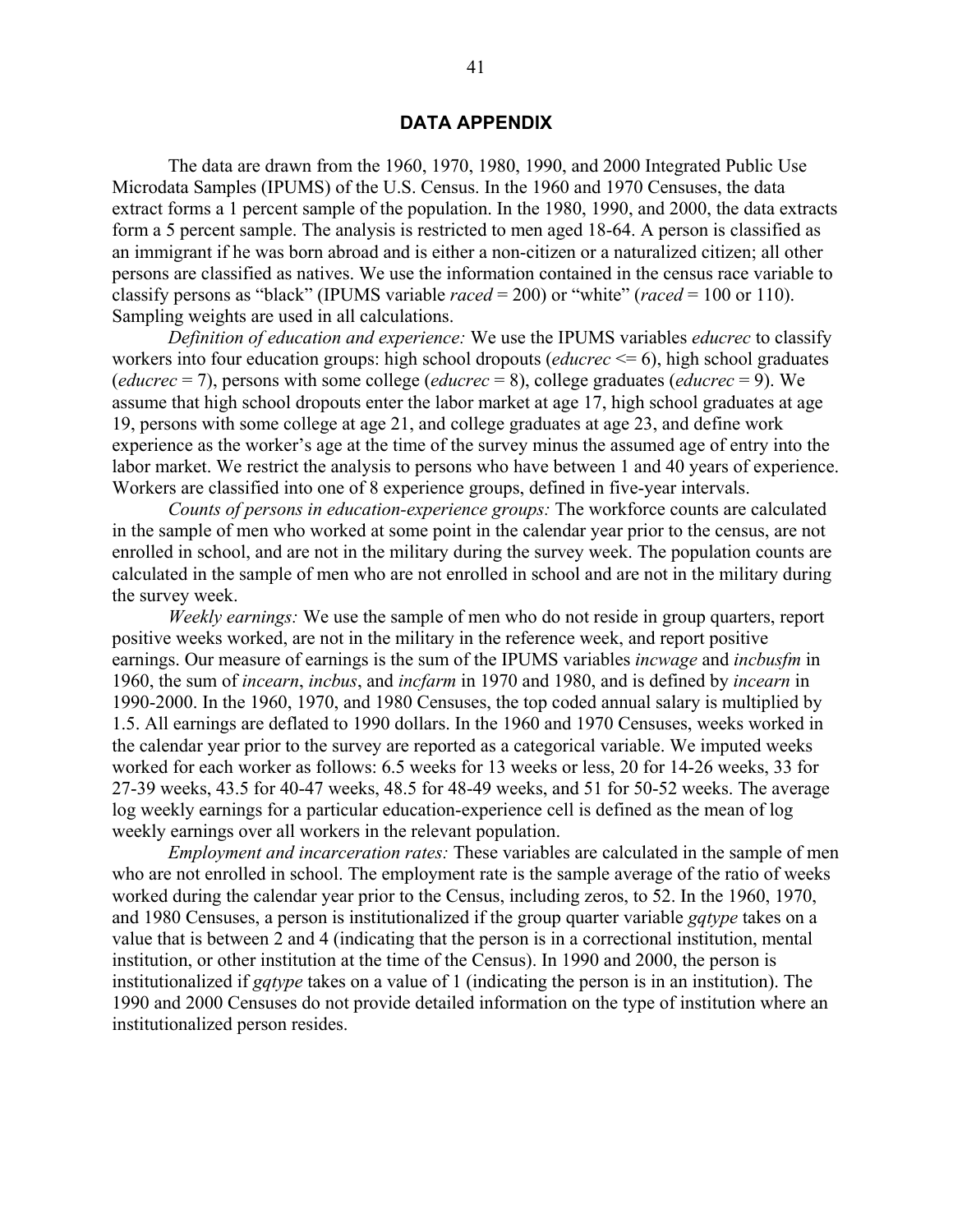# **MATHEMATICAL APPENDIX**

#### **1. Derivation of equations (6a)-(6d)**

Equate equations (2) and (3) in the text. This yields:

(A1) 
$$
N_{ics} = g(\frac{X_{fs}}{X_{ics}}, L_{fs}) = \left(\frac{X_{fs}}{X_{ics}}\right)^{1/\eta_{ic}} (L_{fs})^{\eta_f/\eta_{ic}}.
$$

We linearize equation (A1) using a multivariate first-order Taylor series approximation. The linearization is conducted at the arbitrary point:

(A2) 
$$
\overline{N}_f = \frac{1}{S} \sum_{s=1}^{S} N_{fs}^*, \quad \overline{X_f / X_{ic}} = \frac{1}{S} \sum_{s=1}^{S} (X_{fs}^* / X_{ics}^*),
$$

where the asterisks indicate the values of the variables in the pre-immigration equilibrium and *S* gives the number of skill groups. Recall that  $L_f$  gives the sum of natives  $(N_f)$  and immigrants  $(M)$ in the market sector. In the pre-immigration equilibrium, it must be the case that  $L_f = N_f$ . The first-order approximation of  $(A1)$  can then be written as:

(A3) 
$$
N_{ics} = g(\overline{X_f} / X_{ic}, \overline{N}_f) + g_1(\overline{X_f} / X_{ic}, \overline{N}_f)(X_{fs} / X_{ics} - \overline{X_f} / X_{ic}) + g_2(\overline{X_f} / X_{ic}, \overline{N}_f)(L_{fs} - \overline{N}_s)
$$

where  $g_1 = \partial g / \partial (X_f / X_{ics})$  and  $g_2 = \partial g / \partial L_f$ . Given (A1) these derivatives are:

1

,

$$
g_1 = \frac{N_{ics}}{\eta_{ic}} \left(\frac{X_{fs}}{X_{ics}}\right)^{-1}
$$

$$
g_2 = \frac{\eta_f}{\eta_{ic}} \frac{N_{ics}}{L_{fs}}.
$$

If we evaluate these derivatives at the points defined in (A2), the first-order approximation is:

$$
(A5) \t N_{ics} = \alpha_{ics} + \beta_{ic} L_{fs} ,
$$

where:

(A6)

\n
$$
\alpha_{\text{ics}} = g(\overline{X_f / X_{\text{ic}}}, \overline{N}_f) - g_1(\overline{X_f / X_{\text{ic}}}, \overline{N}_f, )\overline{X_f / X_{\text{ic}}} + g_1(\overline{X_f / X_{\text{ic}}}, \overline{N}_f)(X_{\text{fs}} / X_{\text{ics}}) - g_2(\overline{X_f / X_{\text{ic}}}, \overline{N}_f)\overline{N}_f
$$
\n
$$
\beta_{\text{ic}} = g_2(\overline{X_f / X_{\text{ic}}}, \overline{N}_f).
$$

Note that the intercept in (A5) is a function of the skill level *s*, but the slope  $\beta_{ic}$  is not. By using a similar method, we can derive the analogous linear approximation for  $N_{i\hbar s}$ :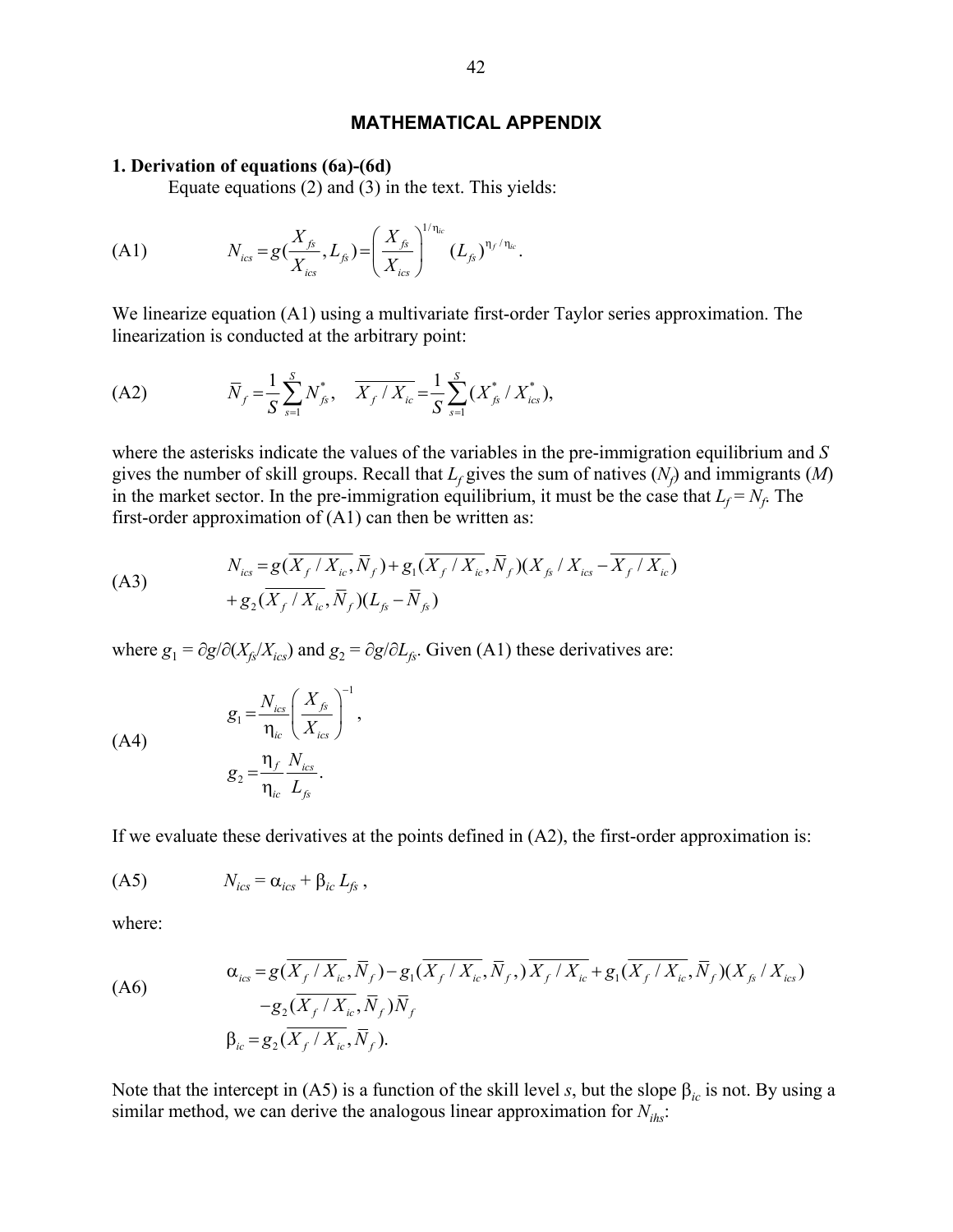$$
(A7) \t Nihs = \alphaihs + \betaih Lfs,
$$

In the post-immigration equilibrium, the total number of persons participating in the market sector can be written as:

$$
(A8) \tL_{fs} = (\tilde{N}_{bs} + \tilde{N}_{ws} + M_s) - N_{bcs} - N_{wcs} - N_{bhs} - N_{whs} ,
$$

where  $\tilde{N}_{i}$  gives the number of native persons of race *i* and skill *s* in the population. By substituting equations (A5) and (A7) into (A8), and solving for  $L_f$  we obtain:

$$
\text{(A9)} \qquad \qquad L_{fs} = \alpha_s + \rho \left( \tilde{N}_{bs} + \tilde{N}_{ws} + M_s \right),
$$

where  $\rho$  is a constant that is not race-specific and that does not depend on skills. In fact, it follows from the definition of  $g_2$  that:

(A10) 
$$
0 < \rho = \left[ \frac{\overline{N}_{f}}{\overline{N}_{f} + \frac{\eta_{f}}{\eta_{bc}} \overline{N}_{bc} + \frac{\eta_{f}}{\eta_{wc}} \overline{N}_{wc} + \frac{\eta_{f}}{\eta_{bh}} \overline{N}_{bh} + \frac{\eta_{f}}{\eta_{wh}} \overline{N}_{wh}} \right] < 1.
$$

where  $\overline{N}_{ic} = g(\overline{X_f}/\overline{X_{ic}}, \overline{N}_f)$  and  $\overline{N}_{ih}$  is defined analogously. The intercept  $\alpha_s$  in equation (A8) does depend on skills and is defined by:

$$
(A11) \t\t \alpha_s = -(\alpha_{bcs} + \alpha_{wcs} + \alpha_{bhs} + \alpha_{whs})\rho.
$$

It follows from equation (A9) that  $N_{fs}^* = \alpha_s + \rho(\tilde{N}_{bs} + \tilde{N}_{ws})$  in the pre-immigration equilibrium. Substituting this into equation (2) in the text implies that the pre-immigration equilibrium wage is:

(A12) 
$$
\ln w_{is}^* = \ln[X_{fs}(1-\delta_i)] + \eta_f \ln[\alpha_s + \rho(\tilde{N}_{bs} + \tilde{N}_{ws})].
$$

Suppose immigrant supply increases from 0 to  $M<sub>s</sub>$ . The post-immigration wage is:

$$
\ln w_{is} = \ln[X_{fs}(1-\delta_i)] + \eta_f \ln[\alpha_s + \rho(\tilde{N}_{bs} + \tilde{N}_{ws} + M_s)],
$$
  
=  $\ln[X_{fs}(1-\delta_i)] + \eta_f \ln[N_{fs}^* + \rho M_s],$   
=  $\ln w_{is}^* + \eta_f \rho m_s,$ 

where  $m_s = M_s / N_f^*$ , which produces the result in equation (6a). Equations (6b) and (6c) in the text follow from combining (A5) with equations (2) and (3). To derive equation (6d), write equation (5) in terms of rates of change as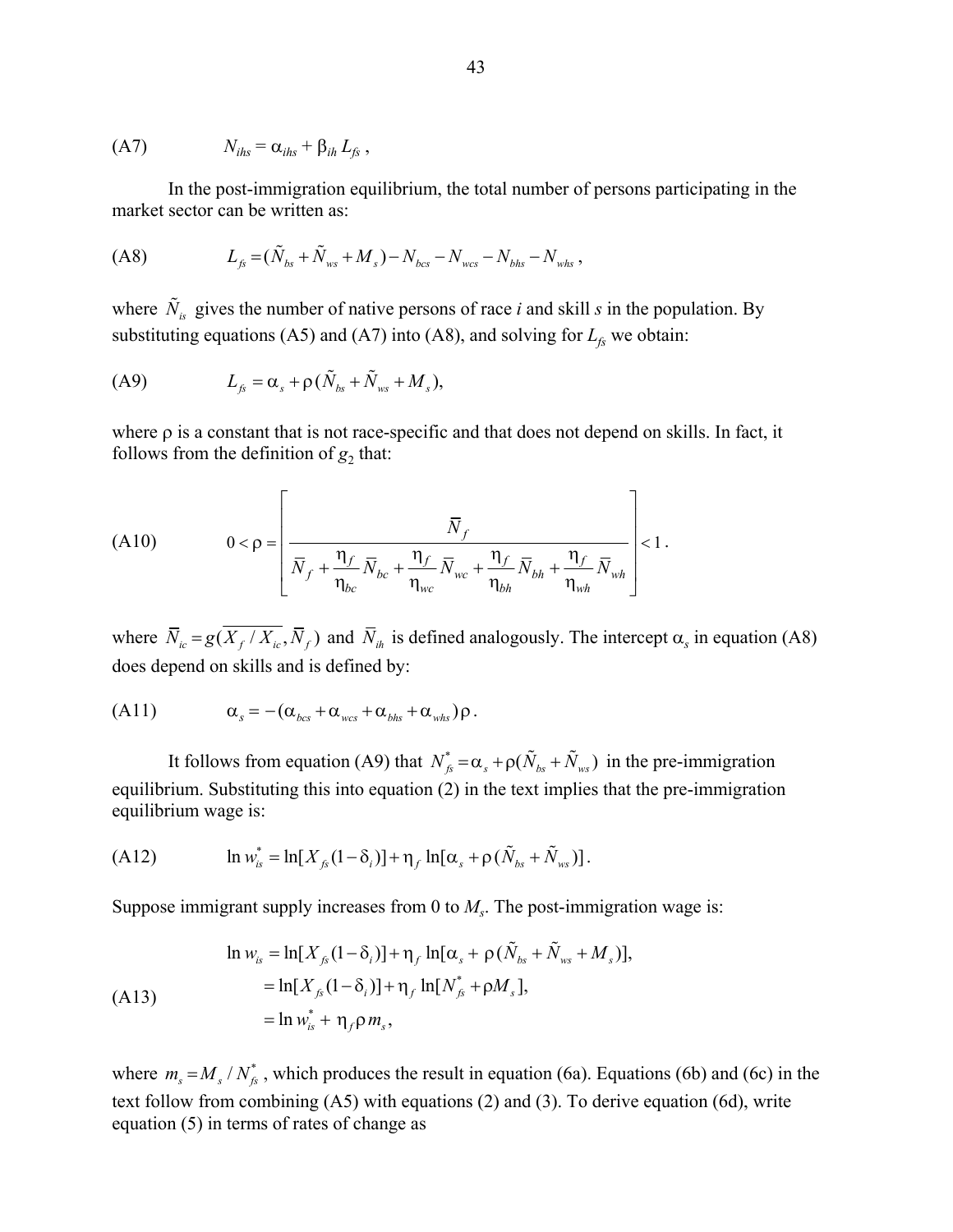(A14) 
$$
\ln N_{ijs} - \ln N_{ijs}^* = -\frac{\theta_{ics}}{\theta_{ijs}} (\ln N_{ics} - \ln N_{ics}^*) - \frac{\theta_{ihs}}{\theta_{ijs}} (\ln N_{ihs} - \ln N_{ihs}^*),
$$

where  $\theta_{ics} = N_{ics}^* / \tilde{N}_{is}$ ,  $\theta_{ihs} = N_{ihs}^* / \tilde{N}_{is}$ , and  $\theta_{ifs} = N_{ifs}^* / \tilde{N}_{is}$ . Equation (6d) follows after substituting equations (6b) and (6c) into (A14).

#### **2. Solving the state-level model**

Let *N* be the total supply of native labor across states (assumed to be constant over time) and  $M_t$  be the total supply of immigrants across states as of time  $t$ . It follows that

(A15) \* ln ln *ww m it i f t* = +η ρ ,

where  $m_t = M_t / (N_{bf}^* + N_{wt}^*)$  is the immigrant labor supply as a share of national market employment in the pre-immigration equilibrium.<sup>40</sup> The native migration supply response is a lagged function of the difference between the wage in a particular state and the mean national wage given by (A15). As long as the racial discrimination parameter  $\delta_i$  is constant across states and the supply elasticity  $(\sigma)$  is the same for blacks and whites, we can write the supply function as:

(A16) 
$$
v_{rt} = \sigma(\ln w_{r,t-1} - \ln \overline{w}_{t-1}),
$$

 $\overline{a}$ 

where  $v_{rt} = \Delta N_{rt}/(N_{bt}^* + N_{wfr}^*)$  is the net migration rate of natives (as a share of native employment in the market sector in the pre-immigration equilibrium). For expositional convenience, we ignore the subscript indicating the particular race group in (A16)—since the wage differential between the average wage in a state and the average national wage must be the same for both race groups.

To evaluate the impact of immigration and the ensuing native migration response on state wages and sectoral employments, consider first the case in which state *r* is hit by a one-time wages and sectoral employments, consider first the case in which state r is int by a one-time<br>supply shock in period 0 of size  $\hat{M}_r$  (with the total supply shock across states being of size  $\hat{M}$ ). Following Borjas (2006), it is straightforward to show that the cumulative adjustment in the native labor supply over periods 0 to *t* in response to this period 0 supply shock is  $V_{rt} = \sum_{\tau=0}^{t} v_{rt} = \left[1 - (1 + \eta_f \rho \sigma)^t\right] (\hat{m} - \hat{m}_r)$ , where we assume that  $0 < (1 + \eta_f \rho \sigma) < 1$ , to ensure that the internal migration response of natives eventually re-equilibrates the national labor market. The variable  $\hat{m}_r$  gives the supply of immigrants in state  $r$  relative to the state native-born workforce in the pre-immigration equilibrium, and  $\hat{m}$  gives the corresponding share for the national labor market. Suppose now that the state-specific and national immigration shocks of

 $40$  Additional assumptions sufficient for equation (A7) to hold are that log sectoral demand shifters are iid with mean zero and that any state-specific shocks to demand shifters are transitory in nature.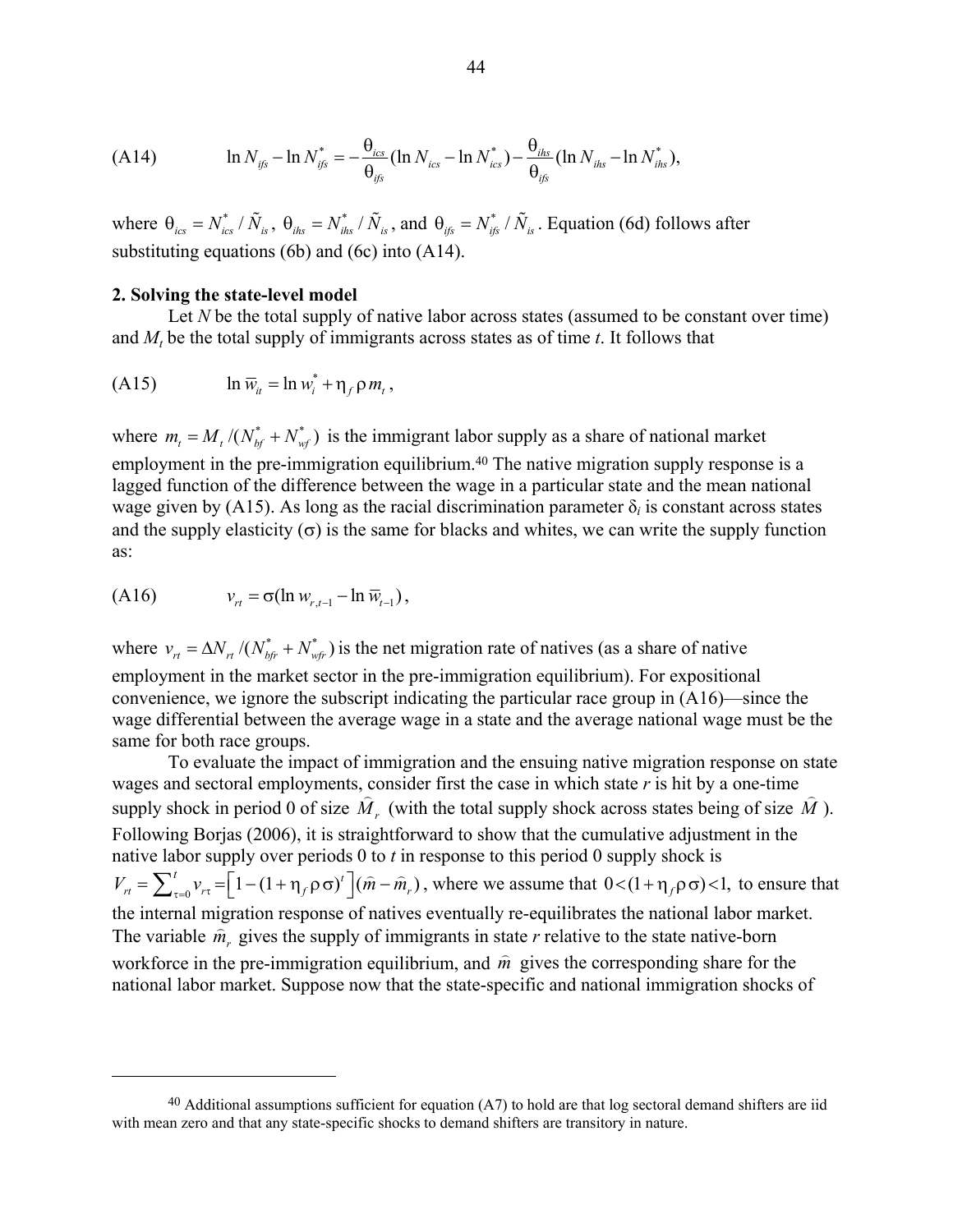size  $\hat{M}_r$  and  $\hat{M}$  occur in each period from 0 to *t*. The total resulting adjustment in the native labor force is<sup>-41</sup>

(A17) 
$$
\Psi_{rt} = \sum_{\tau=0}^{t-1} V_{rt} = \sum_{\tau=0}^{t-1} \Big[ 1 - (1 + \eta_f \rho \sigma)^{\tau} \Big] (\hat{m} - \hat{m}_r) = \Bigg( t + \frac{1 + \eta_f \rho \sigma}{\eta_f \rho \sigma} \Big[ 1 - (1 + \eta_f \rho \sigma)^{t} \Big] \Bigg) (\hat{m} - \hat{m}_r),
$$

Equation (A17) collapses to  $\eta_f \rho \sigma(m_r - m)$  if we use the approximations that  $(1 + x)^t \approx 1 + xt$ and  $t/(t + 1) \approx 1$ , where  $m = (t + 1)\hat{m}$  and  $m = (t + 1)\hat{m}$  are the immigration shares observed as of time *t*. A slight generalization of equation (A13) implies that the wage in state *r* at time *t* will be given by:

(A18) 
$$
\ln w_{irt} = \ln w_i^* + \eta_f \rho (\Psi_{rt} + m_r),
$$

This is equivalent to equation (13a) in the text.

#### **3. Measurement error**

<u>.</u>

We use the simplified notation introduced in equations (16)-(18) of the text. We assume the covariance structure:

$$
(A19) \qquad \qquad E(\pi_R \varepsilon_R) = E(\pi_R \nu_1) = E(\varepsilon_R \nu_1) = E(\varepsilon_R \nu_2) = E(\nu_1 \nu_2) = 0.
$$

Since  $p_N$  converges to the expected value of  $\pi_R$ ,  $v_2$  represents a deviation between  $\pi_R$  and its mean, so we have  $E(p_N v_2) = 0$ , which implies that  $E(\pi_R v_2) = -\text{var}(v_2)$ .<sup>42</sup> We adopt the following notation:

- $(A20)$  $\sigma_1^2$  = var(  $p_p$  ) = var(  $\pi_p$  ) + var(  $v_1$  )
- (A21)  $\sigma_2^2 = \text{var}(p_N) = \text{var}(\pi_R) \text{var}(v_2)$

(A22)  $\sigma_{12} = E(p_N p_R) = \text{var}(\pi_R) - \text{var}(v_2) = \sigma_2^2$ 

$$
(A23) \t M_N = I - p_N (p'_N p_N)^{-1} p'_N
$$

The least squares estimates of the coefficients in the regression model that includes both state-level and national-level immigrant shares can be written as:

<sup>41</sup> We assume that the period t immigration shock is unanticipated in period *t*-1 such that there is no anticipatory native labor migration in response to expected future immigration. To introduce anticipatory native migration into the model, one would have to specify in each period the expected sequence of expected future immigration shocks.

<sup>&</sup>lt;sup>42</sup> We are assuming that there are sufficiently large numbers of observations within each skill group so that the measurement error in the national-level immigrant share is effectively zero. With an average of over 60,000 observations per national-level skill cell, this seems reasonable.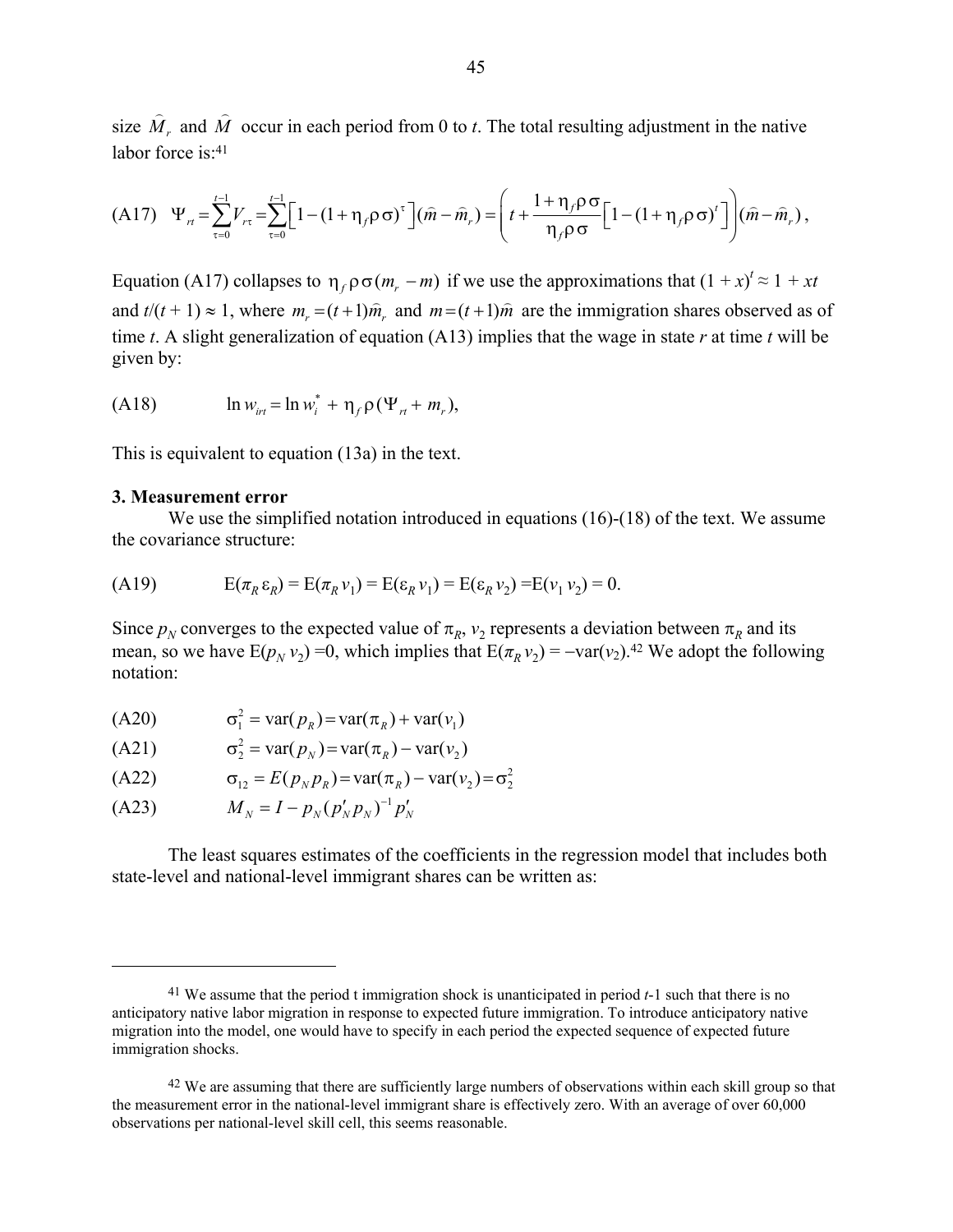$$
\hat{\theta}_R = [p'_R M_N p_R]^{-1} p'_R M_N y_R
$$
  
=  $[p'_R p_R - p'_R p_N (p'_N p_N)^{-1} p'_N p_R]^{-1} [p'_R y_R - p'_R p_N (p'_N p_N)^{-1} p'_N y_R]$ 

This implies that:

(A25)  
\n
$$
\text{plim}\,\hat{\theta}_R = \frac{\sigma_2^2 \text{cov}(p_R, y_R) - \sigma_{12} \text{cov}(p_N, y_R)}{\sigma_1^2 \sigma_2^2 - \sigma_{12}^2}
$$
\n
$$
= \frac{\sigma_2^2 \text{cov}(p_R, y_R) + \sigma_2^2 \text{cov}(p_N, y_R)}{\sigma_2^2 (\sigma_1^2 - \sigma_2^2)}
$$

Similarly,

(A26) 
$$
\text{plim}\,\hat{\theta}_N = \frac{\sigma_1^2 \text{cov}(p_N, y_R) + \sigma_2^2 \text{cov}(p_R, y_R)}{\sigma_2^2(\sigma_1^2 - \sigma_2^2)}.
$$

Evaluating the covariances yields:

$$
\begin{aligned} \text{cov}(p_R, y_R) &= E(p_R, y_R) \\ &= E(\pi_R + v_1)(\theta \pi_R + \varepsilon_R) \\ &= \theta \text{ var}(\pi_R) \end{aligned}
$$

( A28)  
\n
$$
\begin{aligned}\n\text{cov}(p_N, y_R) &= E(p_N, y_R) \\
&= E(\pi_R + v_2)(\theta \pi_R + \varepsilon_R) \\
&= \theta \left[ \text{var}(\pi_R) - \text{var}(v_2) \right] \\
&= \theta \sigma_2^2\n\end{aligned}
$$

Equations (19a) and (19b) in the text are easily obtained by substituting these covariance terms into equations (A25) and (A26) and by using the fact that  $\sigma_1^2 - \sigma_2^2 = \text{var}(v_1) + \text{var}(v_2)$ .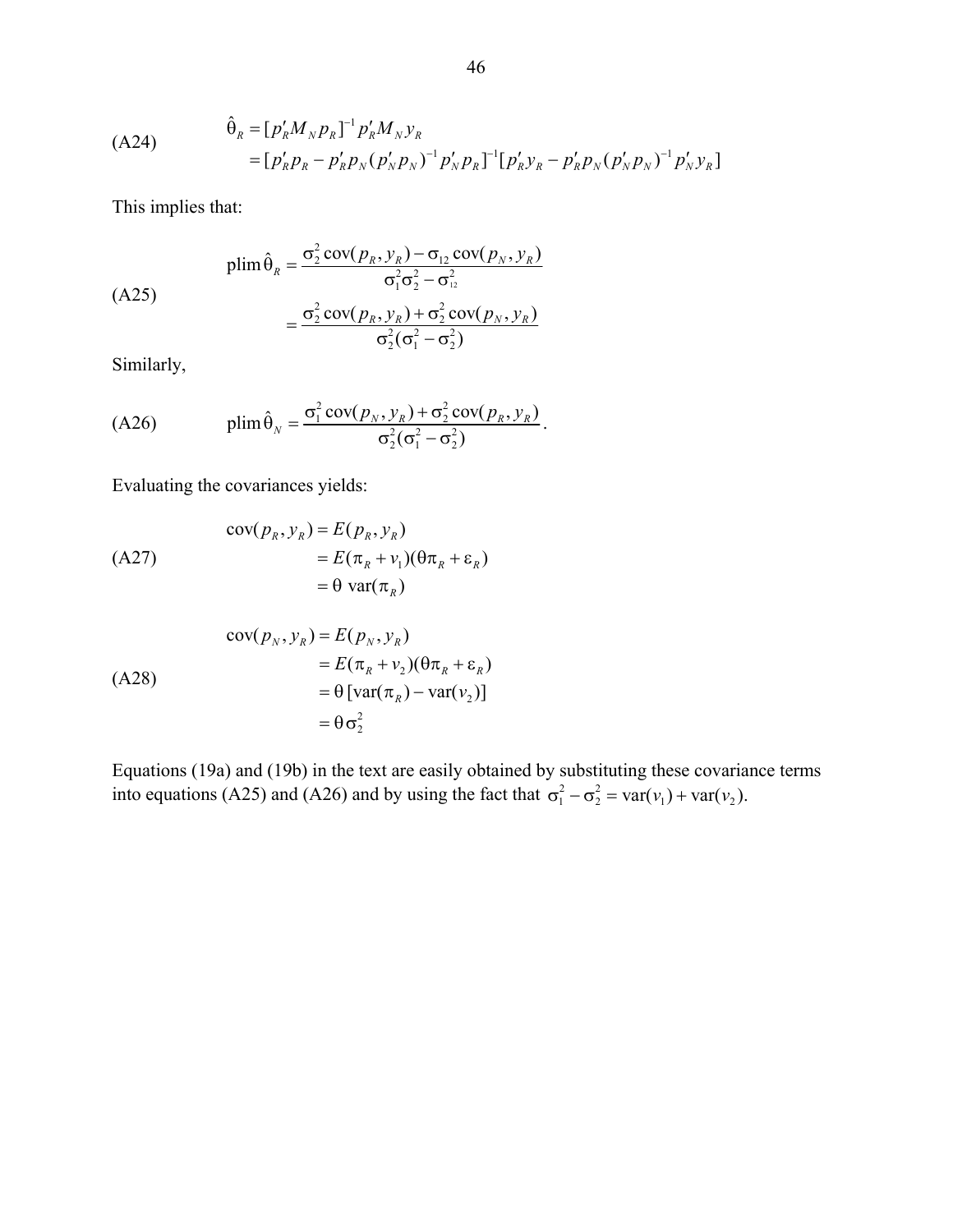# **References**

 Altonji, Joseph G. and Card, David. "The Effects of Immigration on the Labor Market Outcomes of Less-Skilled Natives," in John M. Abowd and Richard B. Freeman, eds., *Immigration, Trade, and the Labor Market*. Chicago: University of Chicago Press, 1991, pp. 201-234.

 Autor, David H., Lawrence F. Katz, and Melissa S. Kearney. "Trends in U.S. Wage Inequality: Re-Assessing the Revisionists," Working Paper, Harvard University, 2004.

 Aydemir, Abdurrahman and George J. Borjas. "Attenuation Bias in Estimating the Wage Impact of Immigration," Working Paper, Harvard University, October 2005.

 Borjas, George J. "The Labor Demand Curve *Is* Downward Sloping: Reexamining the Impact of Immigration on the Labor Market," *Quarterly Journal of Economics* 118 (November 2003): 1335-1374.

 Borjas, George J. "Native Internal Migration and the Labor Market Impact of Immigration," *Journal of Human Resources* 41 (Spring 2006): 221-258.

 Borjas, George J. "The Evolution of the Mexican-Born Workforce in the U.S. Labor Market," in George J. Borjas, editor, *Mexican Immigration to the United States*. Chicago: University of Chicago Press, 2007.

 Bound, John and Scott Boggess. "Did Criminal Activity Increase During the 1980s? Comparisons across Data Sources," *Social Science Quarterly* 78 (September 1997): 725-739.

Bound, John and Richard B. Freeman. "What Went Wrong? The Erosion of Relative Earnings and Employment Among Young Black Men in the 1980s," *Quarterly Journal of Economics* 107 (February 1992): 201-232.

Bound, John, Michael Schoenbaum, and Timothy Waidmann. "Race and Education Differences in Disability Status and Labor Force Attachment in the Health and Retirement Survey," *Journal of Human Resources* 30 (Supplement 1995): S227-S267.

Butcher, Kristin F. and Anne Morrison Piehl. "Recent Immigrants: Unexpected Implications for Crime and Incarceration." *Industrial and Labor Relations Review* 51 (July 1998): 654-679.

Butcher, Kristin F. and Anne Morrison Piehl. "Cross-City Evidence on the Relationship between Immigration and Crime," *Journal of Policy Analysis and Management* 17 (Summer 1998): 457-493.

Butcher, Kristin F. and Anne Morrison Piehl. "The Role of Deportation in the Incarceration of Immigrants," in George J. Borjas, editor, *Issues in the Economics of Immigration.* Chicago: University of Chicago Press, 2000, pp. 351-385.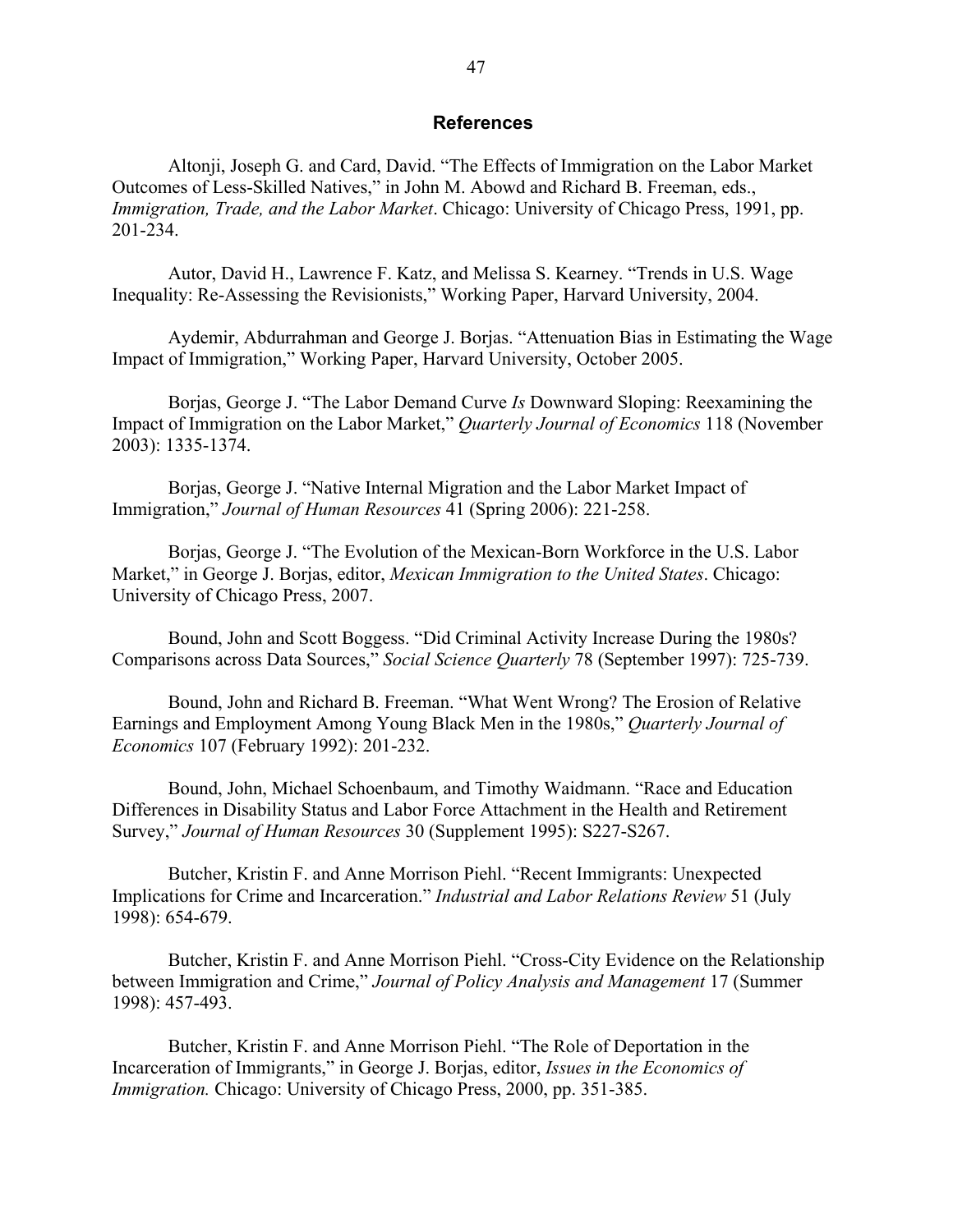Card, David. "Immigrant Inflows, Native Outflows, and the Local Labor Market Impacts of Higher Immigration," *Journal of Labor Economics* (January 2001): 22-64.

 Card, David, and Thomas Lemieux. 2001. "Can Falling Supply Explain the Rising Return to College for Young Men? A Cohort-Based Analysis." *Quarterly Journal of Economics* May: 705-746.

Charles, Kerwin Kofi and Ming Ching Luoh. "Male Incarceration, the Marriage Market, and Female Outcomes." Working Paper, University of Chicago, 2005.

 Cortes, Patricia. 2005. "The Effects of Low-Skilled Immigration on US Prices: Evidence from CPI Data." Mimeo, MIT.

 Feenstra, Robert C. *Advanced International Trade*. Princeton: Princeton University Press, 2004.

 Fryer, Roland G., Paul S. Heaton, Steven D. Levitt, and Kevin M. Murphy. "Measuring the Impact of Crack Cocaine," NBER Working Paper No. 11318, May 2005.

Gould, Eric D., Bruce A. Weinberg, and David B. Mustard, "Crime Rates and Local Labor Market Opportunities in the United States: 1979-1997," *Review of Economics and Statistics* 84 (February 2002): 45-61.

 Grogger, Jeffrey. "Market Wages and Youth Crime." *Journal of Labor Economics* 16 (October 1998): 756-791.

 Grogger, Jeffrey and Michael Willis. "The Emergence of Crack Cocaine and the Rise in Urban Crime Rates," *Review of Economics and Statistics* 82 (November 2000): 519-529.

 Gronau, Reuben. "Leisure, Home Production, and Work: The Theory of the Allocation of Time Revisited." *Journal of Political Economy* 85 (December 1977): 1099-1123.

Jaeger, David. "Skill Differences and the Effect of Immigrants on the Wages of Natives," Working Paper, U.S. Bureau of Labor Statistics, 1996.

 Juhn, Chinhui. "The Decline in Male Labor Market Participation: The Role of Declining Market Opportunities," *Quarterly Journal of Economics* 107 (February, 1992): 79-121.

 Juhn, Chinhui. "Labor Market Dropouts and Trends in the Wages of Black and White Men," *Industrial and Labor Relations Review* 56 (July 2003): 643-662.

Juhn, Chinhui, Kevin M. Murphy, and Robert H. Topel. "Why Has the Natural Rate of Unemployment Increased Over Time?" *Brookings Papers on Economic Activity* (1991): 75-126.

 Katz, Lawrence F., and Kevin M. Murphy. "Changes in the Wage Structure, 1963-87: Supply and Demand Factors," *Quarterly Journal of Economics* 107 (February 1992): 35-78.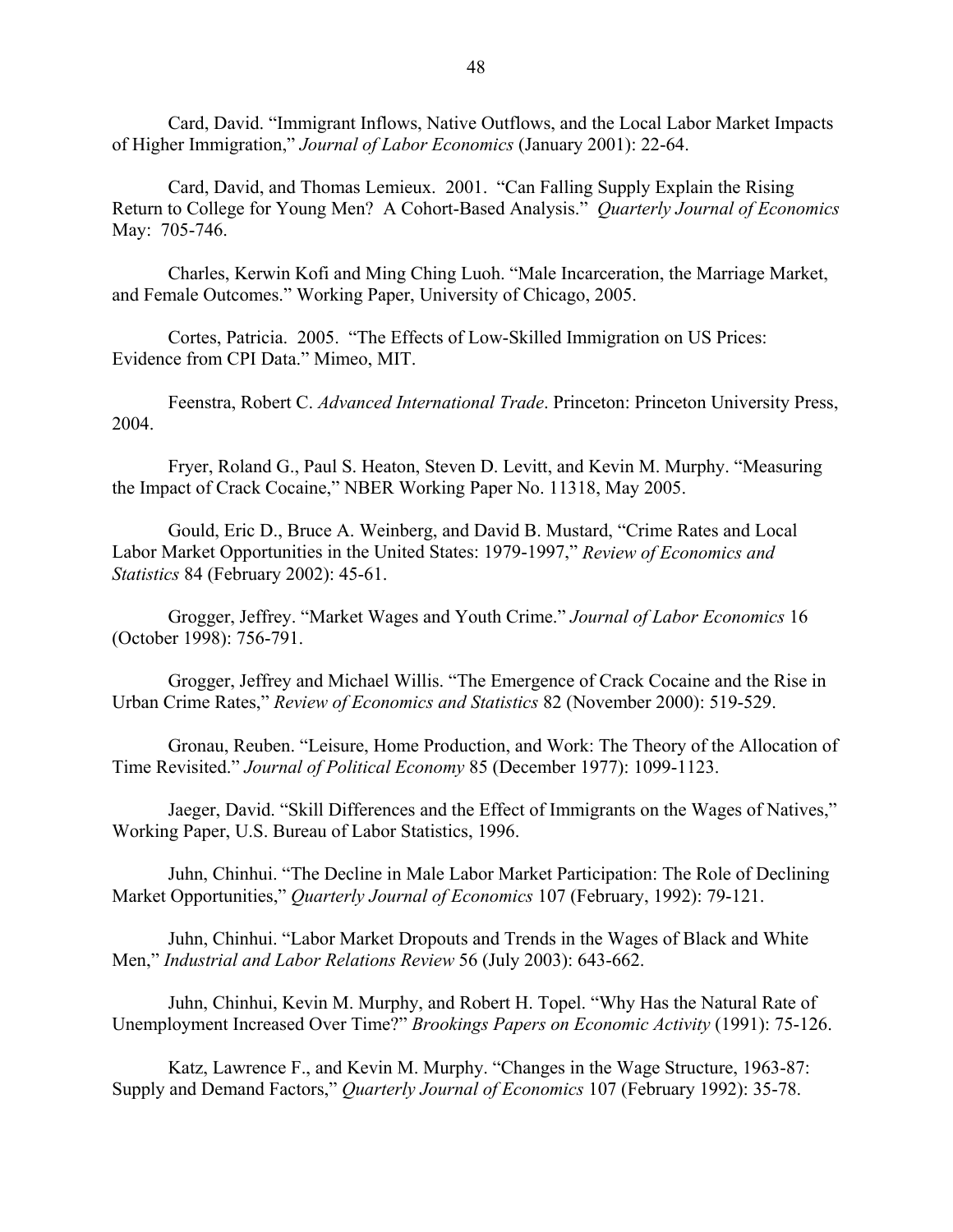Machin, Stephen and Costas Meghir. "Crime and Economic Incentives," *Journal of Human Resources* 39 (Fall 2004): 958-979.

 Ottaviano, Gianmarco I.P., and Giovanni Peri. 2006. "Rethinking the Effects of Immigration on Wages." NBER Working Paper No. 12497.

Parsons, Donald O. "Racial Trends in Male Labor Force Participation," *American Economic Review* 70 (December 1980): 911-920.

 Raphael, Steven and Michael A. Stoll (2005), "The Effect of Prison Releases on Regional Crime Rates," in William G. Gale and Janet Rothenberg Pack (eds.), *The Brookings-Wharton Papers on Urban Economics Affairs, Volume 5,* The Brookings Institution: Washington, D.C.

Raphael, Stephen and Lucas Ronconi. "Reconciling National and Regional Estimates of the Effects of Immigration on U.S. Labor Markets: The Confounding Effects of Native Male Incarceration Trends," Working Paper, University of California, Berkeley, 2005.

Stern, Steven. "Measuring the Effect of Disability on Labor Force Participation," *Journal of Human Resources* 24 (Summer 1989): 361-395.

Venkatesh, Sudhir Alladi, "The Social Organization of Street Crime Activity in an Urban Ghetto." *American Journal of Sociology* 103 (July 1997): 82-111.

 Welch, Finis. "The Employment of Black Men," *Journal of Labor Economics* 8 (January 1990): S26-S74.

Western, Bruce and Becky Pettit. "Incarceration and Racial Inequality in Men's Employment," *Industrial and Labor Relations Review* 54 (October 2000): 3-16.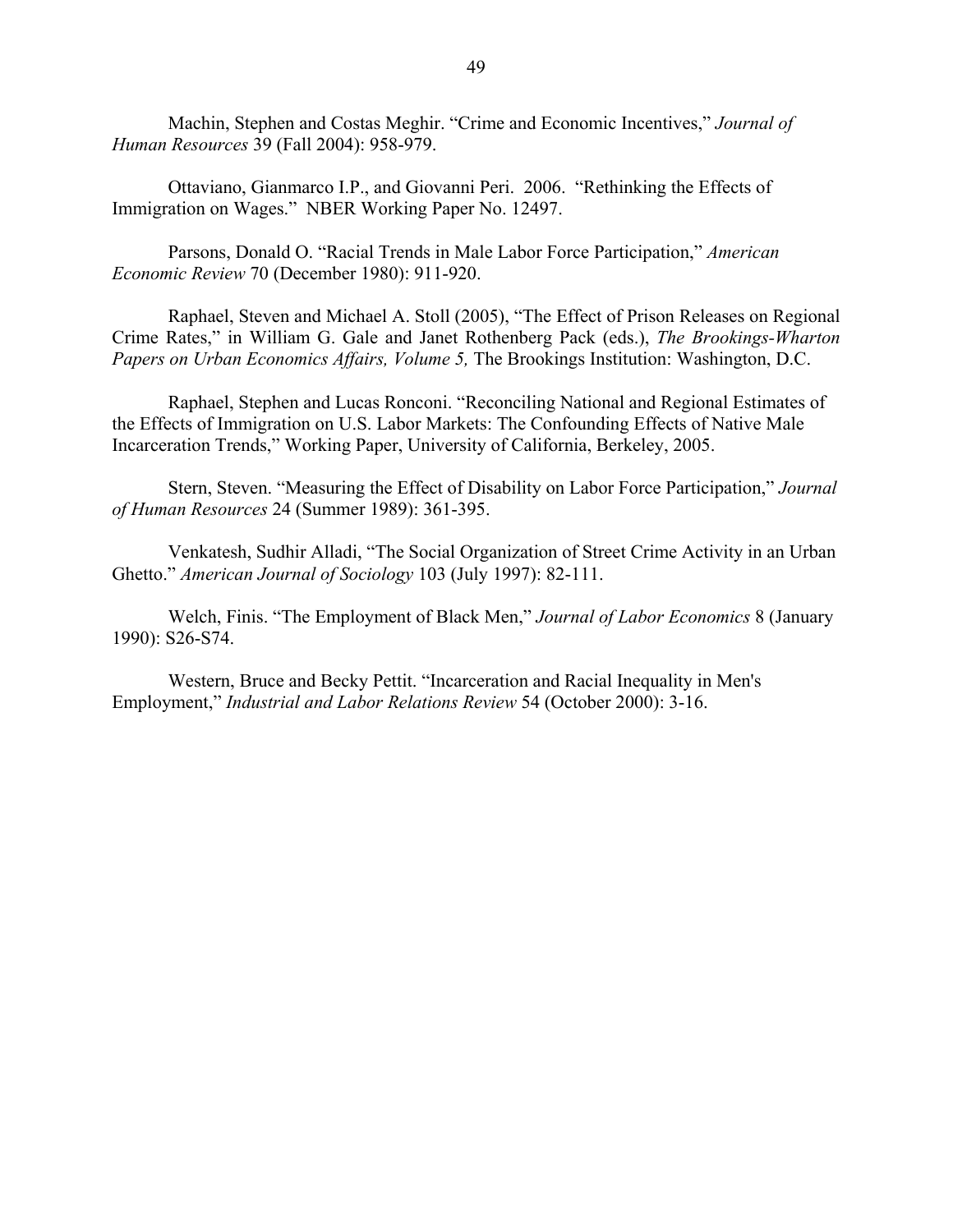

**Figure 1. The share of immigrants in the workforce**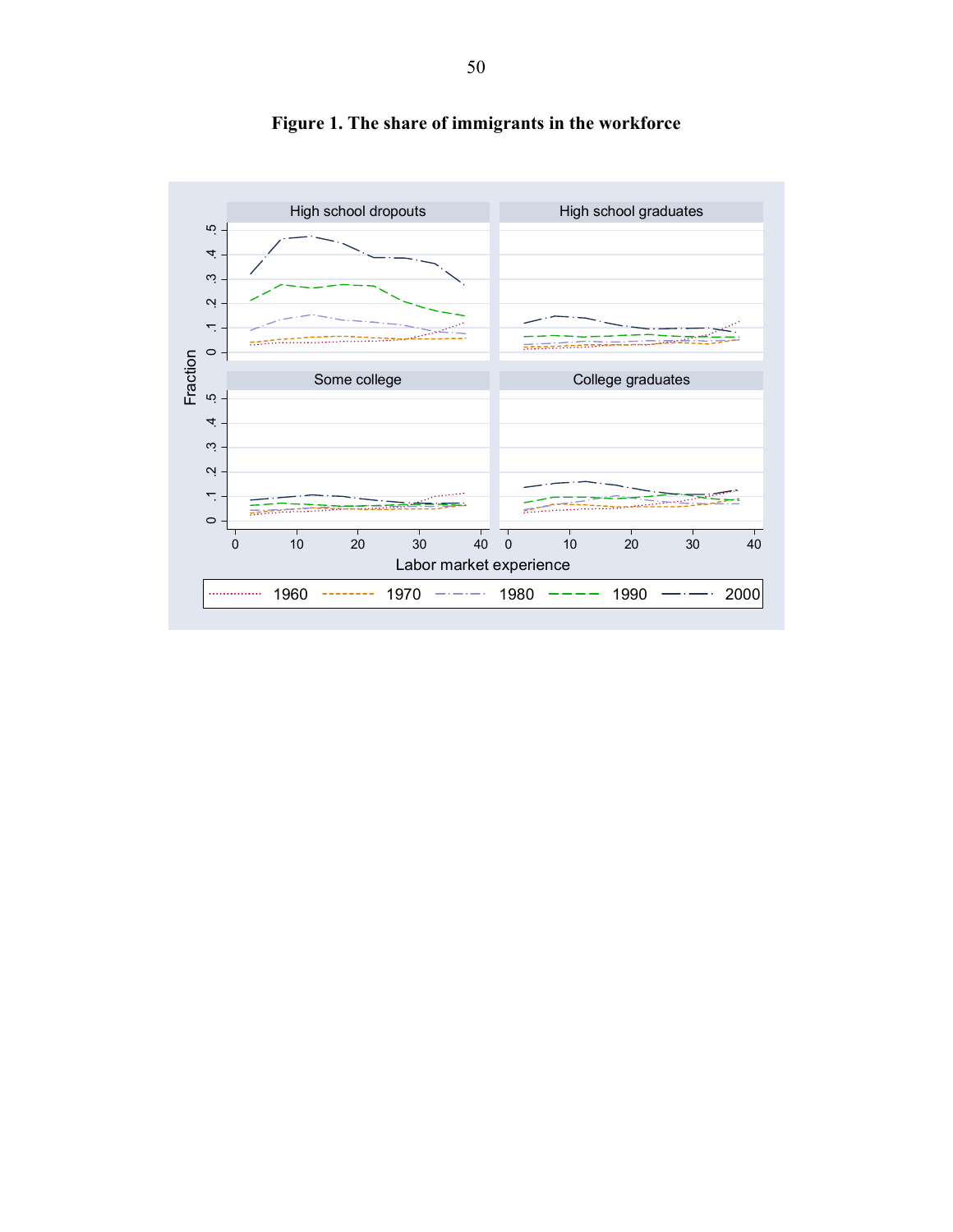

**Figure 2. Trends in employment rates, by race, education and experience A. Blacks** 

# **B. Whites**

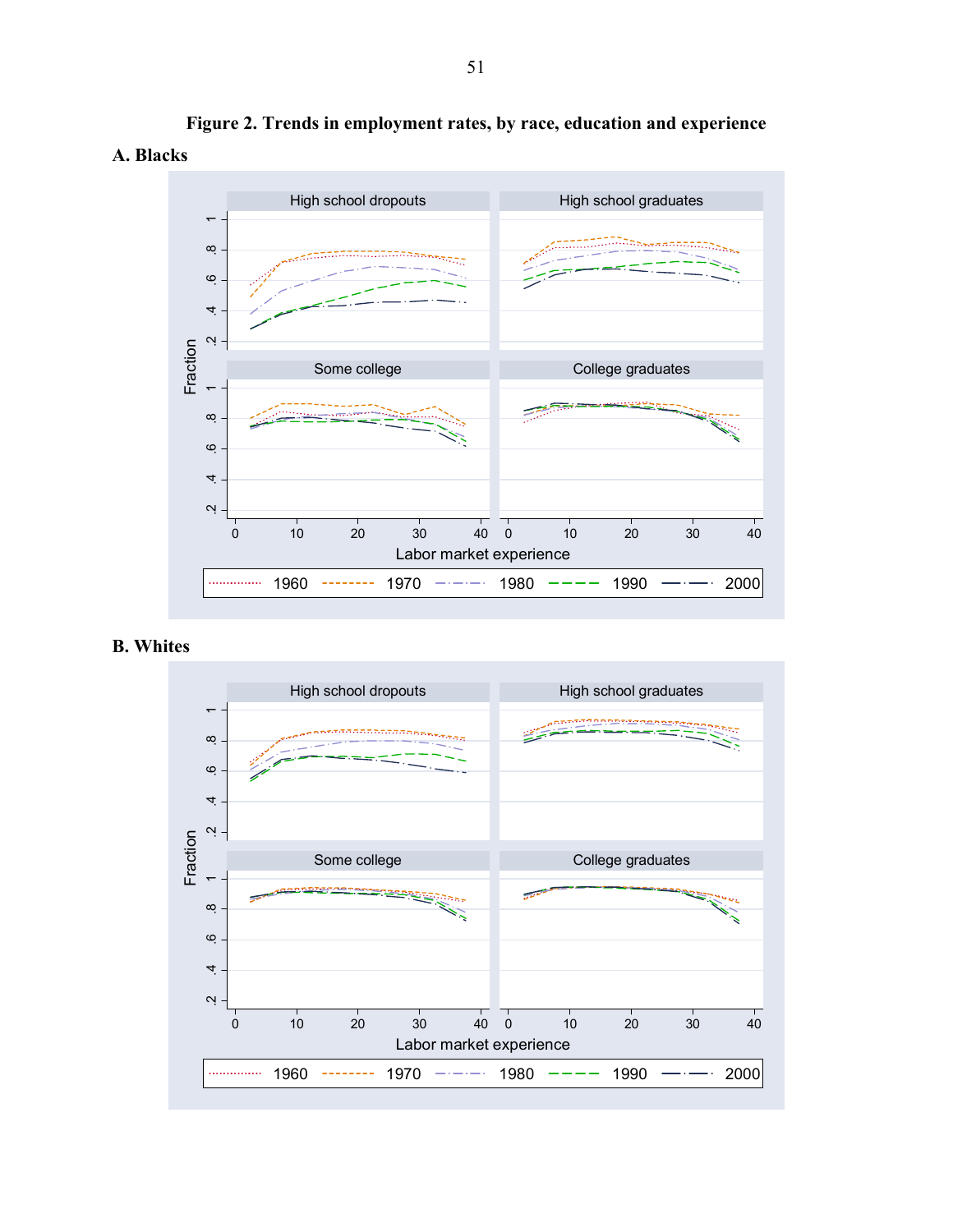

**Figure 3. Trends in incarceration rates, by race, education and experience A. Blacks** 

# **B. Whites**

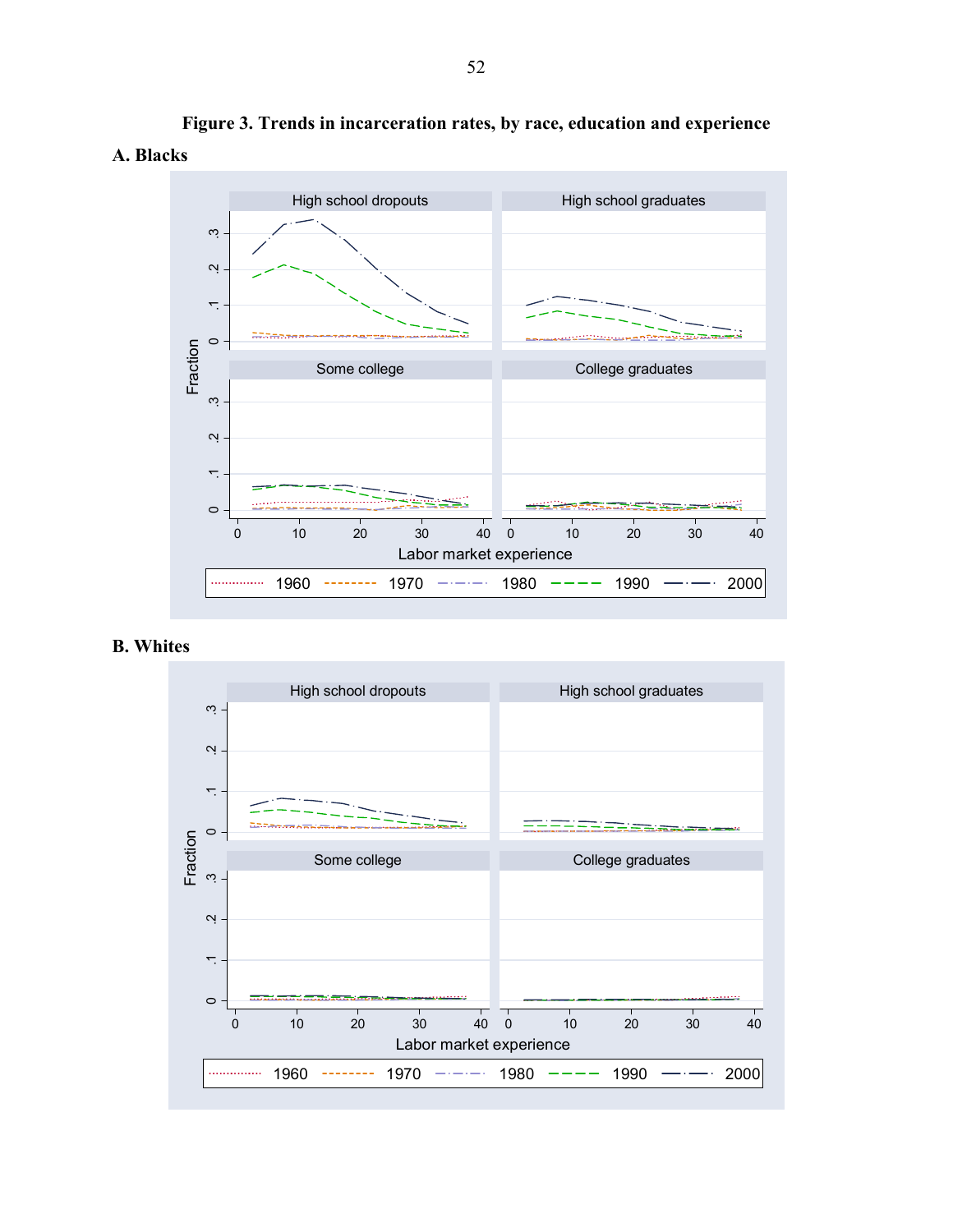





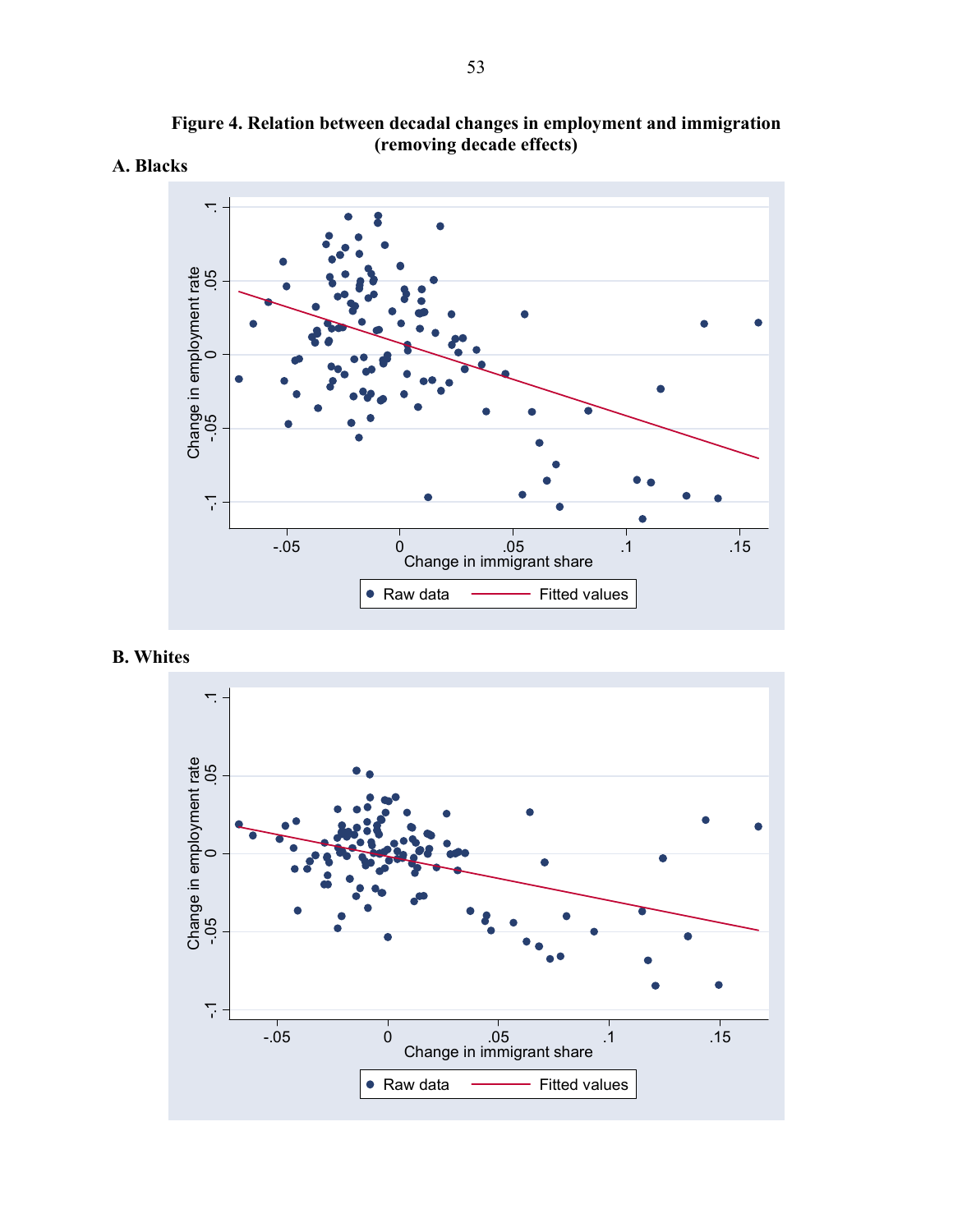

**Figure 5. Relation between decadal changes in incarceration and immigration (removing decade effects)** 



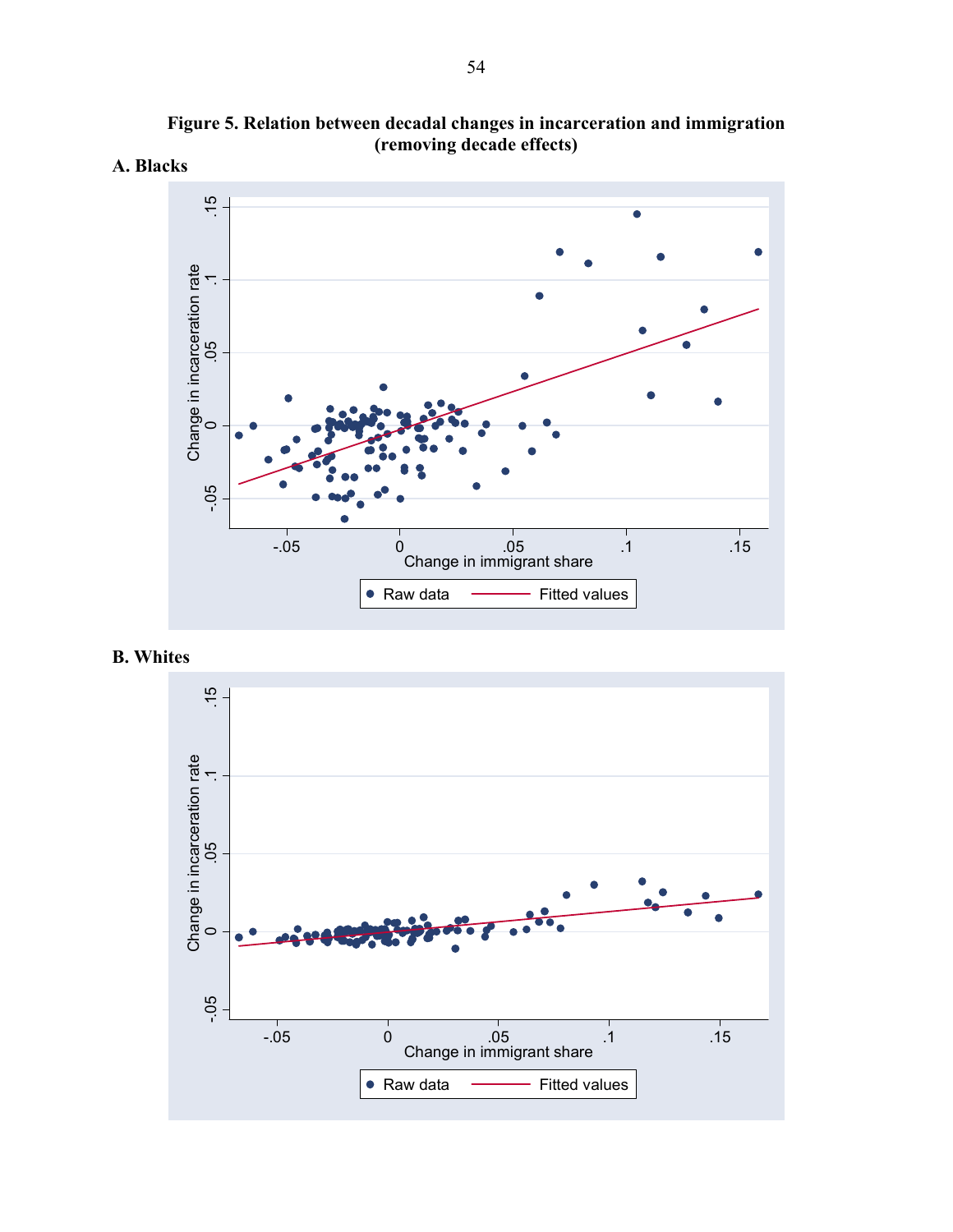

**Figure 6. Initial equilibrium: allocation of labor across sectors** 

 $\tilde{N}_{bs} - N_{bhs} = N_{bcs} + N_{bfs}$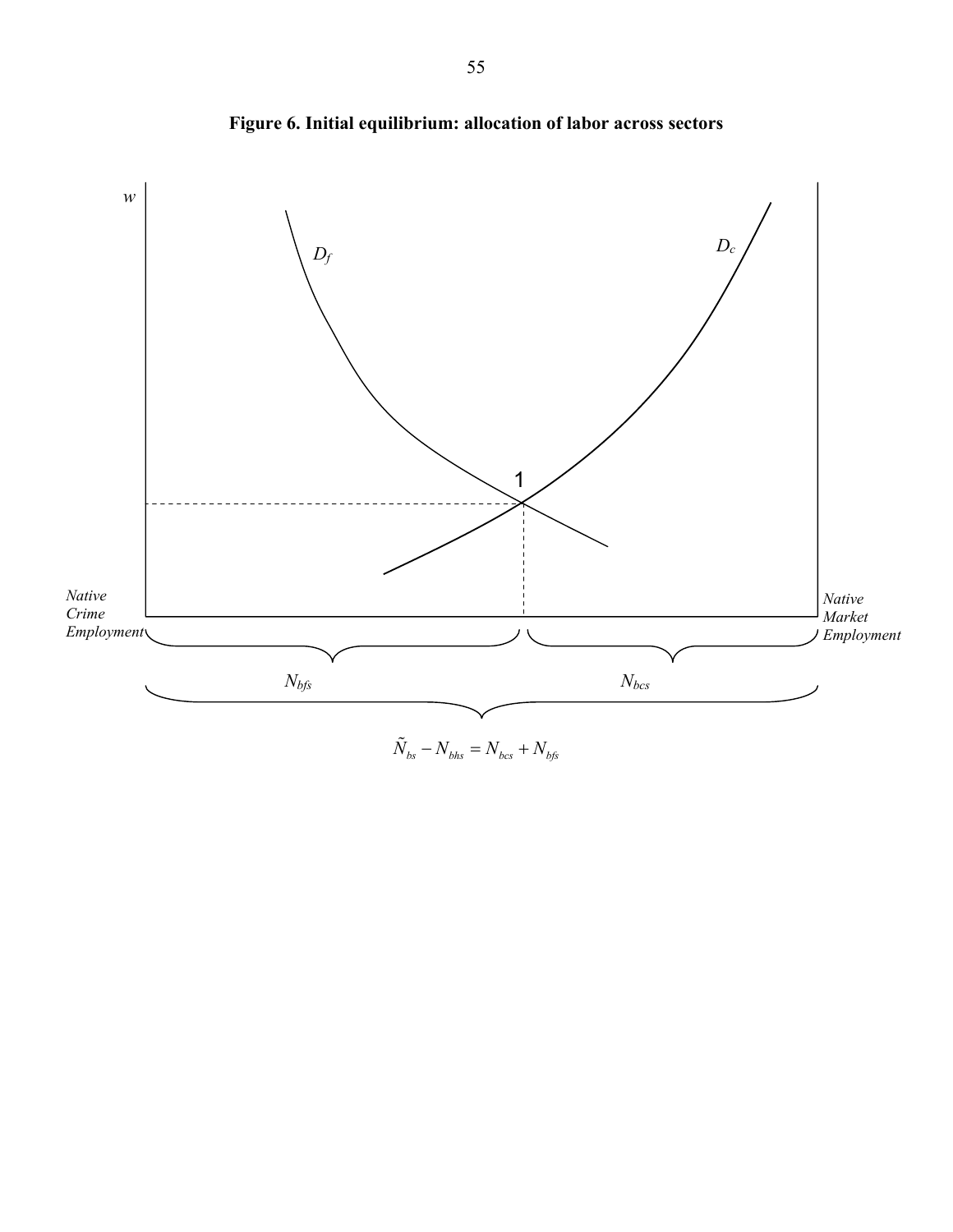

**Figure 7. Impact of immigration on sectoral allocation of labor**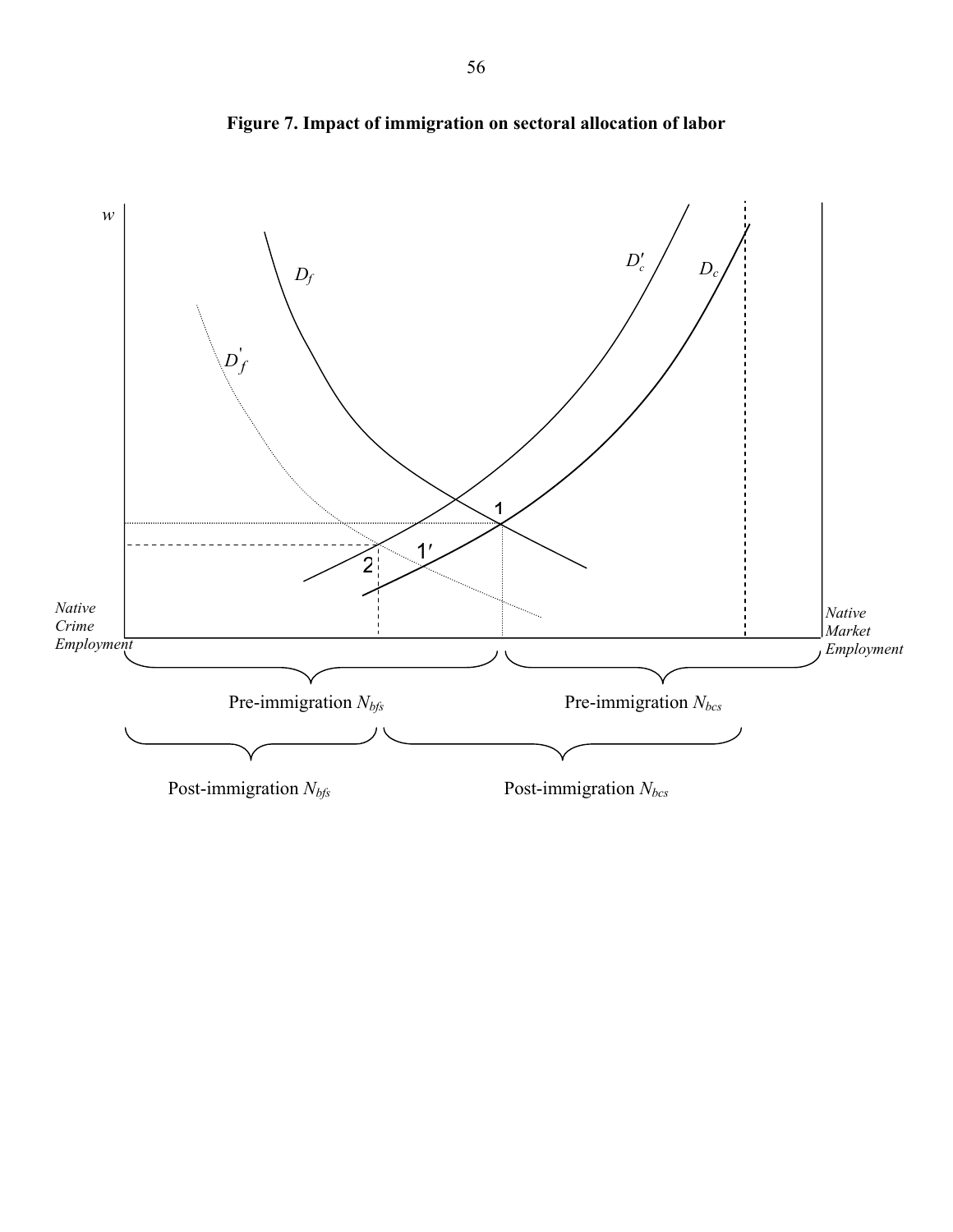# **Table 1. Tests for perfect substitution**

|                                                                            | Specification    |                     |                  |                     |
|----------------------------------------------------------------------------|------------------|---------------------|------------------|---------------------|
|                                                                            | 1                | $\overline{2}$      | 3                | $\overline{4}$      |
| A. Testing perfect substitution between black<br>and white native workers. |                  |                     |                  |                     |
| Estimate of $-1/\sigma$                                                    | 0.007<br>(0.010) | $-0.006$<br>(0.007) | 0.018<br>(0.037) | $-0.053$<br>(0.041) |
| Includes time fixed effects                                                | N <sub>0</sub>   | Yes                 | Yes              | Yes                 |
| Includes education-experience fixed effects                                | N <sub>o</sub>   | N <sub>0</sub>      | Yes              | Yes                 |
| Interacts education and time fixed effects                                 | No               | N <sub>0</sub>      | N <sub>0</sub>   | Yes                 |
| Interacts experience and time fixed effects                                | N <sub>0</sub>   | N <sub>0</sub>      | N <sub>0</sub>   | Yes                 |
| A. Testing perfect substitution between                                    |                  |                     |                  |                     |
| immigrant and native workers                                               |                  |                     |                  |                     |
| Estimate of $-1/\sigma$                                                    | $-0.010$         | 0.024               | 0.019            | 0.050               |
|                                                                            | (0.008)          | (0.008)             | (0.015)          | (0.045)             |
| Includes time fixed effects                                                | N <sub>0</sub>   | Yes                 | Yes              | Yes                 |
| Includes education-experience fixed effects                                | N <sub>0</sub>   | N <sub>0</sub>      | Yes              | Yes                 |
| Interacts education and time fixed effects                                 | N <sub>o</sub>   | N <sub>0</sub>      | N <sub>0</sub>   | Yes                 |
| Interacts experience and time fixed effects                                | N <sub>0</sub>   | N <sub>0</sub>      | N <sub>0</sub>   | Yes                 |

Notes: Standard errors are reported in parentheses and are adjusted for clustering within education-experience cells. All regressions have 160 observations and are weighted by the total number of observations used to calculate the dependent variable. The dependent variable in panel A is the difference between the mean log weekly wage of black and white workers, and the independent variable is the difference between the log of the number of black workers and the log of the number of white workers. The dependent variable in panel B is the difference between the mean log weekly wage of immigrant and native workers, and the independent variable is the difference between the log of the number of immigrant workers and the log of the number of native workers.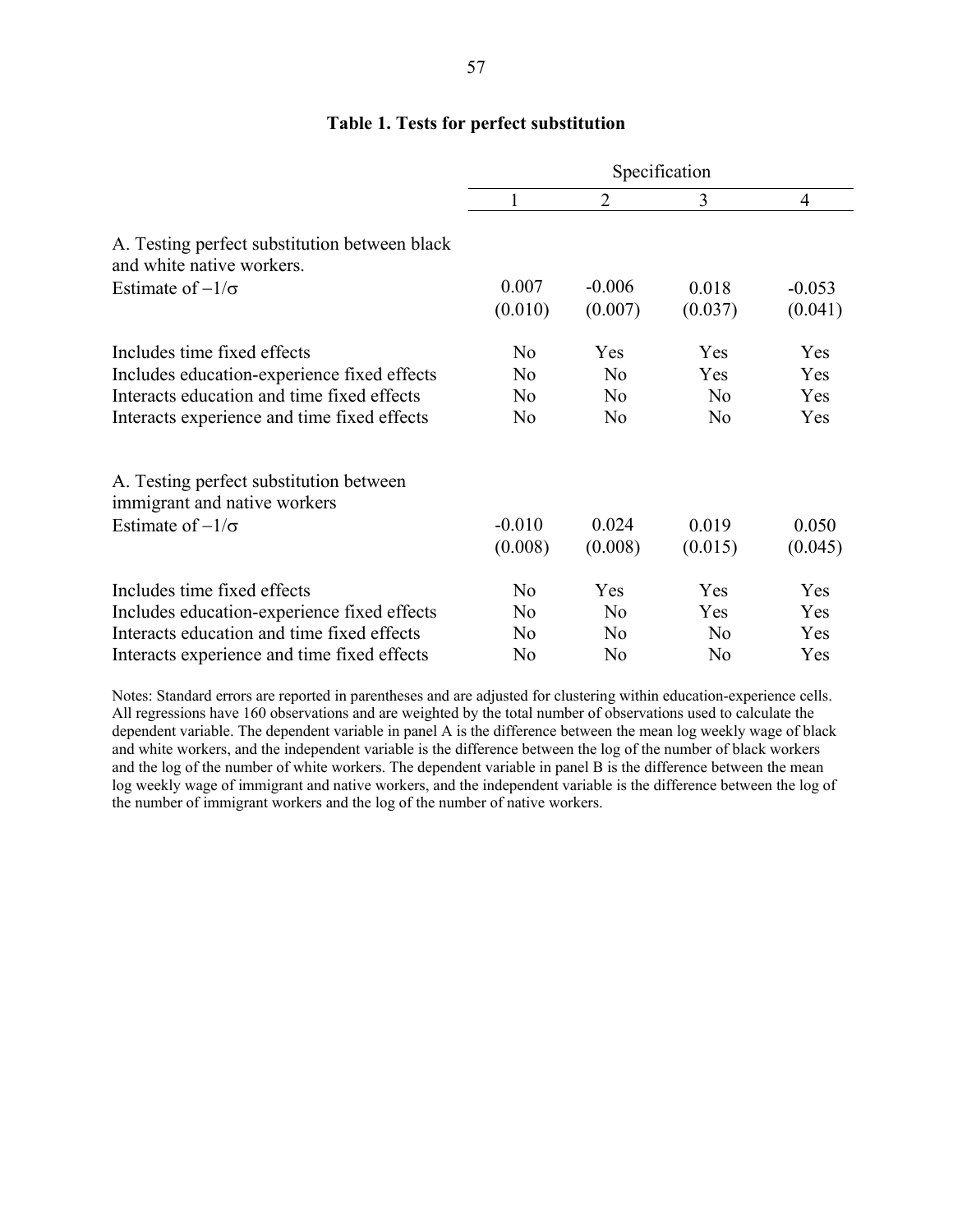|                                                               | Dependent variable |            |               |                     |  |
|---------------------------------------------------------------|--------------------|------------|---------------|---------------------|--|
|                                                               | Log weekly         | Employment | Incarceration | Incarceration rate, |  |
|                                                               | earnings           | rate       | rate          | using lagged        |  |
|                                                               |                    |            |               | immigration         |  |
| A. Least squares                                              |                    |            |               |                     |  |
| <b>Blacks</b>                                                 | $-0.561$           | $-0.489$   | 0.100         | 0.087               |  |
|                                                               | (0.167)            | (0.092)    | (0.040)       | (0.016)             |  |
| Whites                                                        | $-0.669$           | $-0.206$   | 0.010         | 0.017               |  |
|                                                               | (0.250)            | (0.079)    | (0.015)       | (0.008)             |  |
| <b>B.</b> Instrumental variables                              |                    |            |               |                     |  |
| <b>Blacks</b>                                                 | $-0.519$           | $-0.488$   | 0.105         | 0.091               |  |
|                                                               | (0.172)            | (0.098)    | (0.038)       | (0.014)             |  |
| Whites                                                        | $-0.640$           | $-0.180$   | 0.003         | 0.014               |  |
|                                                               | (0.255)            | (0.088)    | (0.016)       | (0.009)             |  |
| C. IV, with crack index                                       |                    |            |               |                     |  |
| <b>Blacks</b>                                                 | $-0.571$           | $-0.426$   | 0.099         | 0.095               |  |
|                                                               | (0.289)            | (0.212)    | (0.049)       | (0.032)             |  |
| Whites                                                        | $-0.398$           | $-0.169$   | 0.012         | 0.017               |  |
|                                                               | (0.351)            | (0.124)    | (0.021)       | (0.009)             |  |
| D. IV, with restricted crack index                            |                    |            |               |                     |  |
| <b>Blacks</b>                                                 | $-0.673$           | $-0.508$   | 0.088         | 0.088               |  |
|                                                               | (0.224)            | (0.150)    | (0.040)       | (0.028)             |  |
| Whites                                                        | $-0.613$           | $-0.205$   | 0.009         | 0.015               |  |
|                                                               | (0.291)            | (0.096)    | (0.016)       | (0.008)             |  |
| E. IV, with restricted education-experience-time interactions |                    |            |               |                     |  |
| <b>Blacks</b>                                                 | $-0.543$           | $-0.483$   | 0.109         | 0.091               |  |
|                                                               | (0.209)            | (0.123)    | (0.033)       | (0.017)             |  |
| Whites                                                        | $-0.566$           | $-0.213$   | 0.015         | 0.012               |  |
|                                                               | (0.243)            | (0.072)    | (0.008)       | (0.005)             |  |

#### **Table 2. National level estimates of the impact of immigration**

Notes: Standard errors are reported in parentheses and are adjusted for clustering within education-experience cells. All regressions have 160 observations and include education, experience, and period fixed effects, and interactions between education and experience fixed effects, education and period fixed effects, and experience and period fixed effects. Regressions on employment and incarceration rates use a grouped logit specification; reported coefficients are marginal effects evaluated at the mean employment and incarceration rates in the particular sample. Instrumental variable regressions instrument the immigrant share in the workforce with the immigrant share in the population. The restricted crack index sets the value of the Fryer et al (2005) crack index to zero if the skill cell has at least a high school education or more than 20 years of experience. The restricted education-experience-time interactions include a vector of fixed effects indicating if the cell refers to a post-1980 observation of high school dropouts with 1-10, 11-20, or more than 20 years of experience; a post-1980 observation of workers with a high school diploma or some college with 1-10, 11-20, or more than 20 years of experience; or a post-1980 observation of college graduates with 1-10, 11-20, or more than 20 years of experience. The lagged immigration variable gives the immigrant share for the particular skill group measured five years prior to the Census.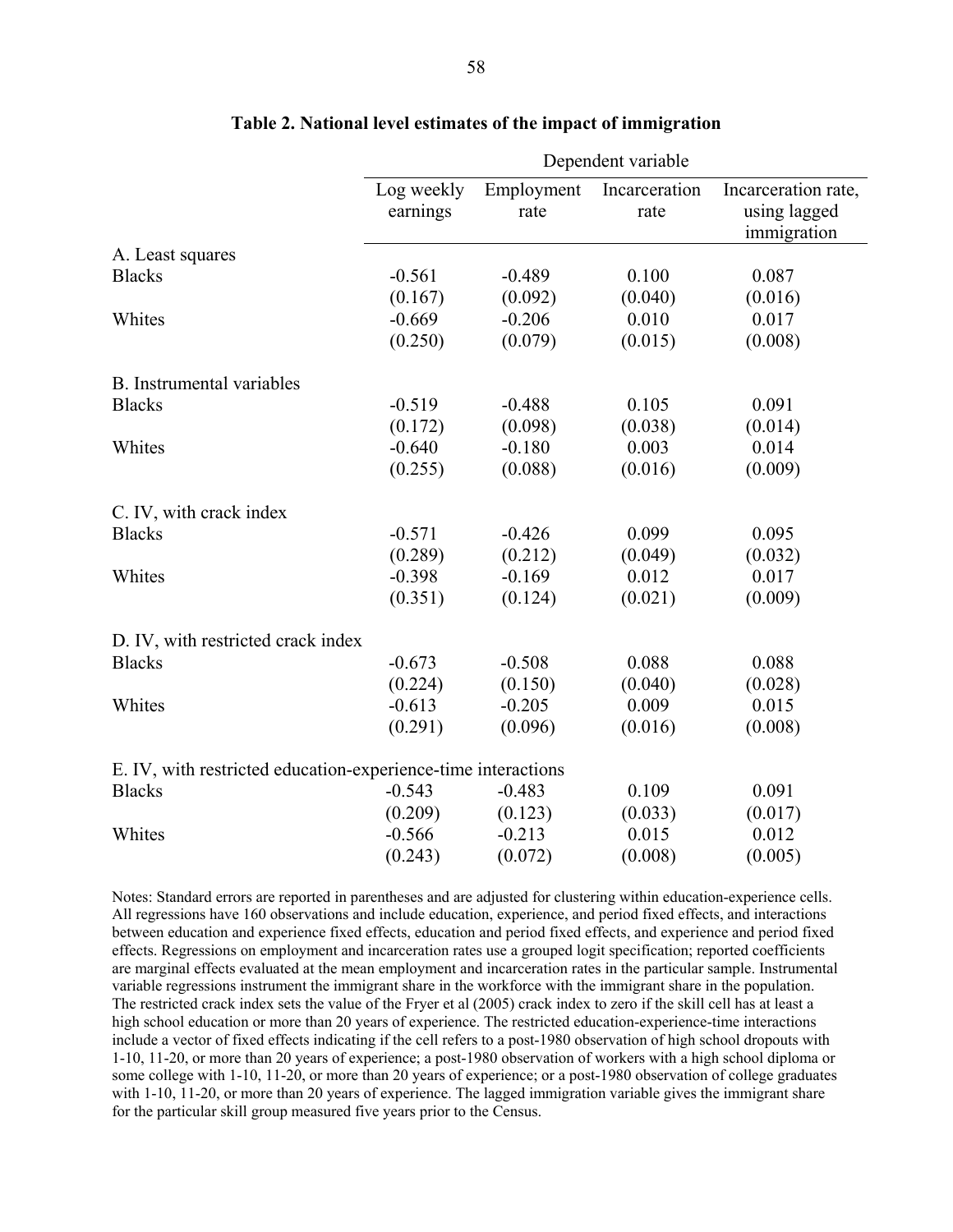|                                                               |              | <b>Blacks</b> |          |              | Whites   |          |
|---------------------------------------------------------------|--------------|---------------|----------|--------------|----------|----------|
|                                                               | <b>State</b> | National      |          | <b>State</b> | National |          |
|                                                               | share        | share         | Sum      | share        | share    | Sum      |
| A. Least squares                                              |              |               |          |              |          |          |
| Model 1                                                       | $-0.266$     |               |          | $-0.192$     |          |          |
|                                                               | (0.063)      |               |          | (0.031)      |          |          |
| Model 2                                                       | $-0.246$     | $-0.451$      | $-0.697$ | $-0.152$     | $-0.639$ | $-0.790$ |
|                                                               | (0.138)      | (0.138)       | (0.155)  | (0.035)      | (0.229)  | (0.222)  |
| B. Instrumental variables                                     |              |               |          |              |          |          |
| Model 1                                                       | $-0.258$     |               |          | $-0.168$     |          |          |
|                                                               | (0.064)      |               |          | (0.036)      |          |          |
| Model 2                                                       | $-0.239$     | $-0.415$      | $-0.654$ | $-0.126$     | $-0.644$ | $-0.771$ |
|                                                               | (0.064)      | (0.185)       | (0.188)  | (0.035)      | (0.102)  | (0.104)  |
| C. IV, with crack index                                       |              |               |          |              |          |          |
| Model 1                                                       | $-0.266$     |               |          | $-0.136$     |          |          |
|                                                               | (0.063)      |               |          | (0.035)      |          |          |
| Model 2                                                       | $-0.259$     | $-0.332$      | $-0.591$ | $-0.119$     | $-0.394$ | $-0.513$ |
|                                                               | (0.063)      | (0.199)       | (0.204)  | (0.036)      | (0.111)  | (0.109)  |
| D. IV, with restricted crack index                            |              |               |          |              |          |          |
| Model 1                                                       | $-0.257$     |               |          | $-0.149$     |          |          |
|                                                               | (0.064)      |               |          | (0.035)      |          |          |
| Model 2                                                       | $-0.245$     | $-0.488$      | $-0.732$ | $-0.124$     | $-0.595$ | $-0.718$ |
|                                                               | (0.064)      | (0.190)       | (0.195)  | (0.035)      | (0.103)  | (0.105)  |
| E. IV, with restricted education-experience-time interactions |              |               |          |              |          |          |
| Model 1                                                       | $-0.253$     |               |          | $-0.158$     |          |          |
|                                                               | (0.064)      |               |          | (0.035)      |          |          |
| Model 2                                                       | $-0.238$     | $-0.407$      | $-0.645$ | $-0.129$     | $-0.524$ | $-0.654$ |
|                                                               | (0.064)      | (0.196)       | (0.201)  | (0.035)      | (0.105)  | (0.106)  |

# **Table 3. State-level estimates of the wage impact of immigration**

Notes: Standard errors are reported in parentheses and are adjusted for clustering within state-skill cells. The regressions for blacks have 6,581 observations; the regressions for whites have 8,153 observations. All regressions include education, experience, state, and period fixed effects, two-way interactions between education and period, experience and period, and state and period fixed effects, and three-way interactions between education, experience, and state fixed effects. Model 1 instruments the state-level immigrant share in the workforce with the state-level population share. Model 2 instruments the state- and national-level immigrant shares in the workforce with the stateand national-level population shares. The restricted crack index sets the value of the Fryer et al (2005) crack index to zero if the skill cell has at least a high school education or more than 20 years of experience. The restricted education-experience-time interactions include a vector of fixed effects indicating if the cell refers to a post-1980 observation of high school dropouts with 1-10, 11-20, or more than 20 years of experience; a post-1980 observation of workers with a high school diploma or some college with 1-10, 11-20, or more than 20 years of experience; or a post-1980 observation of college graduates with 1-10, 11-20, or more than 20 years of experience.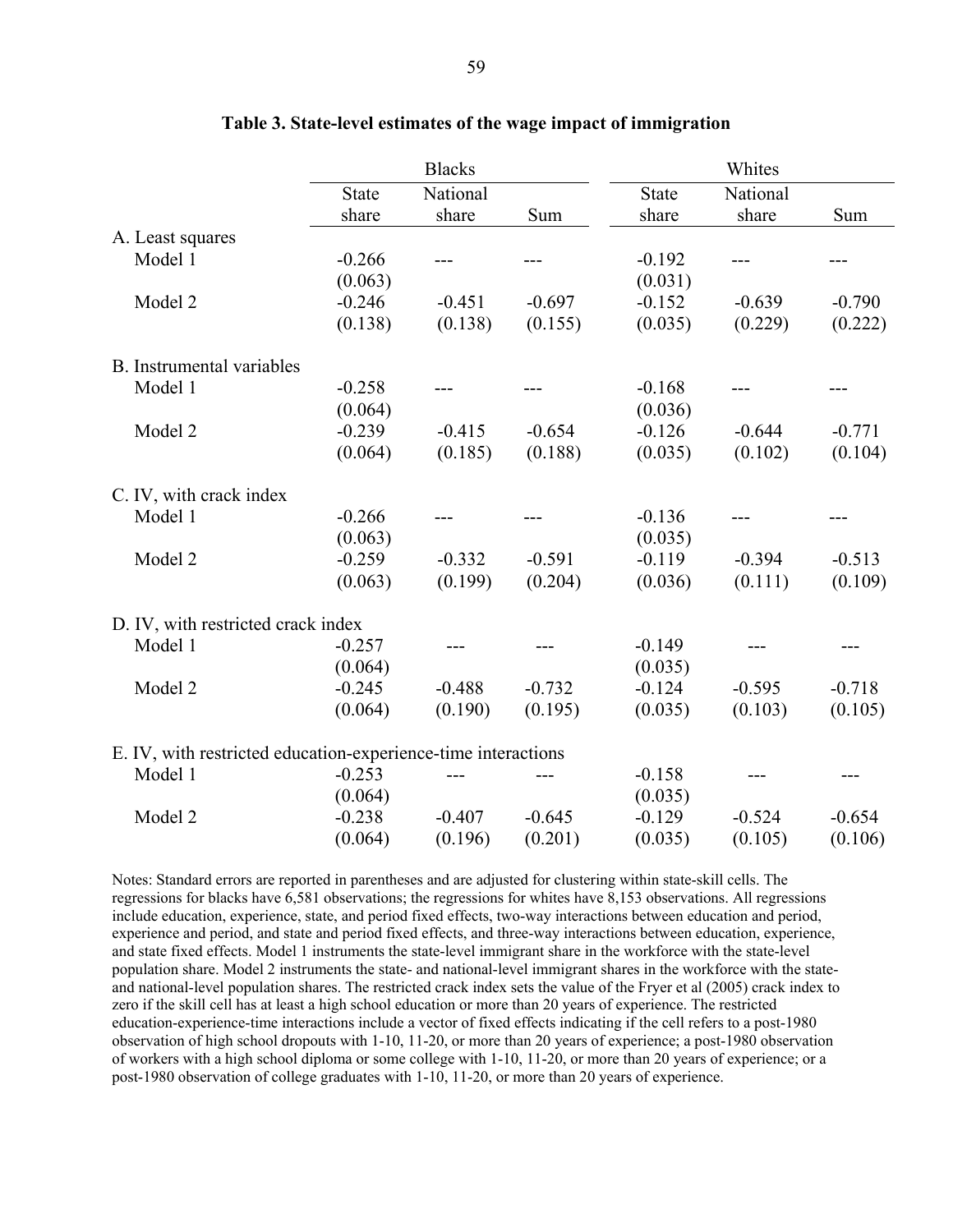|                  | Employment rate                  |                                                               | Incarceration rate |              |          | Incarceration rate (with |              |                     |         |
|------------------|----------------------------------|---------------------------------------------------------------|--------------------|--------------|----------|--------------------------|--------------|---------------------|---------|
|                  |                                  |                                                               |                    |              |          |                          |              | lagged immigration) |         |
|                  | <b>State</b>                     | National                                                      |                    | <b>State</b> | National |                          | <b>State</b> | National            |         |
|                  | share                            | share                                                         | Sum                | share        | share    | Sum                      | share        | share               | Sum     |
| A. Least squares |                                  |                                                               |                    |              |          |                          |              |                     |         |
| <b>Blacks</b>    | $-0.068$                         | $-0.254$                                                      | $-0.322$           | 0.008        | 0.099    | 0.108                    | 0.029        | 0.080               | 0.109   |
|                  | (0.021)                          | (0.062)                                                       | (0.059)            | (0.016)      | (0.053)  | (0.052)                  | (0.021)      | (0.042)             | (0.038) |
| Whites           | $-0.058$                         | $-0.181$                                                      | $-0.239$           | 0.000        | 0.014    | 0.014                    | 0.004        | 0.015               | 0.019   |
|                  | (0.009)                          | (0.027)                                                       | (0.028)            | (0.002)      | (0.008)  | (0.008)                  | (0.003)      | (0.007)             | (0.007) |
|                  | <b>B.</b> Instrumental variables |                                                               |                    |              |          |                          |              |                     |         |
| <b>Blacks</b>    | $-0.058$                         | $-0.257$                                                      | $-0.315$           | 0.003        | 0.100    | 0.103                    | 0.022        | 0.085               | 0.107   |
|                  | (0.021)                          | (0.065)                                                       | (0.061)            | (0.016)      | (0.054)  | (0.054)                  | (0.021)      | (0.042)             | (0.040) |
| Whites           | $-0.050$                         | $-0.160$                                                      | $-0.210$           | $-0.001$     | 0.008    | 0.007                    | 0.003        | 0.014               | 0.016   |
|                  | (0.009)                          | (0.028)                                                       | (0.029)            | (0.002)      | (0.008)  | (0.008)                  | (0.003)      | (0.007)             | (0.007) |
|                  | C. IV, with crack index          |                                                               |                    |              |          |                          |              |                     |         |
| <b>Blacks</b>    | $-0.061$                         | $-0.275$                                                      | $-0.336$           | 0.009        | 0.118    | 0.127                    | 0.028        | 0.079               | 0.107   |
|                  | (0.022)                          | (0.078)                                                       | (0.075)            | (0.018)      | (0.066)  | (0.064)                  | (0.022)      | (0.054)             | (0.050) |
| Whites           | $-0.050$                         | $-0.135$                                                      | $-0.185$           | $-0.002$     | 0.017    | 0.014                    | 0.001        | 0.015               | 0.016   |
|                  | (0.009)                          | (0.028)                                                       | (0.029)            | (0.002)      | (0.010)  | (0.010)                  | (0.003)      | (0.008)             | (0.008) |
|                  | D. IV, with restricted crack     |                                                               |                    |              |          |                          |              |                     |         |
| <b>Blacks</b>    | $-0.058$                         | $-0.271$                                                      | $-0.329$           | 0.007        | 0.119    | 0.126                    | 0.025        | 0.095               | 0.121   |
|                  | (0.021)                          | (0.068)                                                       | (0.065)            | (0.016)      | (0.057)  | (0.057)                  | (0.021)      | (0.044)             | (0.041) |
| Whites           | $-0.052$                         | $-0.201$                                                      | $-0.253$           | $-0.000$     | 0.012    | 0.011                    | 0.002        | 0.017               | 0.019   |
|                  | (0.009)                          | (0.030)                                                       | (0.031)            | (0.002)      | (0.008)  | (0.008)                  | (0.003)      | (0.007)             | (0.007) |
|                  |                                  | E. IV, with restricted education-experience-time interactions |                    |              |          |                          |              |                     |         |
| <b>Blacks</b>    | $-0.056$                         | $-0.262$                                                      | $-0.319$           | 0.003        | 0.107    | 0.111                    | 0.022        | 0.078               | 0.100   |
|                  | (0.021)                          | (0.066)                                                       | (0.064)            | (0.017)      | (0.058)  | (0.057)                  | (0.021)      | (0.047)             | (0.044) |
| Whites           | $-0.049$                         | $-0.188$                                                      | $-0.237$           | $-0.002$     | 0.019    | 0.017                    | 0.002        | 0.013               | 0.014   |
|                  | (0.009)                          | (0.029)                                                       | (0.029)            | (0.002)      | (0.008)  | (0.008)                  | (0.003)      | (0.008)             | (0.007) |

#### **Table 4. State-level estimates of the impact of immigration on sectoral allocation**

Notes: Standard errors are reported in parentheses and are adjusted for clustering within state-skill cells. The numbers of observations in the regressions vary due to empty cells. For blacks (whites), the employment and incarceration regressions have 6,357 and 3,052 (8,152 and 5,457) observations, respectively. All regressions include education, experience, state, and period fixed effects, two-way interactions between education and period, experience and period, and state and period fixed effects, and three-way interactions between education, experience, and state fixed effects. Regressions on employment and incarceration rates use a grouped logit specification; reported coefficients are marginal effects evaluated at the mean employment and incarceration rates in the particular sample. IV regressions instrument state- and national-level immigrant shares in the workforce with the state- and national-level population shares. The restricted crack index sets the value of the Fryer et al (2005) crack index to zero if the skill cell has at least a high school education or more than 20 years of experience. The restricted education-experience-time interactions include a vector of fixed effects indicating if the cell refers to a post-1980 observation of high school dropouts with 1-10, 11-20, or more than 20 years of experience; a post-1980 observation of workers with a high school diploma or some college with 1-10, 11-20, or more than 20 years of experience; or a post-1980 observation of college graduates with 1-10, 11-20, or more than 20 years of experience. The lagged immigration variables gives the immigrant share for the particular skill group measured five years prior to the Census both at the state and national levels.